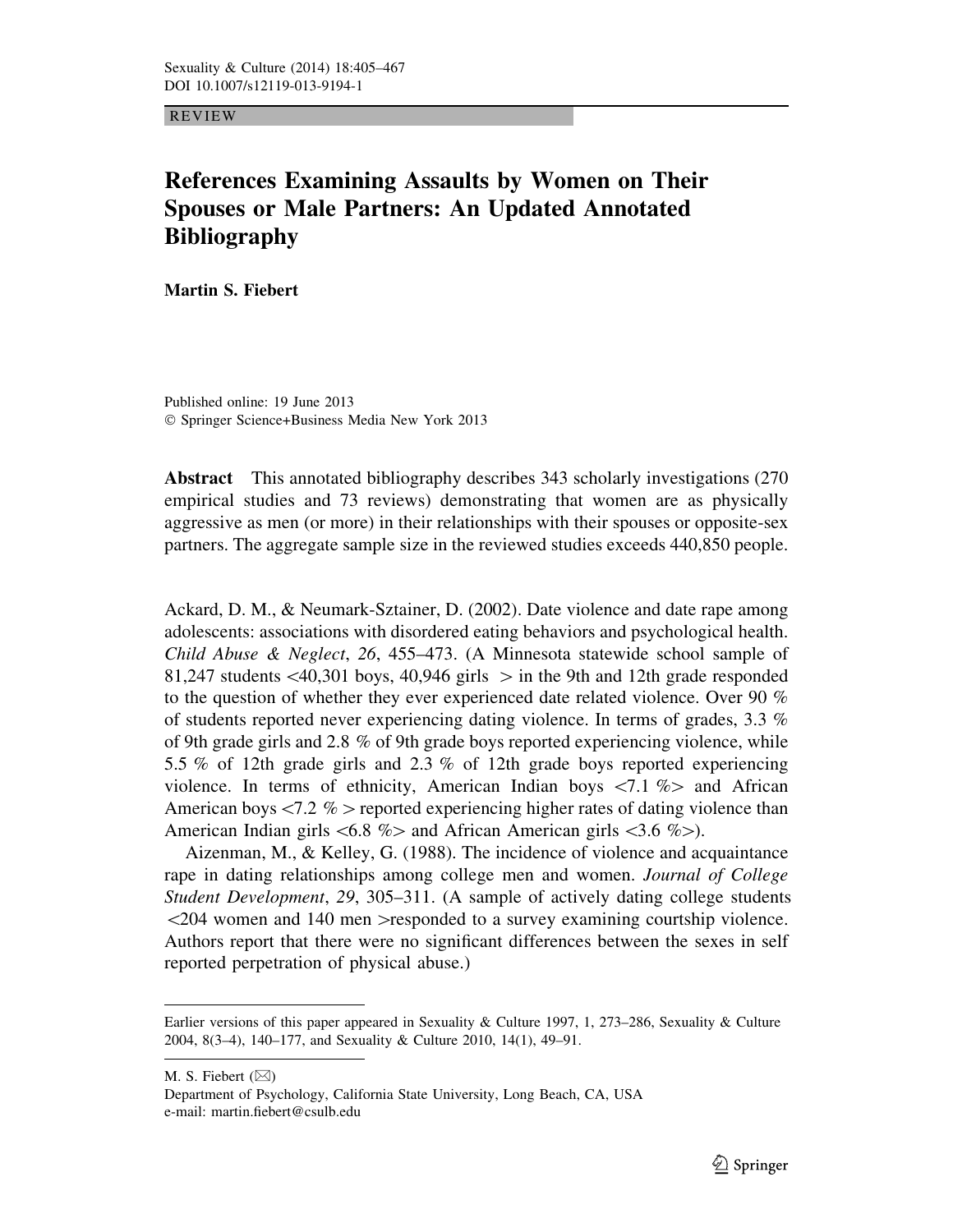Allen-Collinson, J. (2009). A marked man: Female perpetrated intimate partner abuse. International Journal of Men's Health,  $8(1)$ ,  $22-40$ . (A case study of an abused heterosexual man. Article examines themes obtained from interviews and personal diary material.)

Amendt, G. (2008). I didn't divorce my kids!: How fathers deal with family break-ups. Campus Verlag Publishers. (In Chapter 5 author presents data from an internet survey of 3,600 divorced German fathers. Results reveal that 1/3 of men reported episodes of physical violence during the divorce process and 2/3 of these were initiated by ex-partners.)

Anderson, K. L. (2002). Perpetrator or victim? Relationships between intimate partner violence and well-being. Journal of Marriage and Family, 64, 851–863. (Data consisted of 7,395 married and cohabiting heterosexual couples drawn from wave 1 of the National Survey of Families and Households  $\langle$ NSFH-1 $>$ . In terms of measures: subjects were asked ''how many arguments during the past year resulted in 'you hitting, shoving or throwing things at a partner.' They were also asked how many arguments ended with their partner, 'hitting, shoving or throwing things at you.''' Author reports that, ''victimization rates are slightly higher among men than women  $\langle 9 \text{ vs. } 7 \% \rangle$  and in cases that involve perpetration by only one partner, more women than men were identified as perpetrators  $\langle 2 \text{ vs. } 1 \% \rangle$ .")

Archer, J. (2000). Sex differences in aggression between heterosexual partners: A meta-analytic review. Psychological Bulletin, 126, 651–680. (Meta-analyses of sex differences in physical aggression indicate that women were more likely than men to ''use one or more acts of physical aggression and to use such acts more frequently.'' In terms of injuries, women were somewhat more likely to be injured, and analyses reveal that 62 % of those injured were women.)

Archer, J. (2002). Sex differences in physically aggressive acts between heterosexual partners: A meta-analytic review. Aggression and Violent Behavior, 7, 213–351. (Analyzing responses to the Conflict Tactics Scale and using a data set somewhat different from the previous 2000 publication, the author reports that women are more likely than men to throw something at their partners, as well as slap, kick bite, punch and hit with an object. Men were more likely than women to strangle, choke, or beat up their partners.)

Archer, J. (2006). Cross cultural differences in physical aggression between partners: A social-role analysis. Personality & Social Psychology Review, 10, 133–153. (A review article which suggests that ''women's empowerment is associated with lower victimization rates from their partners.'' Greater individualism and empowerment by women, however, are also associated with higher perpetration rates.)

Archer, J. (2013). Can Evolutionary principles explain patterns of family violence? Psychological Bulletin, 139(2), 403–440. (A sophisticated analysis of the application of evolutionary principles to findings in the area of family violence. With regard to partner violence, author reports that in non-Western nations women are more likely to be victims of male partner violence while in nations with high gender empowerment, women are as physically aggressive or more aggressive than men. Author also points out that violence surveys are more reliable as measure of victimization when presented as family or health surveys than when presented as crime surveys.)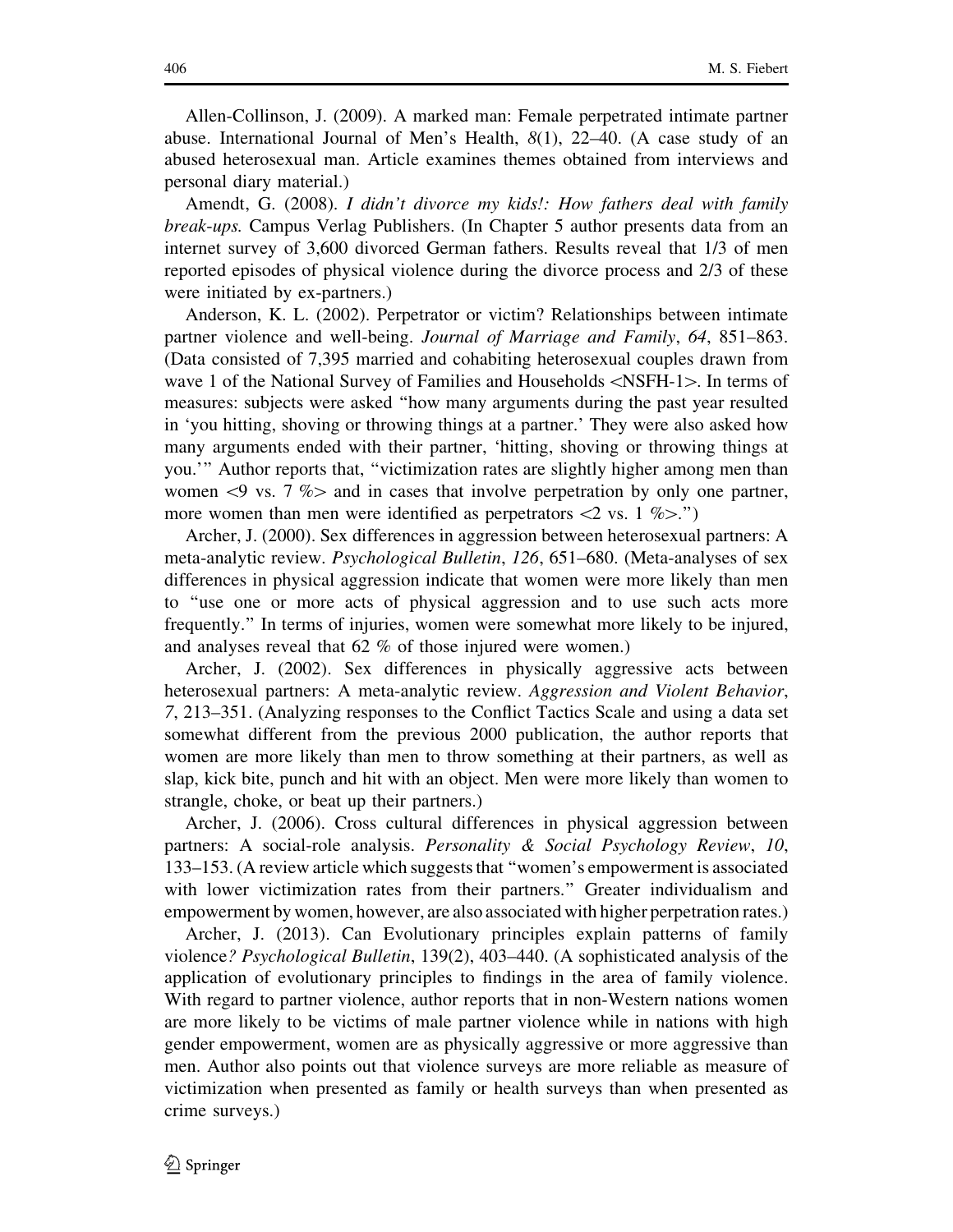Archer, J., & Ray, N. (1989). Dating violence in the United Kingdom: a preliminary study. Aggressive Behavior, 15, 337–343. (Twenty-three dating couples completed the Conflict Tactics scale. Results indicate that women were significantly more likely than their male partners to express physical violence. Authors also report that, ''measures of partner agreement were high'' and that the correlation between past and present violence was low.)

Arias, I., Samios, M., & O'Leary, K. D. (1987). Prevalence and correlates of physical aggression during courtship. Journal of Interpersonal Violence, 2, 82–90. (Used Conflict Tactics Scale with a sample of 270 undergraduates \95 men, 175 women  $>$  and found 30 % of men and 49 % of women reported using some form of aggression in their dating histories with a greater percentage of women engaging in severe physical aggression.)

Arias, I., & Johnson, P. (1989). Evaluations of physical aggression among intimate dyads. Journal of Interpersonal Violence, 4, 298–307. (Used Conflict Tactics Scale-CTS-with a sample of 103 male and 99 female undergraduates. Both men and women had similar experience with dating violence, 19 % of women and 18 % of men admitted being physically aggressive. A significantly greater percentage of women thought self-defense was a legitimate reason for men to be aggressive, while a greater percentage of men thought slapping was a legitimate response for a man or woman if their partner was sexually unfaithful.)

Arriaga, X. B. & Foshee, V. A. (2004). Adolescent dating violence. Do adolescents follow in their friends' or their parents' footsteps? *Journal of Interpersonal Violence*, 19, 162–184. (A modified version of Conflict Tactics Scale was administered on two occasions, 6 months apart, to 526 adolescents,  $\langle 280 \text{ girls}, 246 \text{ boys} \rangle$  whose median age was 13. Results reveal that 28 % of girls reported perpetrating violence with their partners  $\langle 17 \%$  moderate, 11 % severes on occasion one, while 42 % of girls reported perpetrating violence  $\langle 25 \, \% \rangle$  moderate, 17 % severe  $>$  on occasion two. For boys, 11 % reported perpetrating violence  $\lt 6$  % moderate, 5 % severe on occasion one, while 21 % reported perpetrating violence  $\lt 6$  % moderate, 15 % severes on occasion two. In terms of victimization, 33 % of girls, and 38 % of boys reported being victims of partner aggression on occasion one and 47 % of girls and 49 % of boys reported victimization on occasion two.

Baker, C. R. & Stith, S. m. (2008). Factors predicting dating violence perpetration among male and female college students. Journal of Aggression, *Maltreatment & Trauma, 17(2), 227–244.* (The CTS2 was administered to 439 undergraduate students  $\langle 118 \text{ men}, 321 \text{ women} \rangle$  who were in a relationship for at least a month. Results reveal that 31.8 % of men and 41.4 % of women reported being physically violent toward their partners.)

Basile, S. (2004). Comparison of abuse by same and opposite-gender litigants as cited in requests for abuse prevention orders. Journal of Family Violence, 19, 59–68. (Author examined court documents in Massachusetts for the year 1997 and found that, ''male and female'' defendants, who were the subject of a complaint in domestic relations cases, while sometimes exhibiting different aggressive tendencies, measured almost equally abusive in terms of the overall level of psychological and physical aggression.)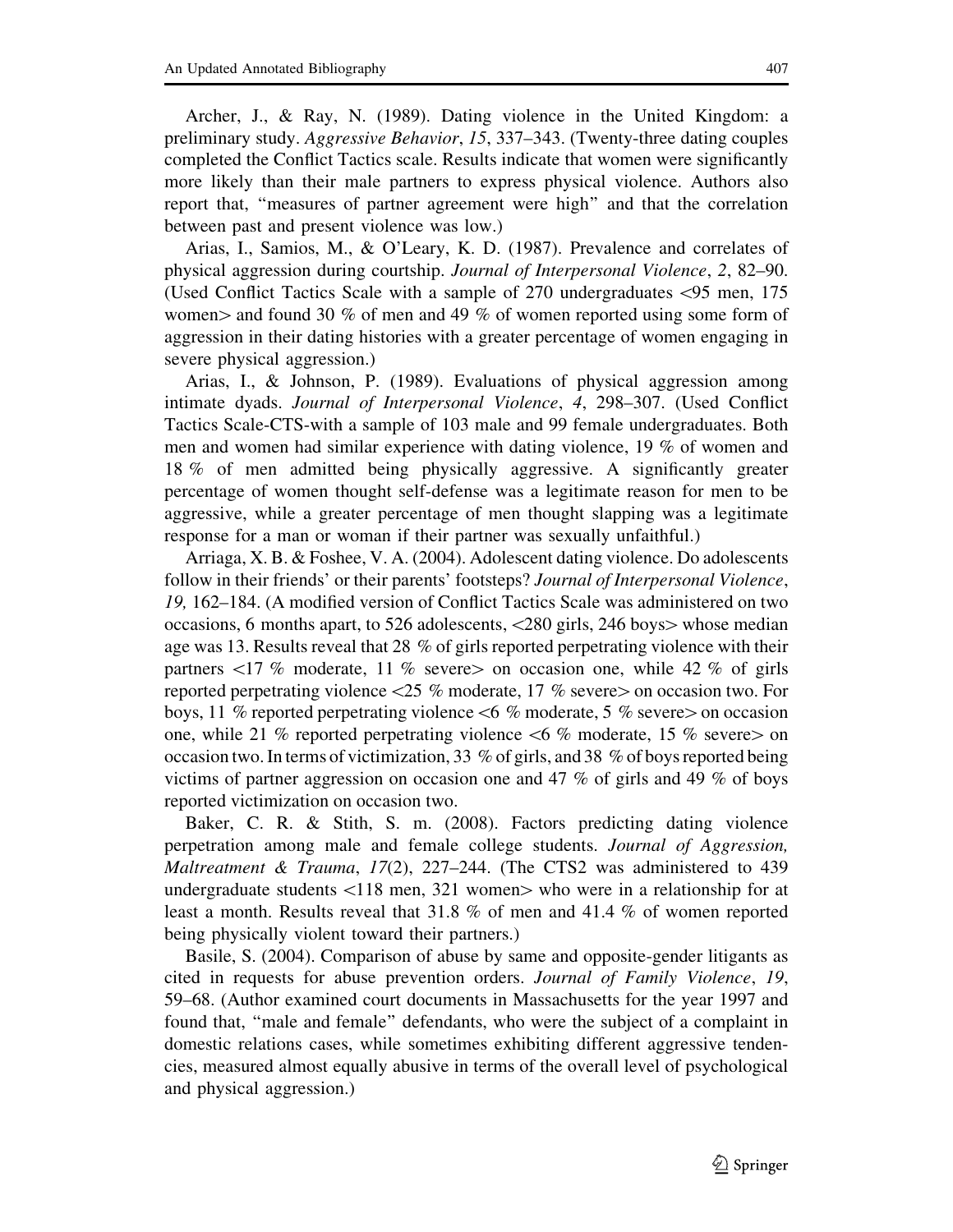Bernard, M. L., & Bernard, J. L. (1983). Violent intimacy: The family as a model for love relationships. Family Relations, 32, 283–286. (Surveyed 461 college students, 168 men, 293 women, with regard to dating violence. Found that 15 % of the men admitted to physically abusing their partners, while 21 % of women admitted to physically abusing their partners.)

Billingham, R. E., Bland, R., & Leary, A. (1999). Dating Violence at three time periods: 1976, 1992, 1996. Psychological Reports, 85, 574–578. (Data was collected from college students in 1986  $\leq 401$  women, 202 men $>$ , 1992  $\leq 210$  women, 204 men ind 1996 < 342 women, 229 men is. Subjects completed the CTS and results reveal a significant decrease in partner violence over a 10 year period. However, in terms of subjects' self reported violence and report of partner violence, women were consistently more aggressive than men.)

Billingham, R. E., & Sack, A. R. (1986). Courtship violence and the interactive status of the relationship. Journal of Adolescent Research, 1, 315–325. (Using CTS with 526 university students  $\langle167 \text{ men}, 359 \text{ women} \rangle$  found Similar rates of mutual violence but with women reporting higher rates of violence initiation when partner had not—9 vs.  $3\%$ .)

Bland, R., & Orne, H. (1986). Family violence and psychiatric disorder. Canadian Journal of Psychiatry, 31, 129–137. (In interviews with 1,200 randomly selected Canadians  $\langle 489 \rangle$  men, 711 women $>$  found that women both engaged in and initiated violence at higher rates than their male partners.)

Bohannon, J. R., Dosser Jr., D. A., & Lindley, S. E. (1995). Using couple data to determine domestic violence rates: An attempt to replicate previous work. Violence and Victims, 10, 133–141. (Authors report that in a sample of 94 military couples 11 % of wives and 7 % of husbands were physically aggressive, as reported by the wives.)

Bookwala, J. (2002). The role of own and perceived partner attachment in relationship aggression. Journal of Interpersonal Violence, 17, 84–100. (In a sample of 161 undergraduates, 34.3 % of women $\langle n=35\rangle$  reported being victims of partner aggression compared to 55.9 %  $\langle n=33\rangle$  of men.)

Bookwala, J., Frieze, I. H., Smith, C., & Ryan, K. (1992). Predictors of dating violence: A multivariate analysis. Violence and Victims, 7, 297–311. (Used CTS with 305 college students  $\langle 227 \rangle$  women, 78 men $>$  and found that 133 women and 43 men experienced violence in a current or recent dating relationship. Authors reports that ''women reported the expression of as much or more violence in their relationships as men.'' While most violence in relationships appears to be mutual— 36 % reported by women, 38 % by men—women report initiating violence with non violent partners more frequently than men  $\langle 22 \text{ vs. } 17 \text{ %>}\rangle$ .

Breitman, N., Shackelford, T. K., & Block, C. R. (2004). Couple age discrepancy and risk of intimate partner homicide. Violence and Victims, 19(3) 321–342. (Authors analyzed all intimate partner homicides  $\alpha$  total of 2,577 $>$  in Chicago from 1965 to 1996 and found the murder rate perpetrated by women was 48.7 % while the murder rate perpetrated by men was 51.3 %.)

Brinkerhoff, M., & Lupri, E. (1988). Interspousal violence. *Canadian Journal of* Sociology, 13, 407–434. (Examined Interspousal violence in a representative sample of 562 couples in Calgary, Canada. Used Conflict Tactics Scale and found twice as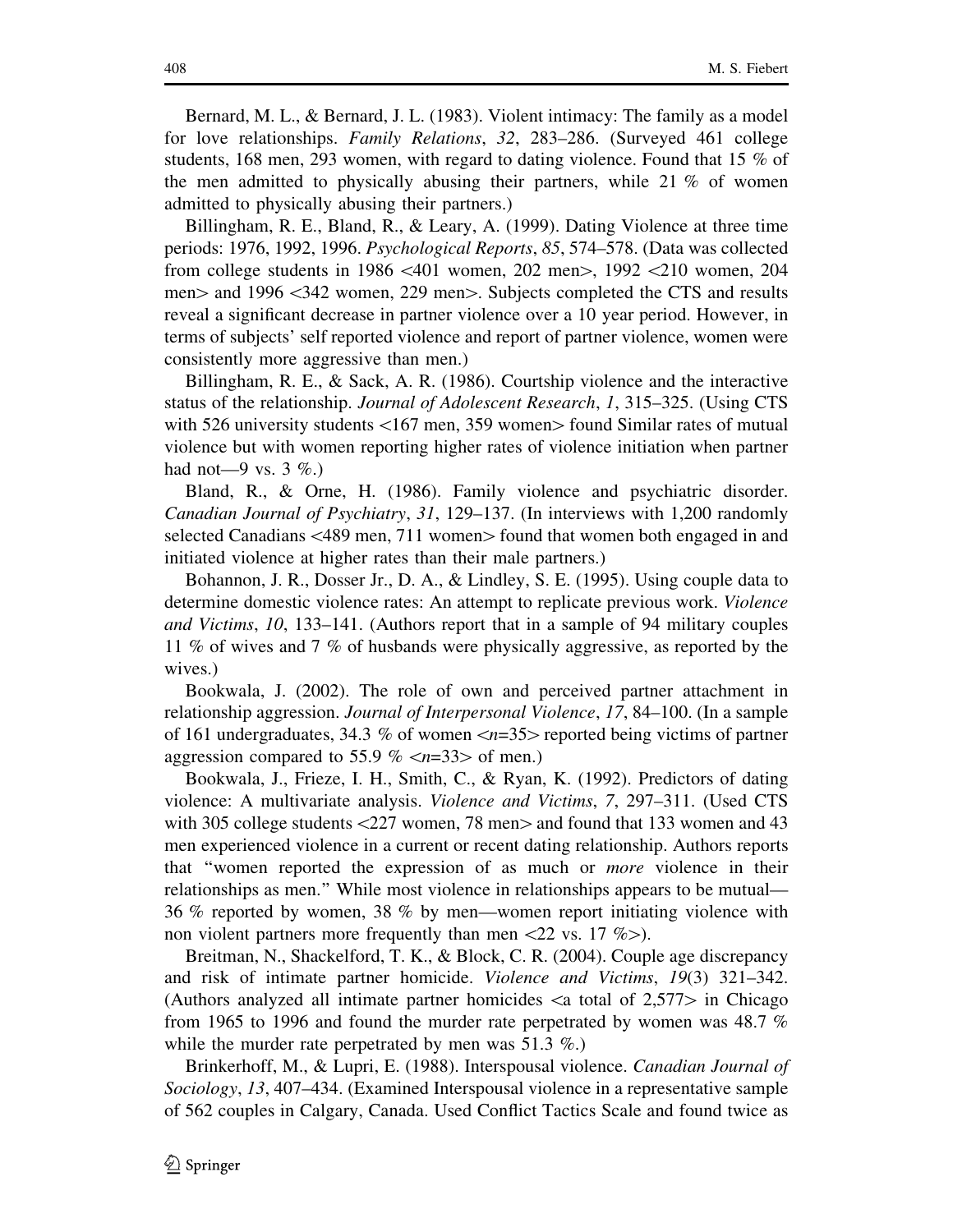much wife-to-husband as husband-to-wife severe violence  $\langle 10.7 \text{ vs. } 4.8 \% \rangle$ . The overall violence rate for husbands was 10.3 % while the overall violence rate for wives was 13.2 %. Violence was significantly higher in younger and childless couples. Results suggest that male violence decreased with higher educational attainment, while female violence increased.)

Brown, G. (2004). Gender as a factor in the response of the law-enforcement system to violence against partners. Sexuality and Culture,  $8$ ,  $(3-4)$ ,  $3-139$ . (Summarizes partner violence data from the 1999 Canadian General Social Survey  $\langle$ GSS $>$ . The GSS is based on a representative sample of 25,876 persons. Overall in the 12-month period preceding the survey, an estimated 3 % of Canadian women and 2 % of Canadian men reported experiencing violence from their partners. During the 5 year period from 1995 to 1999, an estimated 8 % of Canadian women and 7 % of Canadian men reported violence from their partners. Reviewed police and legal responses to partner violence in Edmonton, Canada and concludes that ''…men who are involved in disputes with their partners, whether as alleged victims or as alleged offenders or both, are disadvantaged and treated less favorably than women by the law-enforcement system at almost every step.'')

Brush, L. D. (1990). Violent Acts and injurious outcomes in married couples: Methodological issues in the National Survey of Families and Households. Gender  $\&$  Society, 4, 56–67. (Used the Conflict Tactics scale in a large national survey,  $n = 5,474$ , and found that women engage in same amount of spousal violence as men.)

Brutz, J., & Ingoldsby, B. B. (1984). Conflict resolution in Quaker families. Journal of Marriage and the Family, 46, 21–26. (Used Conflict Tactics Scale with a sample of 288 Quakers  $\langle 130 \text{ men}, 158 \text{ women} \rangle$  and found a slightly higher rate of female to male violence  $\langle 15.2 \% \rangle$  than male to female violence  $\langle 14.6 \% \rangle$ .)

Burke, P. J., Stets, J. E., & Pirog-Good, M. A. (1988). Gender identity, selfesteem, and physical and sexual abuse in dating relationships. Social Psychology *Quarterly, 51, 272–285.* (A sample of 505 college students  $\langle 298 \text{ women}, 207 \text{ men} \rangle$ completed the CTS. Authors reports that they found ''no significant difference between men and women in reporting inflicting or sustaining physical abuse.'' Specifically, within a 1 year period they found that 14 % of the men and 18 % of the women reported inflicting physical abuse, while 10 % of the men and 14 % of the women reported sustaining physical abuse.)

Caetano, R., Schafter, J., Field, C., & Nelson, S. M. (2002). Agreement on reports of intimate partner violence among white, Black, and Hispanic couples in the United States. Journal of Interpersonal Violence, 17, 1308–1322. (A probability sample of 1,635 couples was interviewed and assessed with the CTS. Agreement concerning intimate partner violence was about 40 %, with no differences reported across ethnicities. Women significantly reported perpetrating more partner violence than men in all three ethnic groups.)

Callahan, M. R., Tolman, R. M., & Saunders, D. G. (2003). Adolescent dating violence victimization and psychological well-being. Journal of Adolescent *Research, 18*(6), 664–681. (Subjects were 190 high school students  $\lt 53$  % male; 47 % female; approximately 50 % African-American who completed a modified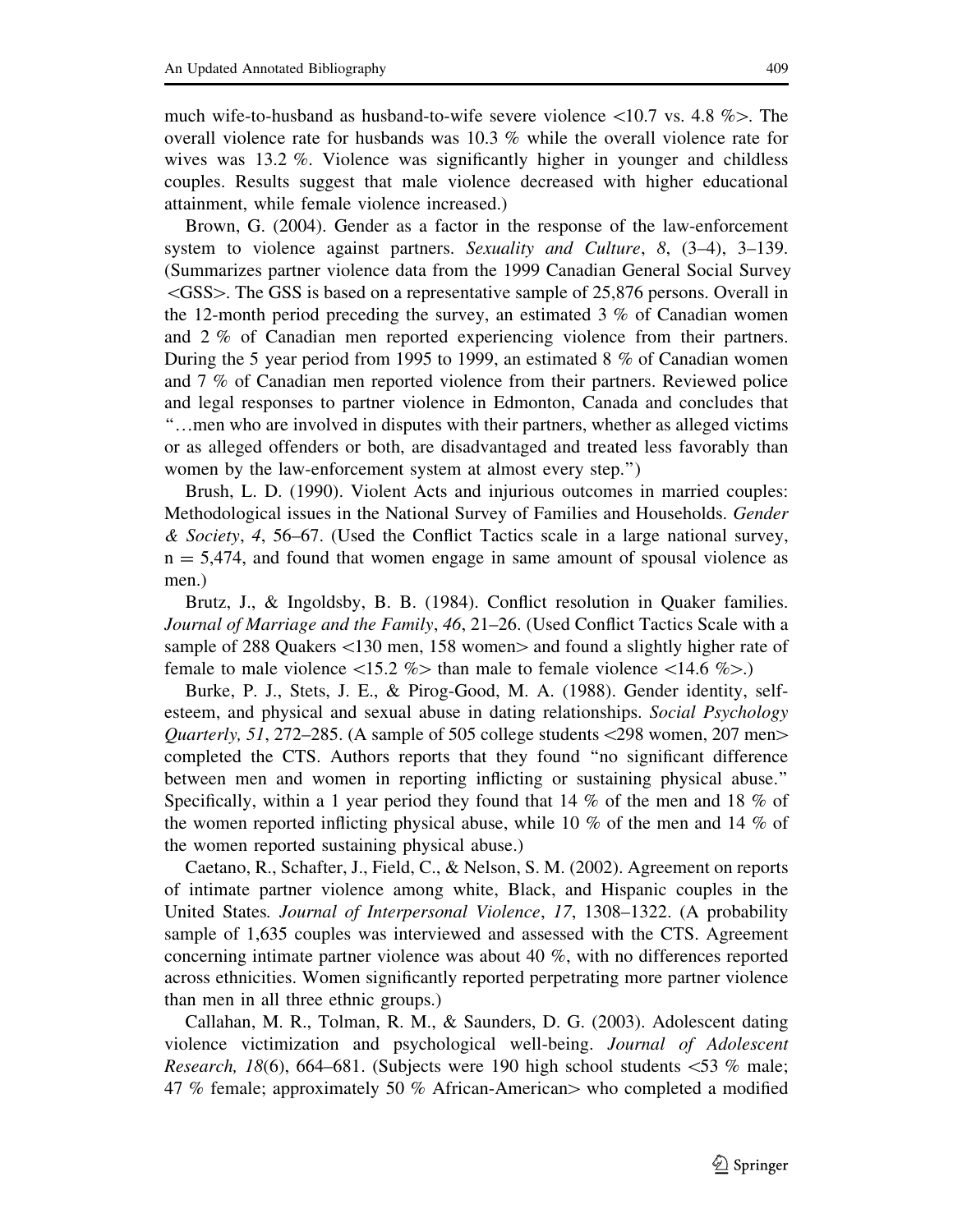version of the CTS2. In terms of injuries, 22 % of girls and 17 % of boys reported being injured by their dating partners. Note this difference was non-significant.)

Carbone-Lopez, K. (2013). Across Racial/Ethnic boundaries: Investigating intimate partner violence within a national sample. Journal of Interpersonal violence, 28(1), 3–24. (Intimate partner violence data from the National Violence against women survey  $\leq$ see Tjaden & Thoennes, 2000 $>$  was examined for interracial and monoracial couples. Results reveal that interracial couples were at no greater risk for IPV than White couples. Both monoracial Black and Hispanic couples had higher rates of IPV than White or interracial couples.)

Capaldi, D. M., & Crosby, L. (1997). Observed and reported psychological and physical aggression in young at-risk couples. Social Developments, 6, 184–206. (A sample of 118 young men and aggression in young, at-risk couples. Their dating partners were surveyed regarding their own physical aggression as well as that of their partners. Findings reveal that 31 % of men and 36 % of women engaged ''in an act of physical aggression against their current partner.'')

Capaldi, D. M., Kim, H. K., & Shortt, J. W. (2004). Women's involvement in aggression in young adult romantic relationships. In M. Putallaz and K. L. Bierman (Eds.) Aggression, antisocial behavior, and violence among girls (pp. 223–241). New York: Guildford Press. (A review chapter which reports on data obtained from Oregon Youth Study and Couples Study. Authors conclude that ''Young women were observed to initiate physical aggression toward their partners more frequently than were the young men.'' And ''the relative prevalence of frequent physical aggression by women and of injury and fear for men was surprisingly high.'')

Capaldi, D. M., Kim, H. K., & Shortt, J. W. (2007). Observed initiation and reciprocity of physical aggression in young at-risk couples. Journal of Family Violence, 22 (2) 101–111. (A longitudinal study using subjects from the Oregon Youth and Couples Study. <see above> Subjects were assessed 4 times across a 9 year period from late adolescence to mid-20's. Findings reveal that young women's rate of initiation of physical violence was ''two times higher than men's during late adolescence and young adulthood.'' By mid-20's the rate of initiation was about equal. Mutual aggression increased the likelihood of injury for both men and women.)

Capaldi, D. M. & Owen, L. D. (2001). Physical aggression in a community sample of at-risk young couples: Gender comparisons for high frequency, injury, and fear. Journal of Family Psychology, 15(3), 425–440. (Drawn from a community based atrisk sample, 159 young couples were assessed with the Conflict Tactics scale and measures of self-reported injuries. Findings indicated that 9.4 % of men and 13.2 % of women perpetrated frequent physical aggression toward their partners. Contrary to expectations, 13 % of men and 9 % of women, indicated that they were physically injured at least once. Authors report ''2 % of the men and none of the women indicate that they had been hurt by their partners between five and nine times.'')

Carlson, B. E. (1987). Dating violence: a research review and comparison with spouse abuse. Social Casework, 68, 16–23. (Reviews research on dating violence and finds that men and women are equally likely to aggress against their partners and that ''the frequency of aggressive acts is inversely related to the likelihood of their causing physical injury.'')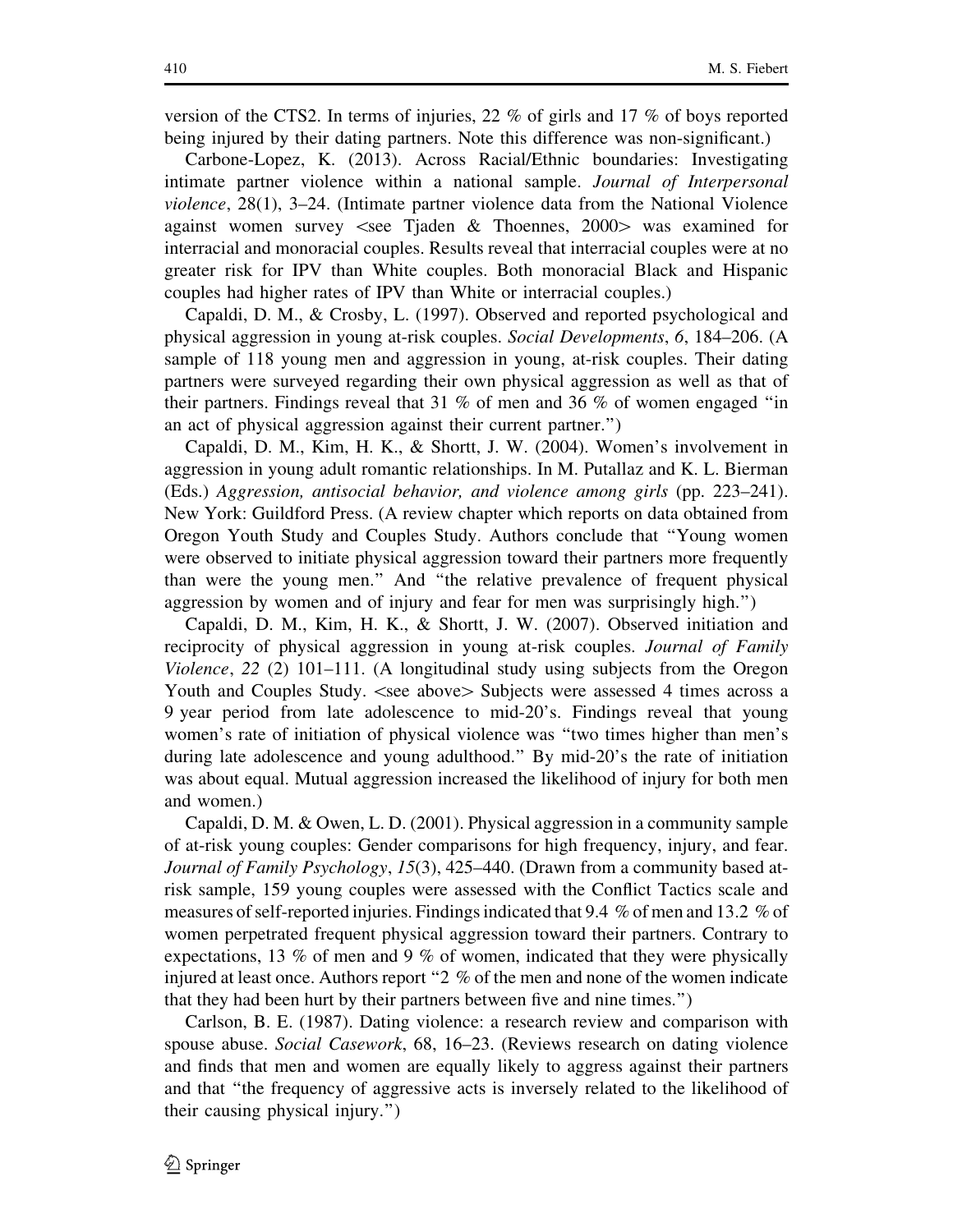Carney, M., Buttell, F., & Dutton, D. (2007). Women who perpetrate intimate partner violence: A review of the literature with recommendations for treatment. Aggression and Violent Behavior, 12, 108–115. (An excellent review of the literature on women who perpetrate violence in intimate relationships. Also summarizes intervention programs for such women.)

Carrado, M., George, M. J., Loxam, E., Jones, L., & Templar, D. (1996). Aggression in British heterosexual relationships: a descriptive analysis. Aggressive *Behavior, 22, 401–415.* (In a representative sample of British men  $\langle n=894\rangle$  and women  $\langle n=971\rangle$  it was found, using a modified version of the CTS, that 18 % of the men and 13 % of the women reported being victims of physical violence at some point in their heterosexual relationships. With regard to current relationships, 11 % of men and 5 % of women reported being victims of partner aggression.)

Cascardi, M., Avery-Leaf, S., O'Leary, K. D., & Slep, A. M. S. (1999). Factor Structure and convergent validity of the Conflict Tactics Scale in high school students. Psychological Assessment, 11, 546–555. (A sample of 2,320 high school students  $\langle 1,180 \rangle$  males, 1,140 females from seven high schools in Long Island, New York were assessed with a modified CTS. A significantly greater number of women  $\langle 37.8 \rangle$   $\%$  compared to  $\langle 22.5 \rangle$   $\%$  men reported perpetating physicalaggression toward their dating partners. Of specific note 18.1 % of women compared to 4.3 % of men reported slapping their partners and 16.9 % of women compared to 5.5 % of men reported ''kicking, biting or hitting'' their partners.)

Cascardi, M., Langhinrichsen, J., & Vivian, D. (1992). Marital aggression: Impact, injury, and health correlates for husbands and wives. Archives of Internal Medicine, 152, 1178–1184. (Examined 93 couples seeking marital therapy. Found using the CTS and other information that 71 % reported at least one incident of physical aggression in past year. While men and women were equally likely to perpetrate violence, women reported more severe injuries. Half of the wives and two-thirds of the husbands reported no injuries as a result of all aggression, but wives sustained more injuries as a result of mild aggression.)

Caulfield, M. B., & Riggs, D. S. (1992). The assessment of dating aggression: Empirical evaluation of the Conflict Tactics Scale. Journal of Interpersonal Violence, 4, 549–558. (Used CTS with a sample of 667 unmarried college students  $\langle 268 \rangle$  men and 399 women and found on a number of items significantly higher responses of physical violence on part of women. For example, 19 % of women slapped their male partner while 7 % of men slapped their partners, 13 % of women kicked, bit, or hit their partners with a fist while only 3.1 % of men engaged in this activity.)

Cercone, J. J., Beach, S. R. H., & Arias, I. (2005). Gender Symmetry in Dating Intimate Partner Violence: Does Behavior Imply Similar Constructs? Violence and Victims, 20 (2), 207–218. (A sample of 414 college students  $\langle 189 \rangle$  men, 225 women responded to the CTS2. Results reveal that male and female subjects were equally likely to be perpetrators of minor violence in intimate dating relationships, but women were twice as likely as men to perpetrate severe violence \15.11 vs. 7.41  $\%$  $>$ ).

Chan, K. L., Straus, M. A., Brownridge, D. A., Tiwari, A., & Leung, W. C. (2008). Prevalence of dating partner violence and suicidal ideation among male and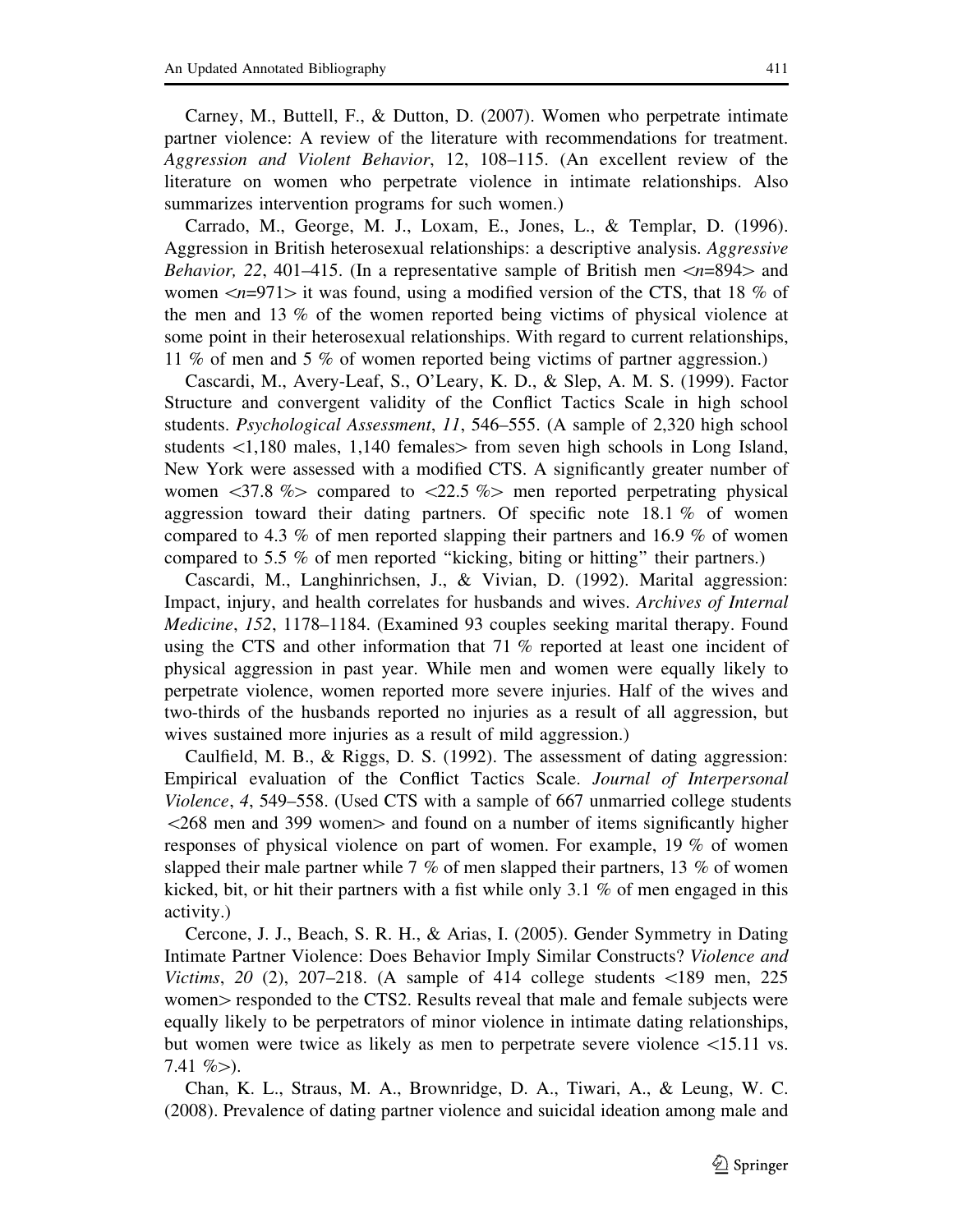female university students worldwide. Journal of Midwifery & Women's Health, 53 (6) 529–537. (Authors present findings from the International Dating Violence study which reports responses from 16,000 university students from 22 sites in 21 countries. Subjects responded to the CTS2 and results reveal that in 17 of the 22 sites the rates of victimization were higher for men than women.)

Chang, D. F., Shen, B-J., & Takeuchi, D. T. (2009). Prevalence and demographic correlates of intimate partner violence in Asian Americans. International Journal of Law & Psychiatry, 32, 167–175. (Study reports the first national estimate of IPV among Asian Americans. Sample consisted of  $1,470 \le 47$  % men, 53 % women individuals of varying Asian ethnicities who responded to items on the CTS. Data reveals that 5.02 % of men and 8.48 % of women perpetrated minor violence on their partners. With regard to severe violence women were more than twice as likely as men to perpetrate violence  $\langle 1.54 \text{ vs. } .71 \text{ %} \rangle$ .

Chermack, St. T., Walton, M. A., Fuller, B. E., & Blow, F. C. (2001). Correlates of expressed and received violence across relationship types among men and women substance abusers. *Psychology of Addictive Behavior*, 15, 140–151. (A sample of substance abusers  $\langle 126 \text{ men}, 126 \text{ women} \rangle$  ranging in age from 17 to 83 completed a modified version of the CTS. Results reveal no differences in expressed or received partner violence for men and women.)

Clark, M. L., Beckett, J., Wells, M., & Dungee-Anderson, D. (1994). Courtship Violence among African-American college students. Journal of Black Psychology,  $20(3)$ , 264–281. (A sample of 311 African-American college students  $\lt 76$  men, 235 women responded to the CTS. Findings reveal that 41 % of men and 33 % of women reported being physically abused by a dating partner.)

Claxton-Oldfield, S. & Arsenault, J. (1999). The initiation of physically aggressive behaviour by female university students toward their male partners: Prevalence and the reasons offered for such behaviors. Unpublished manuscript. (In a sample of 168 actively dating female undergraduates at a Canadian university, 26 % indicated that they initiated physical aggression toward their male partners. Most common reason for such behavior was because partner was not listening to them.)

Cogan, R., & Ballinger III, B. C. (2006). Alcohol Problems and the differentiation of partner, stranger, and general violence. Journal of Interpersonal Violence, 21(7) 924–935. (A sample of 457 college men and 958 college women completed the CTS. Results revealed that significantly more men than women  $\langle 35.4 \rangle$  vs.  $26.0 \%$  reported being victimized by their partners.)

Coker, A. L., McKeown, R. E., Sanderson, M., Davis, K. E., Valois, R. F., & Huebner, E. S. (2000). Severe dating violence and quality of life among South Carolina high school students. American Journal of Preventive Medicine, 19(4), 220–227. (A stratified sample of  $5,414\lt 2,836$  female, 2,578 male public high school students grades 9 through 12 responded to the South Carolina Youth Risk Behavior Survey in 1997. Severe physical dating violence was assessed by responses to the question of how many times during the past 12 months were you physically beaten up by the person you date or go out with? And how many times during the past 12 months did you beat up the person you date or go out with? Results reveal that 8.9 % of girls reported perpetrating violence compared to 6.1 % of boys. In terms of victimization, 9.7 % of girls reported being victims compared to 5.3 % of boys.)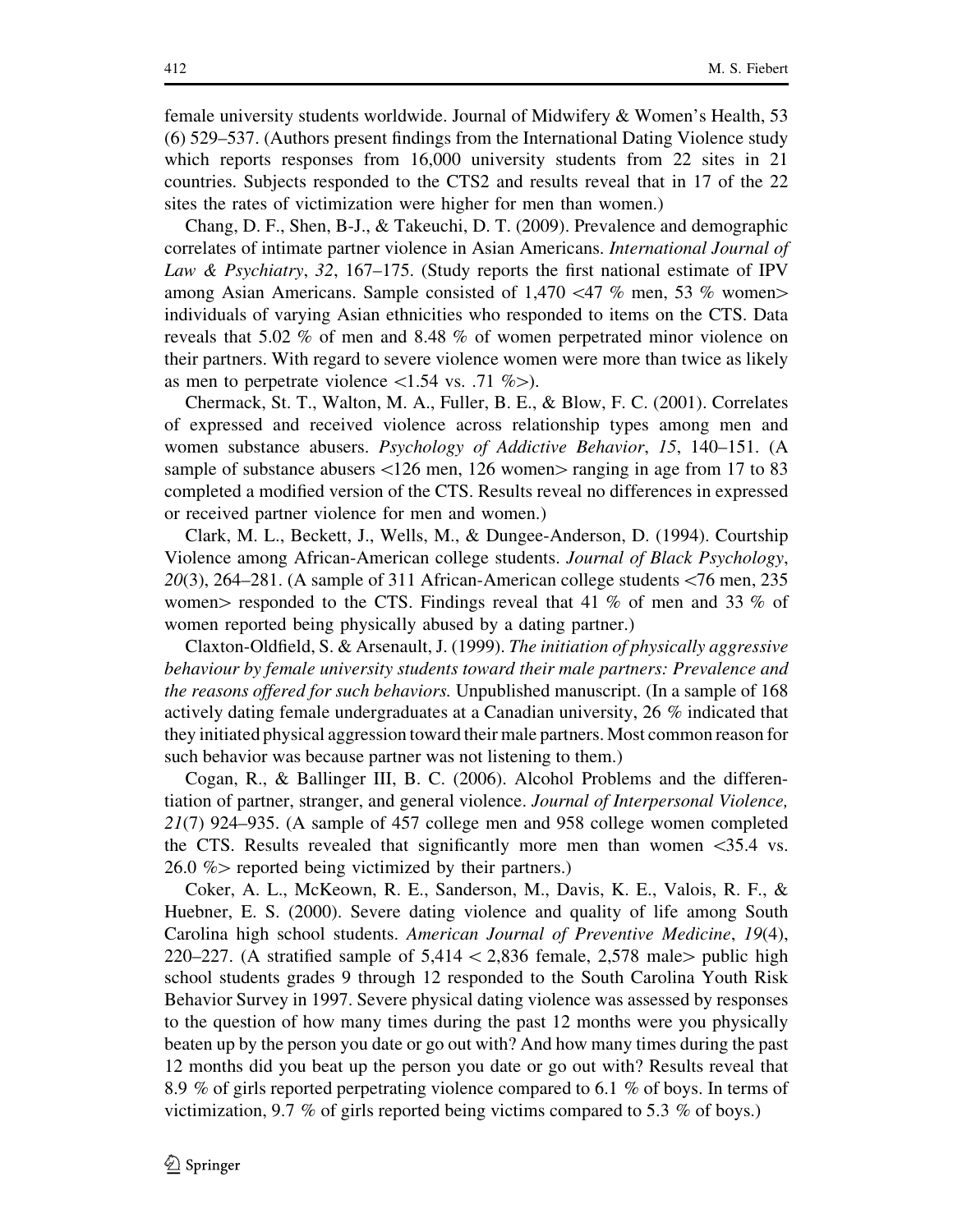Coleman, D. H., & Straus, M. A. (1986). Marital Power, Conflict, and Violence in a Nationally Representative Sample of American Couples. Violence and Victims, 1, 141–157. A sample of 2,143 couples from a 1975 nationally representative survey responded to the CTS and a measure developed by Blood and Wolfe to assess marital power. Couples were classified as *equalitarian*, *female-dominant*, *male*dominant or divided power. Equalitarian couples had the lowest rates of partner violence while female-dominant couples had the highest rate of partner violence followed by male dominant couples.)

Coney, N. S., & Mackey, W. C. (1999). The feminization of domestic violence in America: The woozle effect goes beyond rhetoric. Journal of Men's Studies, 8, (1) 45–58. (Authors review the domestic violence literature and report that while society in general as well as the media portray women as ''recipients of domestic violence … epidemiological surveys on the distribution of violent behavior between adult partners suggest gender parity.'')

Connolly, J., Nocentini, A., Menesini, E., Pepler, D., Craig, W., & Williams, T. S. (2010). Adolescent dating aggression in Canada and Italy: A cross-national comparison. International Journal of Behavioral Development, 34(2), 98–105. (A modified version of the CTS2 was administered a cohort of 16 year olds in Canada  $\langle 297 \text{ boys}, 367 \text{ girls} \rangle$  and Italy  $\langle 315 \text{ boys}, 263 \text{ girls} \rangle$ . Similar levels of dating aggression were found in Canada  $\langle 32.5 \, \% \rangle$  and Italy  $\langle 33.6 \, \% \rangle$ . Boys were slightly more aggressive than girls in Canada while no differences between girls and boys were found in Italy.)

Cook, P. W. (1997). Abused men. The hidden side of domestic violence. Westport, CN.: Praeger. (Presents the evidence, empirical and personal, for male spousal victimization. Examines resistance to acceptance of findings and offers solutions to reduce domestic violence.)

Corry, C. E., Fiebert, M. S., & Pizzy, E. (2002) Controlling Domestic Violence against men. Available: www.familytx.org/research/Control\_DV\_against\_men.pdf. Earlier version presented at Sixth International Conference on Family Violence, San Diego, CA. (A critical examination of men as victims of partner violence.)

Cross, C. P., Tee, W., & Campbell, A. (2011). Gender symmetry in intimate partner aggression: an effect of intimacy or target sex? Aggressive Behavior, 37(3), 268–277. (A sample of 174 individuals  $\lt 59$  men, 115 women $>$  responded to vignette scenarios in which they were provoked by a same sex best friend, opposite sex best friend and an intimate partner. Results reveal that women were significantly more likely than men to report physically aggressing against an intimate partner.)

Cui, M., Lorenz, F. O., Conger, R. D., Melby, J. N., & Bryant, C. M. (2005). Observer, Self-, and partner reports of hostile behaviors in romantic relationships. Journal of Marriage and Family, 67, 1169–1181. (Examined a sample of 236 young people  $\leq 48$  % married, 52 % dating; 56 % women, 44 % men $>$  who completed questionnaires regarding their hostile toward their partners. Findings reveal that couples living together have higher levels of hostility than dating couples and that women in both conditions demonstrate higher levels of hostility towards their partners than men.)

Cunradi, C. B., Caetano, R., Clark, C. L., & Schafer, J. (1999). Alcohol-related problems and intimate partner violence among white, Black, and Hispanic couples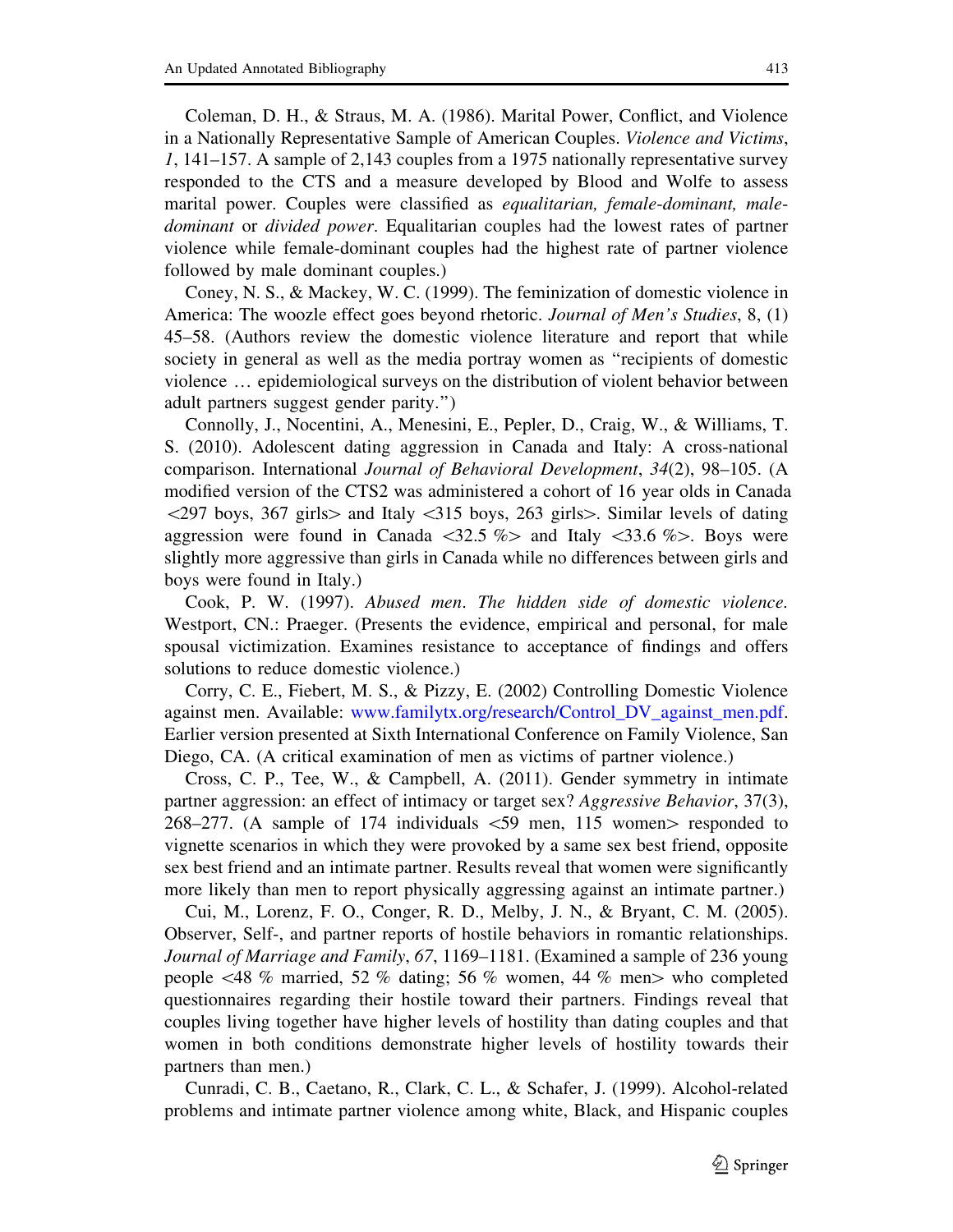in the U.S. Alcoholism: Clinical and experimental research, 23, 1492–1501. (A probability sample of 1,440 couples  $\lt$  565 white, 358 Black, 527 Hispanic  $\gt$  was obtained from the 1995 National Alcohol Survey. Subjects completed the Conflict Tactics Scale. Ethnicity results reveal that overall rates of partner aggression were similar for whites and Hispanics while Black rates were significantly higher. In terms of gender, white men and women had similar rates of partner aggression, Hispanic women were somewhat more aggressive than Hispanic men and Black men were more aggressive than Black women. Alcohol related problems were a predictor of intimate partner violence in Black couples.)

Davis, R. L. (2010). Domestic Violence-related deaths. Journal of Aggression, Conflict, and Peace Research, 2 (2), 44–52. (A review article which examines domestic violence-related suicides. Author concludes that ''when domestic violence-related suicides are combined with domestic homicides, the total numbers of domestic violence-related deaths are higher for males than females.'')

Deal, J. E., & Wampler, K. S. (1986). Dating violence: The primacy of previous experience. Journal of Social and Personal Relationships, 3, 457–471. (Of 410 university students  $\langle 295 \rangle$  women, 115 men $>$  responding to CTS and other instruments, it was revealed that 47 % experienced some violence in dating relationships. The majority of experiences were reciprocal. When not reciprocal men were three times more likely than women to report being victims. Violent experiences in previous relationships were the best predictor of violence in current relationships.)

DeKeseredy, W. S. & Schwartz, M. D. (1998). Woman abuse on campus. Results from the Canadian National survey. Thousand Oaks, CA: Sage. (A large sample  $\leq$ 1,835 women; 1,307 men $>$  of Canadian college students completed the Conflict Tactics Scale. Results reveal that women report engaging in higher rates of violence than men. Specifically, 46.1 % of women reported engaging in some physical violence in intimate relationship since leaving high school. With 38 % employing "minor" violence and 19 % employing "severe" violence.)

DeMaris, A. (1992). Male versus female initiation of aggression: The case of courtship violence. In E. C. Viano (Ed.), Intimate violence: interdisciplinary perspectives. (pp. 111–120). Bristol, PA: Taylor & Francis. (Examined a sample of 865 white and black college students with regard to the initiation of violence in their dating experience. Found that 218 subjects, 80 men and 138 women, had experienced or expressed violence in current or recent dating relationships. Results indicate that ''when one partner could be said to be the usual initiator of violence, that partner was most often the women. This finding was the same for both black and white respondents.'')

Desmarais, S. L., Reeves, K. A., Nicholls, T. L., Telford, R. P. & Fiebert, M. S. (2012a). Prevalence of physical violence in intimate relationships, part 1: Rates of male and female victimization. Partner Abuse, 3 (2), 140–169. (A gold standard article for review of research in IPV. Focus of part 1 is on male and female victimization. Examined all research published between 2000 and 2010 in industrialized English speaking countries. Across studies found that 1 in 4 women and 1 in 5 men experienced physical violence in intimate relationship.)

Desmarais, S. L., Reeves, K. A., Nicholls, T. L., Telford, R. P. & Fiebert, M. S. (2012b). Prevalence of physical violence in intimate relationships, part 2: Rates of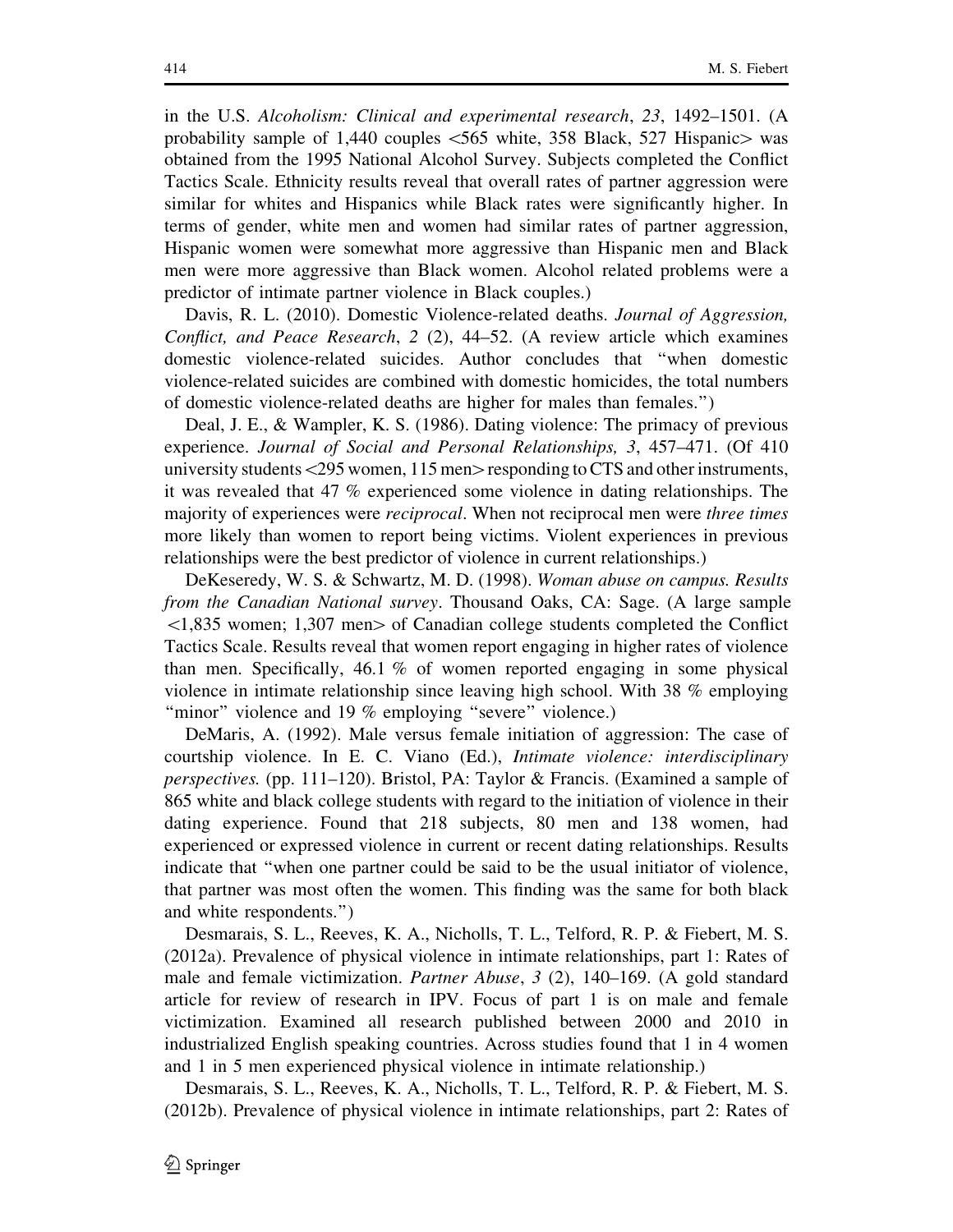male and female perpetration. Partner Abuse, 3, (2), 170–198. (Focus of this review is on male and female perpetration of violence in intimate relationships. Literature search revealed 750 articles published between 2000 and 2010. Pooled prevalence estimates revealed that more than 1 in five men (21.6 %) and 1 in 4 women (28.3 %) reported perpetrating physical violence in an intimate relationship.)

Doumas, D. M., Pearson, C. L., Elgin, J. E., & McKinley, L. L. (2008). Adult attachment as a risk factor for intimate partner violence: The ''mispairing'' of partner attachment styles. Journal of Interpersonal Violence, 23, 616–634. (A sample of 70 heterosexual couples completed the CTS. Results reveal that 35 % of men and 36 % of women reported perpetrating IPV.)

Doroszewicz, K, & Forbes, G. B. (2008). Experiences with dating aggression and sexual coercion among Polish college students. Journal of Interpersonal Violence, 23, 58–73. (The CTS2 was used to study dating aggression in a sample  $\mathsf{m} = 100$ , women  $= 100$  of unmarried Polish college students. Results reveal that women were overall significantly more aggressive than men <48 vs. 35.6 % $>$ ).

Dowd, L. (2001). Female Perpetrators of Partner Aggression: Relevant Issue and Treatment. Journal of Aggression, Maltreatment and Trauma, 5(2), 73–104. (A review article examining female partner aggression with a focus on treatment issues.)

Drumm, R. D., Popescu, M., & Riggs, M. L. (2009). Gender variation in partner abuse. Findings from a conservative Christian denomination. Affilia: Journal of women and Social work, 24 (1), 56–68. (A stratified random sample of 1,431 of conservative Christian members from 49 churches in the Northwest region of the United States responded to survey items adapted from the CTS. Results reveal that 33.8 % of women and 20.1 % of men reported being physically abused by their partners at some point during their lives).

Dutton, D. G. (2006). Rethinking Domestic Violence. Vancouver: UBC Press. (A thoughtful and scholarly analysis and integration of research and treatment in the area of Domestic Violence. Offers much insight, particularly to therapists and policy makers with regard to Intimate Partner Violence  $\langle$ IPV $>$ . Concludes that men are as likely as women to be victims and both suffer similar physical and psychological consequences of IPV.)

Dutton, D. G. (2007). Female intimate partner violence and developmental trajectories of abusive families. International Journal of Men's Health, 6, 54–71. (A review article which concludes that female violence towards intimate male partners is just as severe and has similar consequences as male violence toward women. However, most criminal justice interventions and custody evaluations assume that males are more likely to be IPV perpetrators.)

Dutton, D. G., Corvo, K. N., & Hamel, J. (2009). The gender paradigm in domestic violence research and practice part II: The information website of the American Bar Association. Aggression and Violent Behavior, 14, 30–38. (A review article critiquing the American Bar Association's attempt to correct myths about domestic violence. Specifically authors state, ''…female IPV is more commonplace than male IPV.'')

Dutton, D. G., & Nicholls, T. L. (2005) The gender paradigm in domestic violence research and theory. Part 1: the conflict of theory and data. Aggression and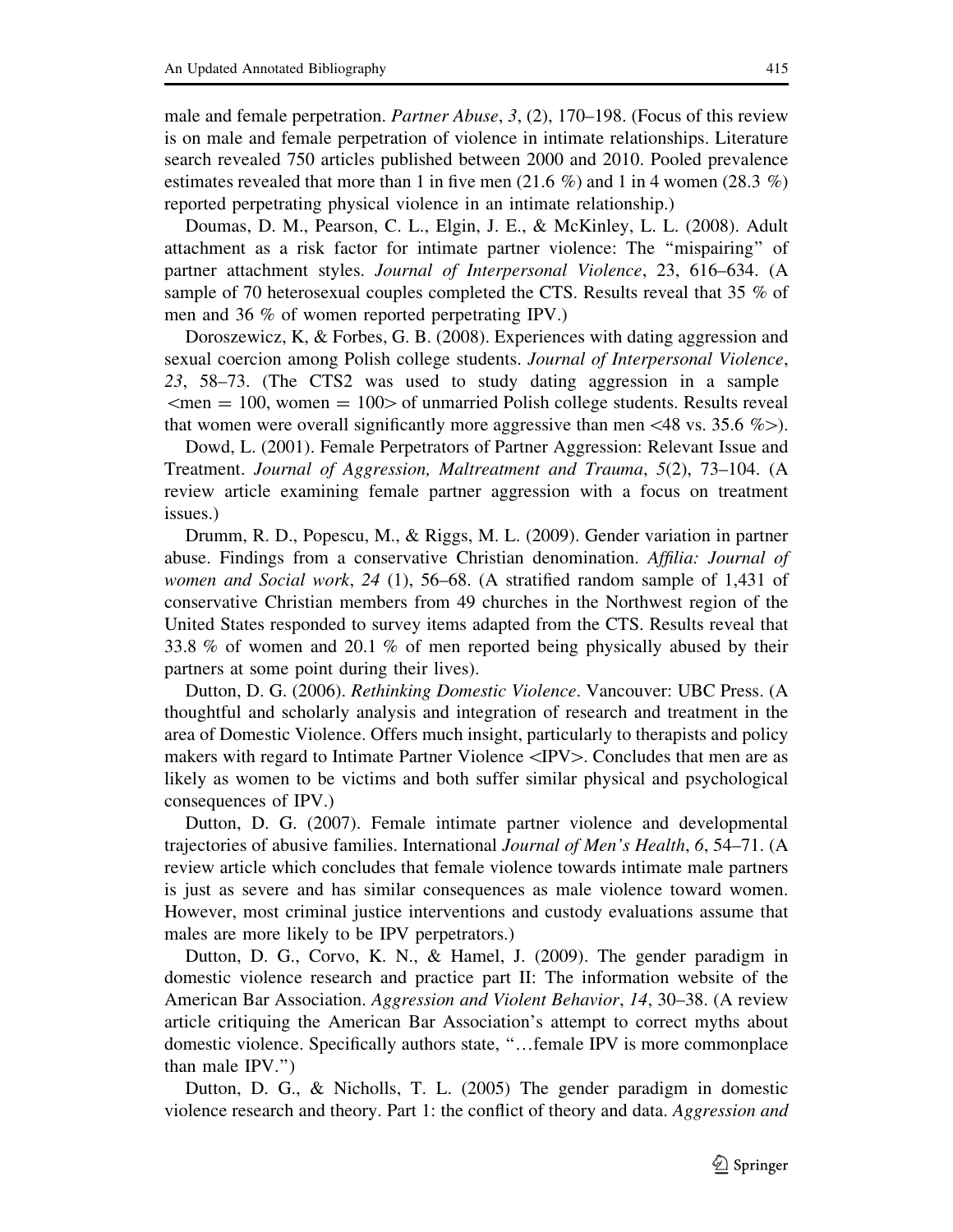Violent Behavior. 10, 680–714. (A review and analysis of the data regarding male victimization. Critical of feminist approaches that minimize female perpetration and trivialize male injury.)

Dutton, D. G., Nicholls, T. L., & Spidel, A. (2005). Female perpetrators of intimate abuse. Journal of Offender Rehabilitation, 41 (4), 1–31. (A review article examining issues related to female abusers. Authors conclude, based on survey and epidemiological studies, that females are as abusive as males in intimate relationships. They note that this is ''especially so for younger cohort samples followed longitudinally.'')

Dutton-Greene, L. B., & Straus, M. A. (2005, July). The relationship between gender hostility and partner violence and injury. Paper presented at the 9th International Family Violence Research Conference, Portsmouth, NH. (Report of findings from international dating violence study which collected data from over 11,000  $\langle 70 \%$  women $>$  college students from 50 universities in 24 countries. Subjects responded to the revised Conflict Tactics Scale, gender hostility scales and injury scales. Findings reveal that women perpetrated greater partner violence than men, that women were more seriously injured than men and that hostility toward the opposite sex was significantly and similarly correlated with partner violence for men and women.)

Eaton, D. K., Davis, K. S., Barrios, L., Brener, N. D., & Noonan, R. K. (2007). Associations of dating violence victimization with lifetime participation, cooccurrence, and early initiation of risk behaviors among U. S. high school students. Journal of Interpersonal Violence, 22, 585–602. (Data was examined from the 2003 national Youth Risk Behavior Survey. Subjects were 15,214 students from the 9th to the 12th grade and consisted of 48.7 % female, 61.5 % white, 13.9 % black, 16.6 % Hispanic, and 8.1 % other race or ethnicity. Physical dating violence was assessed by response to the question: ''During the past 12 months, did your boyfriend or girlfriend ever hit, slap, or physically hurt you on purpose?'' Results reveal that 8.8 % of girls and 8.6 % of boys reported being victims of dating violence.)

Ehrensaft, M. K., Cohen, P., Brown, J., Smailes, E., Chen, H., & Johnson, J. G. (2003). Intergenerational transmission of partner violence: A 20-year prospective study. Journal of Counseling and Clinical Psychology, 71, 741–753. (A sample of 541 subjects from New York State <298 women, 243 men > who had been followed for over 20 years responded to the CTS. While overall similar rates of perpetration of partner abuse were reported by men and women  $\langle 21 \rangle$  vs. 22 % women were more likely than men to kick or hit $\langle 9 \rangle$  vs. 5 % or hit or try to hit with objects  $\langle 7 \rangle$ vs. 2  $\%$ .)

Ehrensaft, M. K., Moffitt, T. E., & Caspi, A. (2004). Clinically abusive relationships in an unselected birth cohort: men's and women's participation and developmental antecedents. Journal of Abnormal Psychology, 113 (2), 258–270. (Assessed 980 individuals, ages 24–26, who were participants in longitudinal study in New Zealand. Subjects were examined with the CTS, the Partner Conflict Calendar, PCC, a measure of the consequences of abuse and a variety of personality and psychopathology scales. Findings reveal that an equal number of men and women, 9 %, were victims of clinical abuse in their relationships with partners.)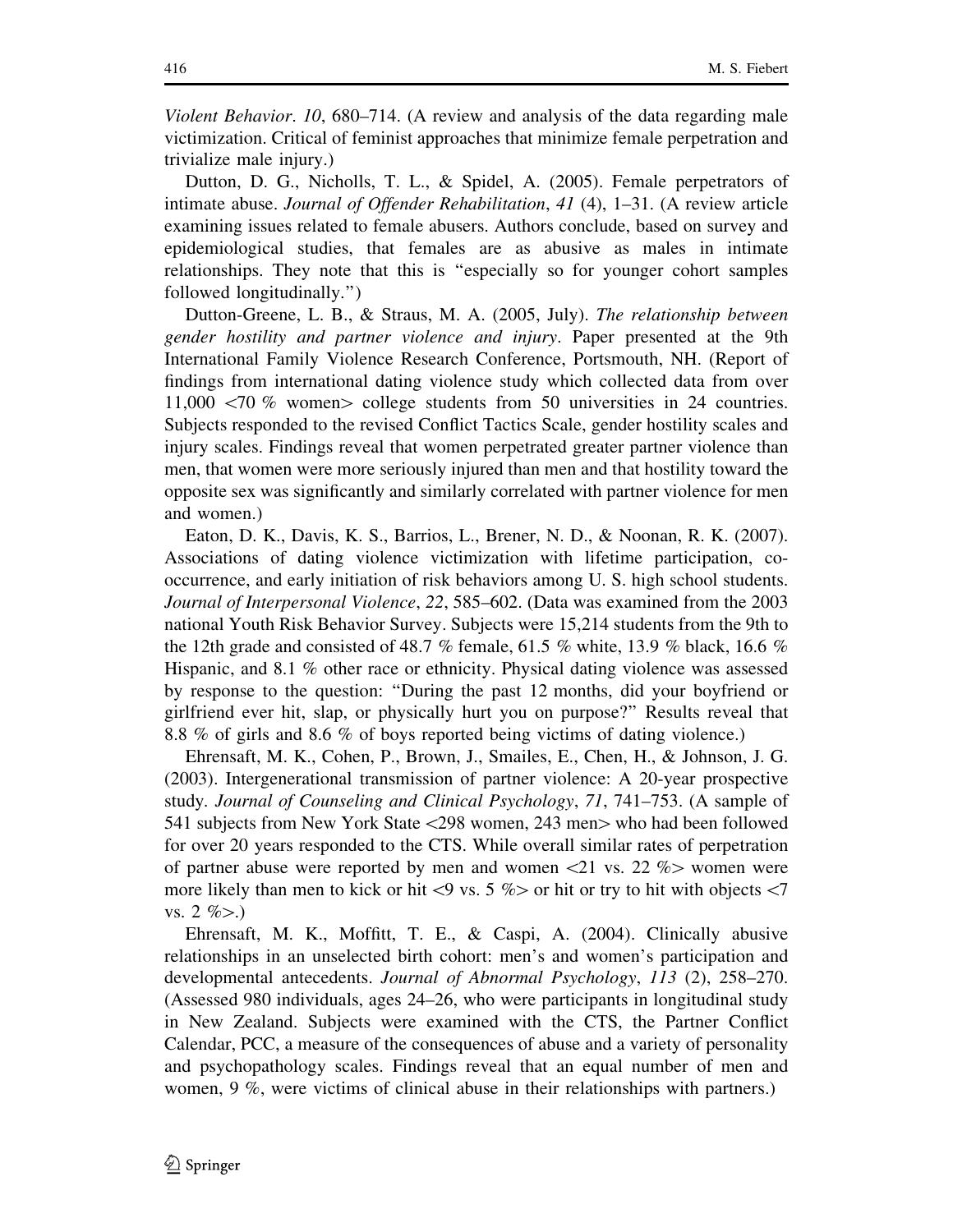Ellison, C., G., Barkowski, J. P., & Anderson, K. R. (1999). Are there religious variations in domestic violence? Journal of Family Issues, 20, 87–113. (Subjects were selected from the first wave of The National Survey of Families & Households and consisted of 2,420 women and 2,242 men. Self administered surveys revealed that females were significantly more likely than males to perpetrate violence toward their partners. Authors report that ''regular attendance at religious services is inversely associated'' with domestic violence for men and women.)

Ernst, A. A., Nick, T. G., Weiss, S. J., Houry, D., & Mills, T. (1997). Domestic violence in an inner-city ED. Annals of Emergency Medicine, 30, 190–197. (Assessed 516 patients  $\langle 233 \rangle$  men, 283 women in a New Orleans inner-city emergency Department with the Index of Spousal Abuse, a scale to measure domestic violence. Found that 28 % of the men and 33 % of the women  $\leq$ a nonsignificant difference $\ge$ , were victims of past physical violence while 20 % of the men and 19 % of the women reported being current victims of physical violence. In terms of ethnicity, 82 % of subjects were African-American. Authors report that there was a significant difference in the number of women vs. men who reported past abuse to the police, 19 % of women, 6 % of men $>$ .)

Farrell, W. (1999). Women can't hear what men don't say. New York: Tarcher/ Putnam. See Chapter 6. (Pp. 123–162; 323–329.) An excellent social and political analysis of couple violence.)

Feather, N. T. (1996). Domestic violence, gender and perceptions of justice. Sex *Roles, 35, 507–519.* (Subjects  $\lt 109$  men, 111 women $>$  from Adelaide, South Australia, were presented a hypothetical scenario in which either a husband or wife perpetrated domestic violence. Participants were significantly more negative in their evaluation of the husband than the wife, were more sympathetic to the wife and believed that the husband deserved a harsher penalty for his behavior.)

Felson, R. B. (2002). Violence and Gender Reexamined. Washington, DC: American Psychological Association. (Scholarly review and analysis of the literature. Author concludes that, ''Women are just as likely as men to be victims of violence from their partners.'' Also ''casts doubt on the battered wife syndrome as an explanation for why women kill their male partners.'')

Felson, R. B. (2006). Is violence against women about women or about violence? Contexts, 5, 21–25. (Reports that while men are eight times more likely to commit overall violence than women, there is gender parity in partner violence. Author suggests that violent men are "less likely to assault their partners because of the chivalry norm.'')

Felson, R. B. (2008). The legal consequences of intimate partner violence for men and women. Children and Youth Services Review. 30, 639–646. (Author reports that ''evidence does not support the idea that assaults by male partners are particularly likely to be underreported or treated leniently. Rather, the results suggest that offenders who assault women are more likely to suffer legal consequences than those who assault men…''In the article author summarizes an unpublished study examining whether gender and marital status affect whether people think the police should be notified about a partner assault. In a telephone survey, 800 subjects responded to a scenario of an argument between a couple in which one strikes the other bruising their arm. Results indicate that subjects were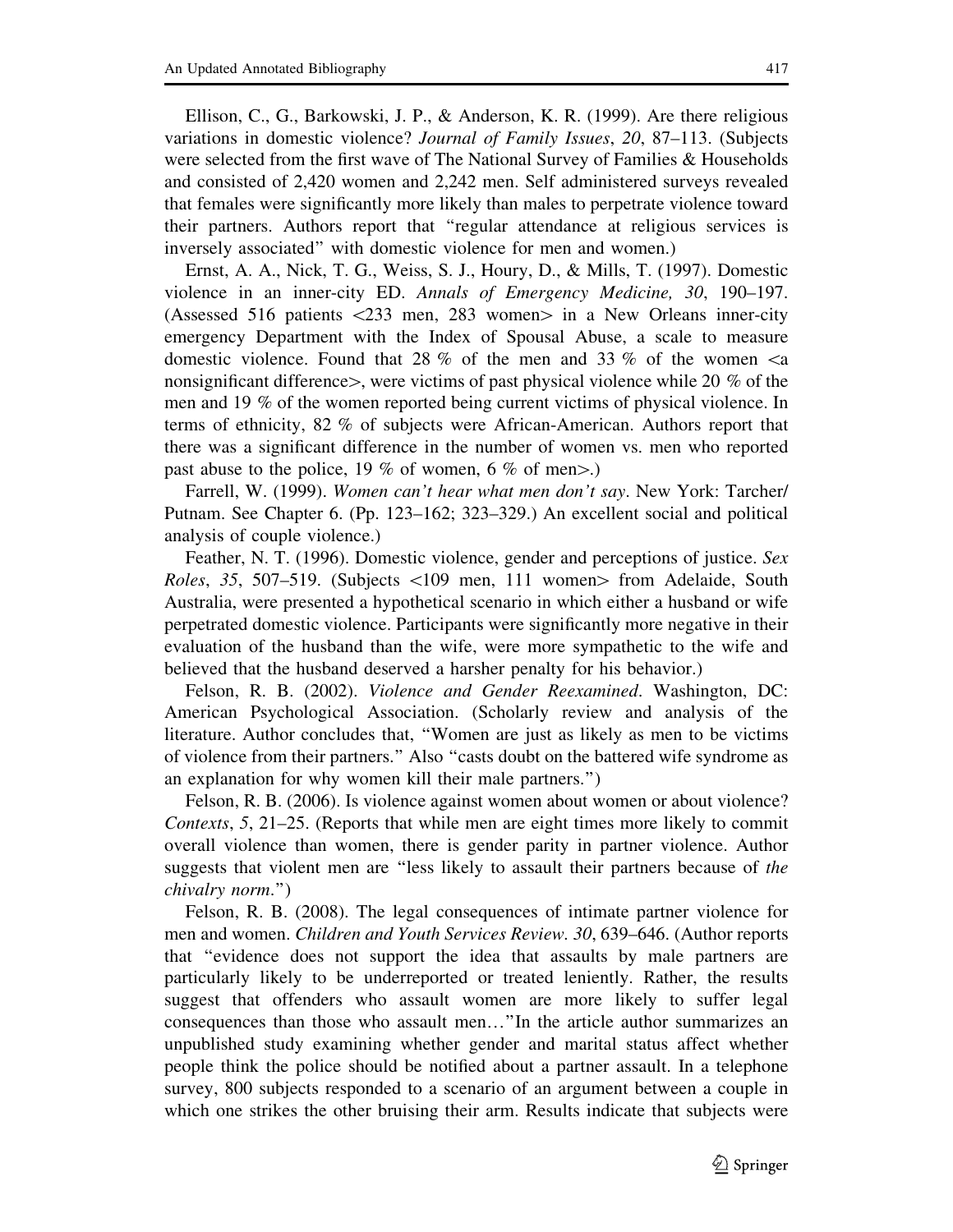more likely  $\lt 80-60$  % to condemn men's assaults on women than women's assaults on men, even though injuries were identical.)

Felson, R. B., & Outlaw, M. (2007). The control motive and marital violence. Violence and Victims, 22, 387–407. (Study based on an analysis of data obtained though the National Violence Against Women Survey  $\le$ see Tjaden & Thoennes,  $2000$ . Authors looked at 10,000 respondents out of 16,000 total sample who were currently married. Results reveal that adult women are just as controlling and jealous toward their male partners as the other way around. Also report that, ''While controlling spouses in current marriages are more likely to act violently there is no evidence that this relationship is gendered.'')

Felson, R. B., & Pare, P. (2005). The reporting of domestic violence and sexual assault by nonstrangers to the police. Journal of Marriage and Family, 67, 597–610. (Authors analyzed data from The National Violence Against Women Survey and found that ''male victims are particularly reluctant to report assaults by their female partners.'' Reasons for nonreporting include: fear of reprisal, thought that police could do nothing to help and charges would not be believed.)

Felson, R. B., & Pare, P. (2007). Does the criminal justice system treat domestic violence and sexual offenders leniently? Justice Quarterly, 24, (Authors analyzed data from the National Violence Against Women Survey and conclude that ''women who assault their male partners are particularly likely to avoid arrest.")

Fergusson, D. M., Horwood, L. J., & Ridder, E. M. (2005). Partner Violence and mental health outcomes in a New Zealand birth cohort. Journal of Marriage and Family, 67, 1103–1119. (Examined extent of domestic violence experience and perpetration in a sample of  $828 \leq 437$  women, 391 men $>$  young adults who were 25 years old. Subject were part of a long term longitudinal study and were administered the CTS2. Results reveal that ''there were more men exposed to severe domestic violence than women and that mild and moderate rates were similar for men and women. Overall, 39.4 % of women and 30.9 % of men reported perpetration scores of 3 or higher. Authors report that men and women reported similar rates of injury  $\lt 3.9$  % for women vs. 3.3 % for men $>$ . In terms of initiation of partner assaults, 34 % of women and 12 % of men reported initiating physical assaults.)

Fernandez-Fuertes, A. A., & Fuertes, A. (2010). Physical and Psychological aggression in dating relationship of Spanish adolescents: Motives and consequences. Child Abuse & Neglect, 34(3), 183–191. (A sample of 567 students  $\langle 236$ males, 331 females > from 5 hh schools in Salamanca, Spain responded to items examining partner abuse. Results reveal girls perpetrated physical aggression toward their male partners at significantly higher levels than boys did to their female partners  $\langle 30.2 \text{ vs. } 16.1 \% \rangle$ .

Fiebert, M. S., & Gonzalez, D. M. (1997). Women who initiate assaults: The reasons offered for such behavior. Psychological Reports, 80, 583–590. (A sample of 968 women, drawn primarily from college courses in the Southern California area, were surveyed regarding their initiation of physical assaults on their male partners. 29 % of the women,  $n = 285$ , revealed that they initiated assaults during the past 5 years. Women in their 20's were more likely to aggress than women aged 30 and above. In terms of reasons, women appear to aggress because they did not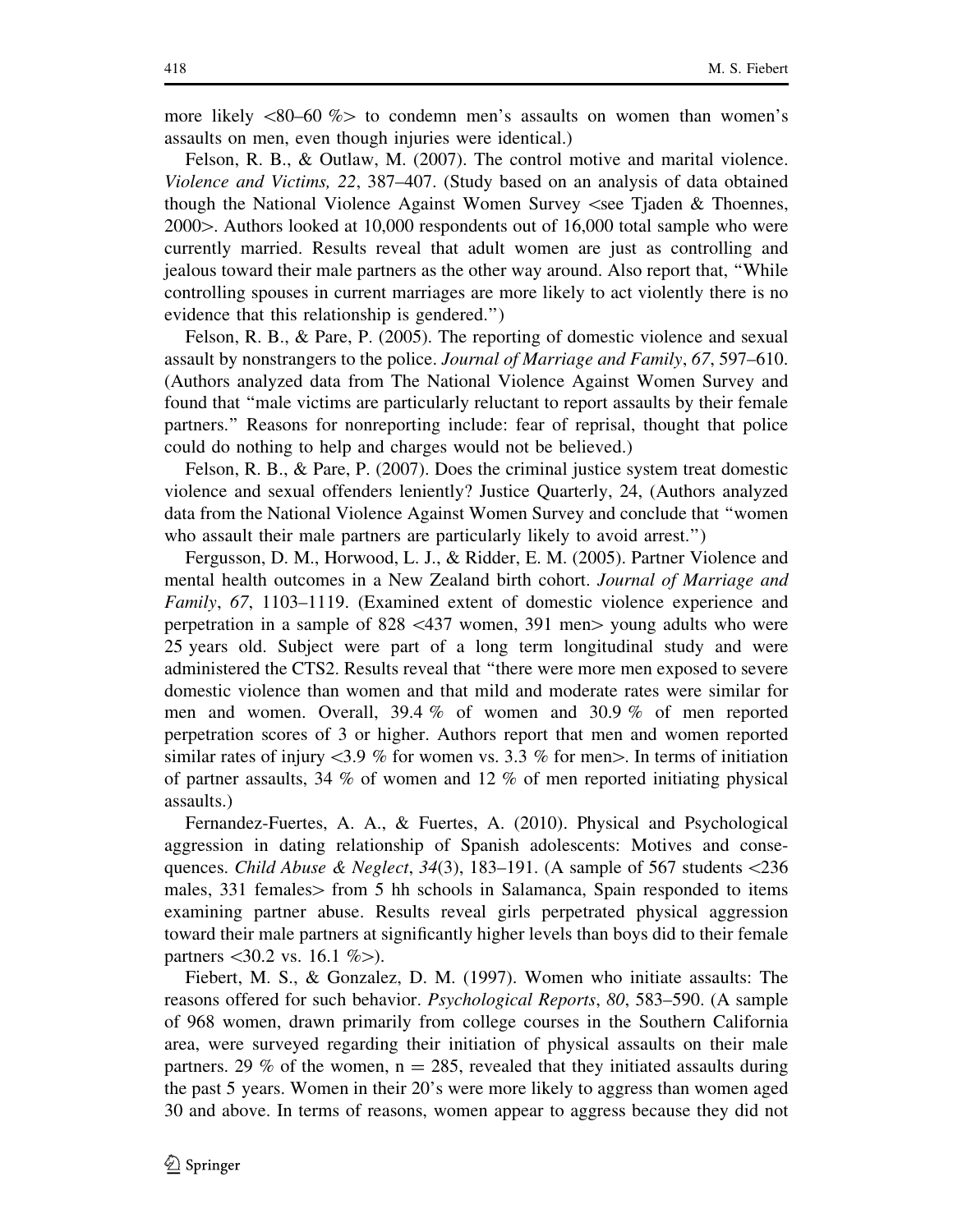believe that their male victims would be injured or would retaliate. Women also claimed that they assaulted their male partners because they wished to engage their attention, particularly emotionally.)

Fiebert, M. S. (1996). College students' perception of men as victims of women's assaultive behavior. Perceptual & Motor Skills, 82, 49–50. (Three hundred seventyone college students  $\langle 91 \rangle$  men, 280 women $>$  were surveyed regarding their knowledge and acceptance of the research finding regarding female assaultive behavior. The majority of subjects (63 %) were unaware of the finding that women assault men as frequently as men assault women; a slightly higher percentage of women than men (39 vs. 32 %) indicated an awareness of this finding. With regard to accepting the validity of these findings a majority of subjects (65  $\%$ ) endorsed such a result with a slightly higher percentage of men (70 vs. 64 %)indicating their acceptance of this finding.)

Flynn, C. P. (1990). Relationship violence by women: issues and implications. Family Relations, 36, 295–299. (A review/analysis article that states, ''researchers consistently have found that men and women in relationships, both marital and premarital engage in comparable amounts of violence.'' Author also writes, ''Violence by women in intimate relationships has received little attention from policy makers, the public, and until recently, researchers … battered men and abusive women have receive 'selective inattention' by both the media and researchers.'')

Follingstad, D. R., Wright, S., & Sebastian, J. A. (1991). Sex differences in motivations and effects in dating violence. Family Relations, 40, 51–57. (A sample of 495 college students  $\langle 207 \text{ men}, 288 \text{ women} \rangle$  completed the CTS and other instruments including a ''justification of relationship violence measure.'' The study found that women were twice as likely to report perpetrating dating violence as men. Female victims attributed male violence to a desire to gain control over them or to retaliate for being hit first, while men believed that female aggression was a based on their female partner's wish to ''show how angry they were and to retaliate for feeling emotionally hurt or mistreated.'')

Foo, L. & Margolin, G. (1995). A multivariate investigation of dating aggression. Journal of Family Violence, 10, 351–377. (A sample of 290 college students <111 men, 179 women responded to the CTS. Results reveal that 24.3 % of men and 38.5 % of women reported perpetrating physical violence toward their dating partners.)

Forke, C. M., Myers, R. K., Catallozzi, M., & Schwarz, D. F. (2008). Relationship violence among female and male college undergraduate students. Archives of Pediatric Adolescent Medicine, 162, 634–641. (A sample of 910 college students  $\leq 520$  women, 390 men $>$  from three college campuses responded to select items from the CTS. Results indicate that women were significantly more likely to report perpetrating physical violence on their male partners than men on their female partners.)

Foshee, V. A. (1996). Gender differences in adolescent dating abuse prevalence, types and injuries. Health Education Research, 11, (3), 275–286. (Data collected from 1965 adolescents in eighth and ninth grade in 14 schools in rural North Carolina. Results reveal that 36.5 % of dating females and 39.4 % of dating males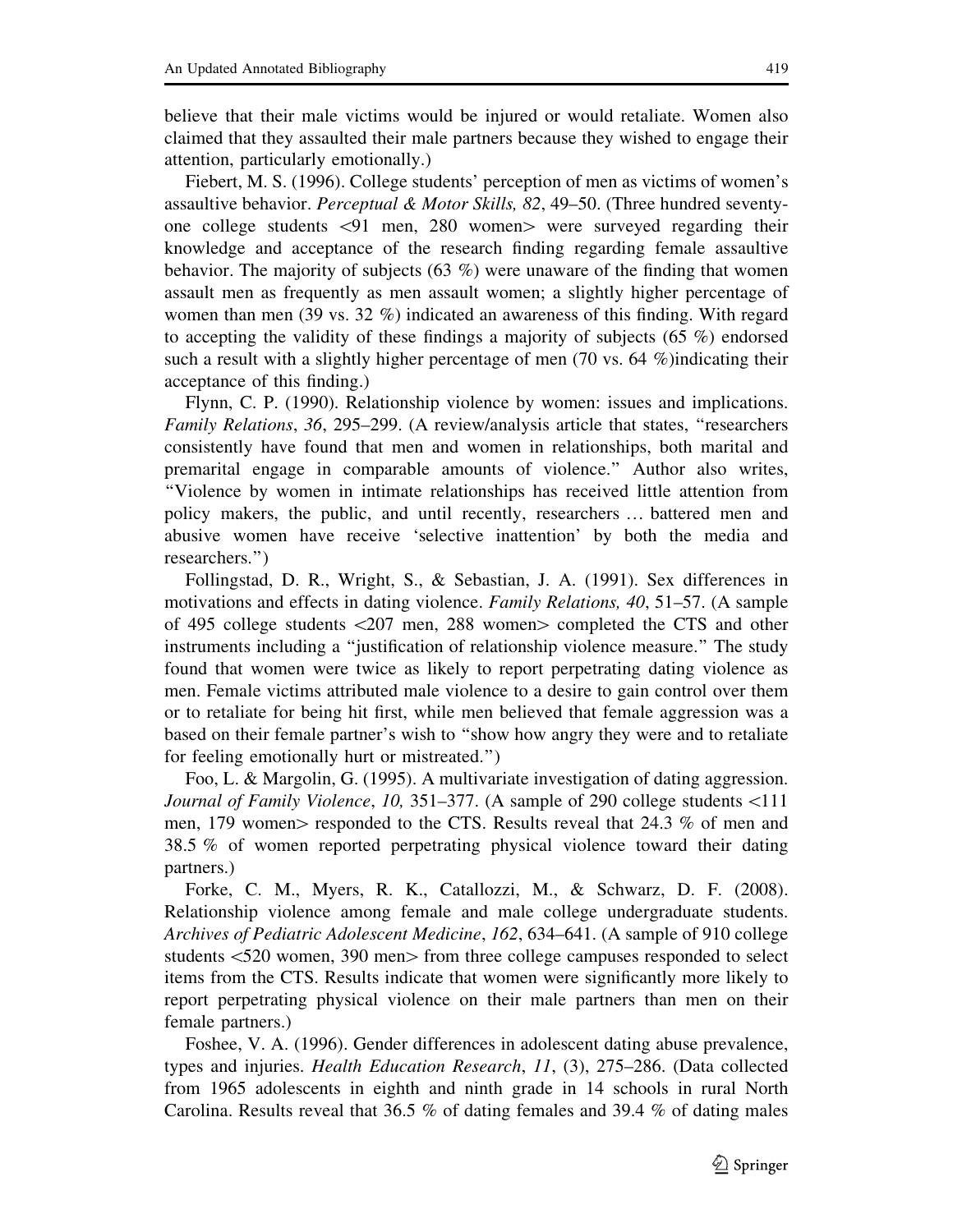report being victims of physical dating violence. In terms of perpetrating violence 27.8 % of females while only 15.0 % of males report perpetrating violence.)

Foshee, V. A., Fletcher, L., MacDoughall, J. E., & Bangdiwala, S. (2001). Gender differences in the longitudinal predictors of adolescent dating violence. Preventive Medicine, 32, 128–141. (A sample of 1,759 8th & 9th grades from 14 different public schools completed the CTS. Results reveal that at baseline 16 % of girls perpetrated mild and 9 % perpetrated severe IPV while 10 % of boys perpetrated mild and 3 % perpetrated severe IPV.)

Fossos, N., Neighbors, C., Kaysen, D., & Hove, M. C. (2007). Intimate partner violence perpetration and problem drinking among college students: The role of expectancies and subjective evaluations of alcohol aggression. Journal of Studies on Alcohol and Drugs,  $68(5)$ , 706–713. (A sample of 780 college freshmen <333 men, 447 women > who met the criteria for "heavy drinking" completed the CTS2. Results reveal that women were more likely than men to engage in mild\35.38 vs. 21.67 % and severe  $\leq 6.41$  vs. 2.44 % acts of partner aggression.)

Gass, D., Stein, D. J., Williams, D. R., & Seedat, S. (2011). Gender differences in risk for intimate partner violence among South African adults. Journal of Interpersonal Violence, 26(14), 2764–2789. (A representative sample of South African married or cohabiting adults  $\leq 641$  men, 1,074 women $>$  responded to items from the CTS. Results reveal similar rates of perpetration of partner violence  $\langle 25.2 \; \% \; \text{for women and } 26.5 \; \% \; \text{for men} \rangle$ .

Gelles, R. J. (1994). Research and advocacy: Can one wear two hats? Family Process, 33, 93–95. (Laments the absence of objectivity on the part of ''feminist'' critics of research demonstrating female perpetrated domestic violence.)

Gelles, R. J. (2007). The politics of research: The use, abuse, and misuse of social science data—the case of intimate partner violence. Family Court Review, 45, 42–51. (An analysis examining the issue of how social science data has been ''abused and misused in policy and practice in the area of Intimate Partner Violence  $\langle$ IPV $>$ ." Challenges "supposed" facts in the area and faults feminists for not acknowledging the empirical findings that men are equal victims of IPV.)

George, M. J. (1994). Riding the donkey backwards: Men as the unacceptable victims of marital violence. Journal of Men's Studies, 3, 137–159. (A thorough review of the literature which examines findings and issues related to men as equal victims of partner abuse.)

George, M. J. (1999). A victimization survey of female perpetrated assaults in the United Kingdom. Aggressive Behavior, 25, 67–79. (A representative sample of 718 men and 737 women completed the CTS and reported their experience as victims of physical assaults by women during a 5 year period. Men reported greater victimization and more severe assaults than did women. Specifically, 14 % of men compared to 7 % of women reported being assaulted by women. Highest risk group were single men. The majority  $\langle 55 \% \rangle$  of assaults on men were perpetrated by spouses, partners, or former partners.)

George, M. J. (2002). Skimmington Revisited. Journal of Men's Studies, 10, No. 2, 111–127. (Examines historical sources and finds that men who were victims of spousal aggression were subject to punishment and humiliation. Inferences to contemporary trivialization of male victims of partner aggression is discussed.)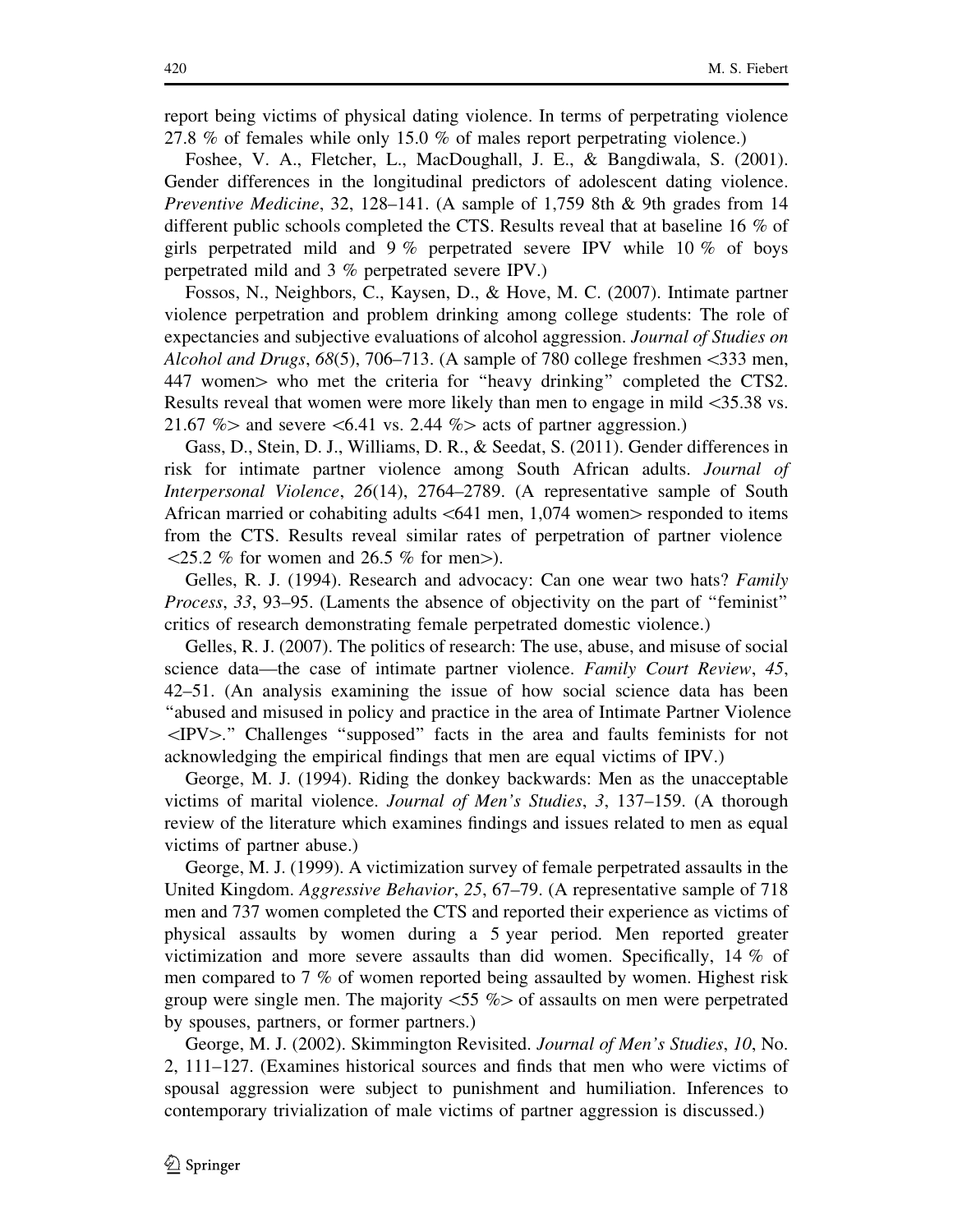George, M. J. (2003). Invisible touch. Aggression & Violent Behaviour, 8, 23–60. (A comprehensive review and analysis of female initiated partner aggression. Historical, empirical and case evidence presented to demonstrate reality of ''battered husband syndrome.'')

George, M. J. (2007). The ''great taboo'' and the role of patriarchy in husband and wife abuse. International Journal of Men's Health,  $6, 7-22$ . (A scholarly examination of key myths and taboos surrounding the concept of patriarchy. Emphasizes the point that IPV will be successfully combated only when male victimization is acknowledged and addressed by both men and women.)

Giordano, P. C., Millhollin, T. J., Cernkovich, S. A., Pugh, M. D., & Rudolph, J. L. (1999). Delinquency, identity, and women's involvement in relationship violence. Criminology, 37, 17–40. (Reports the responses of 721 young adults  $\leq$  45 % male, 55 % female; 47 % white, 53 % nonwhite who had been involved in delinquent activities 10 years earlier. Subjects responded to a modified version of the CTS. Findings reveal that women were more likely to perpetrate violence than men. Specifically, 27.6 % of women compared to 19.2 % of men hit or threw at their partner and 8.3 % of women compared to 0.4 % of men threatened spouse or partner with a knife.)

Goldberg, W. G., & Tomlanovich, M. C. (1984). Domestic violence victims in the emergency department. JAMA, 251, 3259–3264. (A sample of 492 patients  $\langle 275 \rangle$ women, 217 men > who sought treatment in an emergency department in a Detroit hospital were survey regarding their experience with domestic violence. Respondents were mostly African-American (78 %), city dwellers (90 %), and unemployed (60 %). Victims of domestic violence numbered 107 (22 %). While results indicate that 38 % of victims were men and 62 % were women this gender difference did not reach statistical significance.)

Gonzalez, D. M. (1997). Why females initiate violence: A study examining the reasons behind assaults on men. Unpublished master's thesis, California State University, Long Beach. (225 college women participated in a survey which examined their past history and their rationales for initiating aggression with male partners. Subjects also responded to 8 conflict scenarios which provided information regarding possible reasons for the initiation of aggression. Results indicate that 55 % of the subjects admitted to initiating physical aggression toward their male partners at some point in their lives. The most common reason was that aggression was a spontaneous reaction to frustration).

Goodyear-Smith, F. A. & Laidlaw, T. M. (1999). Aggressive acts and assaults in intimate relationships: Towards an understanding of the literature. Behavioral Sciences and the Law, 17, 285–304. (An up to date scholarly analysis of couple violence. Authors report that, ''…studies clearly demonstrate that within the general population, women initiate and use violent behaviors against their partners at least as often as men.'')

Gover, A. R., Kaukinen, C. & Fox, K. A. (2008). The relationship between violence in the family of origin and dating violence among college students. Journal of Interpersonal Violence, 23(12), 1667–1693. (A sample of 2,541 students at two universities responded to items from the CTS2. Results reveal that 24 % of men and 32 % of men perpetrated IPV.)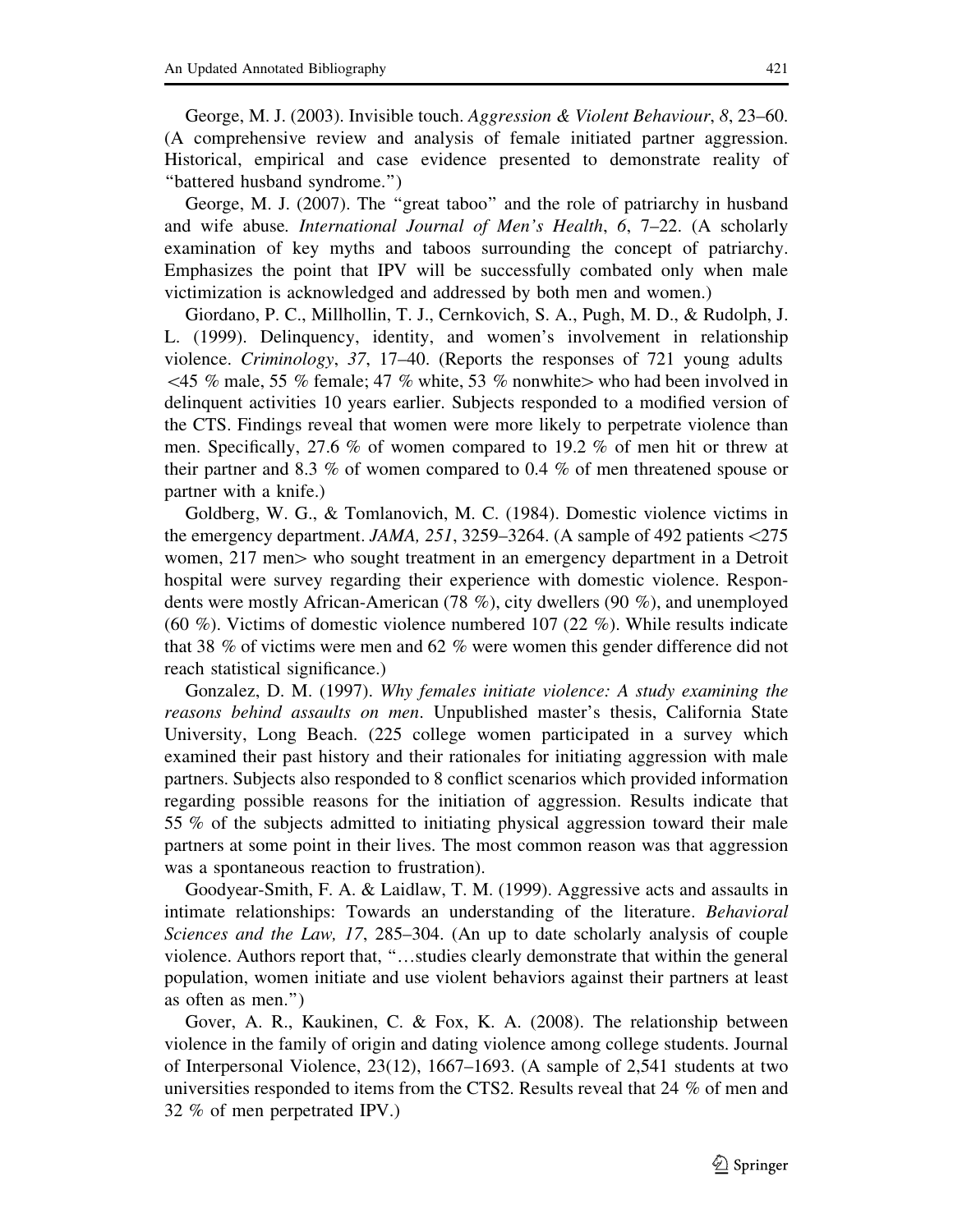Graham, K., Plant, M., & Plant, M. (2004). Alcohol, gender and partner aggression: a general population study of British adults. Addiction Research and *Theory, 12, 385–401.* (A cross sectional sample of  $2027 \le 1,052$  women, 975 men $>$ adults were interviewed regarding their experience with partner aggression. Results indicate that 16 % of women reported physically aggressing their male partners within a 2 year period, while 13 % of males reported physically aggressing their female partners.)

Graham-Kevan, N. (2007). Domestic violence: Research and implications for batterer programs in Europe. European Journal of Criminal Policy & Research, 13, 213–225. (A review article in which author cites evidence which challenges traditional feminist conceptualizations of ''domestic violence as unilateral male-tofemale violence enacted to control and dominate women, supported by the patriarchal beliefs and systems of the wider society.'')

Graham-Kevan, N., & Archer, J. (July, 2005.) Using Johnson's domestic violence typology to classify men and women in a non-selected sample. Paper presented at the 9th Annual Family Violence Research Conference, Portsmouth, NH. (A total of 1,339 subjects, students and staff from the University of Central Lancashire, responded to a modified version of the CTS. Authors report that, ''the proportion of women and men using any act of physical aggression towards their partners was as follows: from self-reports 29 % for women and 17 % for men, and from partner reports 31 % of women and 22 % for men.'')

Grande, E. D., Hickling, J., Taylor, & Woollacott, T. (2003). Domestic violence in South Australia: A population survey of males and females. Australian and New Zealand Journal of Public Health, 27(5), 543–550. (A representative random sample of South Australian adults responded to items related intimate partner violence. Results reveal that 2.9 % of 2,596 men and 3.4 % of 2,884 women reported experiencing physical violence perpetrated by their partners.)

Grandin, E. & Lupri, E. (1997). Intimate violence in Canada and the United States: A cross-national comparison. Journal of Family Violence, 12 (4), 417–443. (Authors examine data from the 1985 U.S. National Family Violence Resurvey and the 1986 Canadian National Family Life Survey. Report that ''although the United States exhibits significantly higher rates of societal violence crime than Canada, Canadian women and men were more likely than their American counterparts to use severe and minor intimate violence.'' This finding is counter to the ''culture of violence theory.'' Moreover, in both cultures the rates of violence of wives to husbands were higher than husbands to wives. Specifically, the overall violence index for men in America was 10.6 and in Canada it was 18.3; while the overall violence index for women in America was 12.2 and in Canada it was 25.3.)

Gray, H. M. & Foshee, V. (1997). Adolescent dating Violence. Journal of Interpersonal Violence, 12, 126–142. (A sample of 185 adolescents responded to a questionnaire about dating violence; 77 students reported being involved in physical violence in their current or most recent dating relationship. Mutual violence was present in 66 % of cases; while 26 % of males and 8 % of females reported being victims of violence and 29 % of females and 4 % of males reported being sole perpetrators of violence.)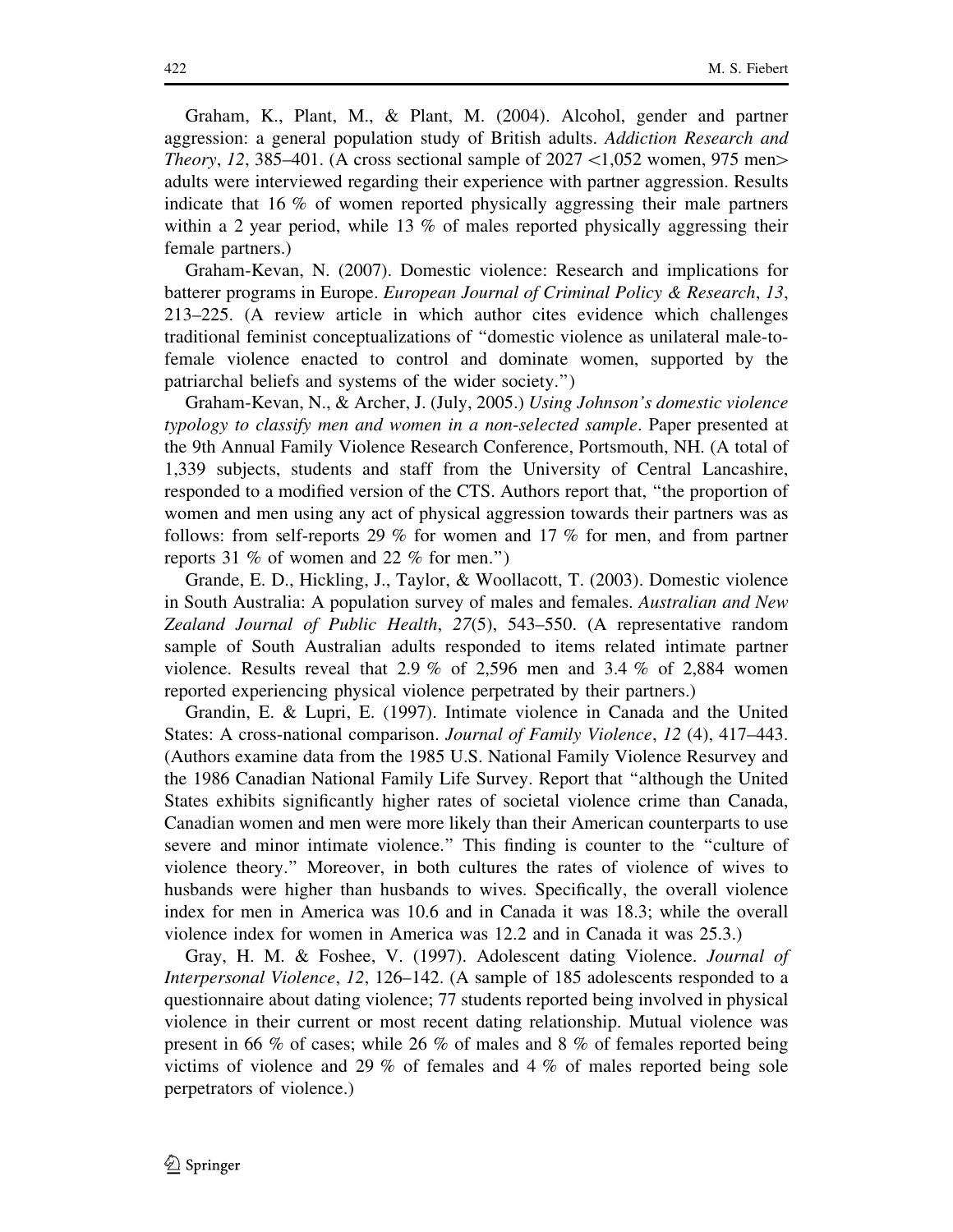Gryl, F. E., Stith, S. M., & Bird, G. W. (1991). Close dating relationships among college students: differences by use of violence and by gender. Journal of Social and Personal Relationships, 8, 243–264. (A sample of 280 first year college students  $\leq$ 156 women, 124 men $>$  at a mid-Atlantic university completed the violence subscale of the Conflict Tactics Scale. Results reveal that almost 30 % of the females and 23 % of males reported that they had been violent in the current relationship. Also almost 28 % of women and 39 % of men reported sustaining violence in their current relationship.)

Halford, W. k., Farrugia, C., Lizzio, A., & Wilson, K. (2010). Relationship aggression, violence and self-regulation in Australian newlywed couples. Australian Journal of Psychology, 62(2), 82–92. (A sample of 379 newlywed couples in Australia responded to a short version of the CTS. Results reveal that 22 % of couples experienced a least one act of physical violence in the past year. Female perpetration of violence was more common that male perpetration. Authors report that in violence couples the more common pattern was for women to be violent  $\leq$  59 % followed by violence by both partners  $\leq$  34 % and least common was violence by men only  $\langle 7 \, \%$ ).

Halpern, C. T., Oslak, S. G., Young, M. L., Martin, S. L. & Kupper, L. L. (2001). Partner violence among adolescents in opposite-sex romantic relationships: Findings from the National Longitudinal Study of Adolescent Health. American *Journal of Public Health, 91, 1679–1685.* (A sample of 7,493 subjects  $\lt3,405$  boys, 4,088 girls $>$  were drawn in 1994–1995 from a stratified random sample of high school students in the United States. Subjects responded to items from the CTS and results reveal similar rates (12 %) of reported physical violence for boys and girls.)

Hamel, J. (2005). Gender Inclusive Treatment of Intimate Partner Abuse. New York: Springer. (Reviews the ''most reliable and empirically sound research'' and concludes that ''men and women physically and emotionally abuse each other at equal rates…'' Offers a comprehensive gender inclusive treatment approach to domestic violence.)

Hamel, J. (2007). Toward a gender-inclusive conception of intimate partner violence research and theory: Part 1-traditional perspectives. International Journal of Men's Health, 6, 36–54. (A review article which examines research in the area of Intimate Partner Violence (IPV) and finds that until recently the primary focus was on the physical and psychological abuse of women by their male partners. Concludes that the reluctance to objectively investigate the area is due to a ''prevailing patriarchal conception of intimate partner violence.'')

Hamel, J. (2009). Toward a gender-inclusive conception of intimate partner violence research and theory: Part 2-new directions. International Journal of Men's Health, 8, (1), 41–59. (A review article critical of Johnson's post-patriarchal typology of intimate partner violence. The author presents and discusses a genderinclusive model for prevention, intervention and policy. This model is consistent with latest findings that reveal most domestic violence is mutual.)

Hampton, R. L., Gelles, R. J., & Harrop, J. W. (1989). Is violence in families increasing? A comparison of 1975 and 1985 National Survey rates. *Journal of* Marriage and the Family, 51, 969–980. (Compared a sample of 147 African Americans from the 1975 National Survey with 576 African Americans from the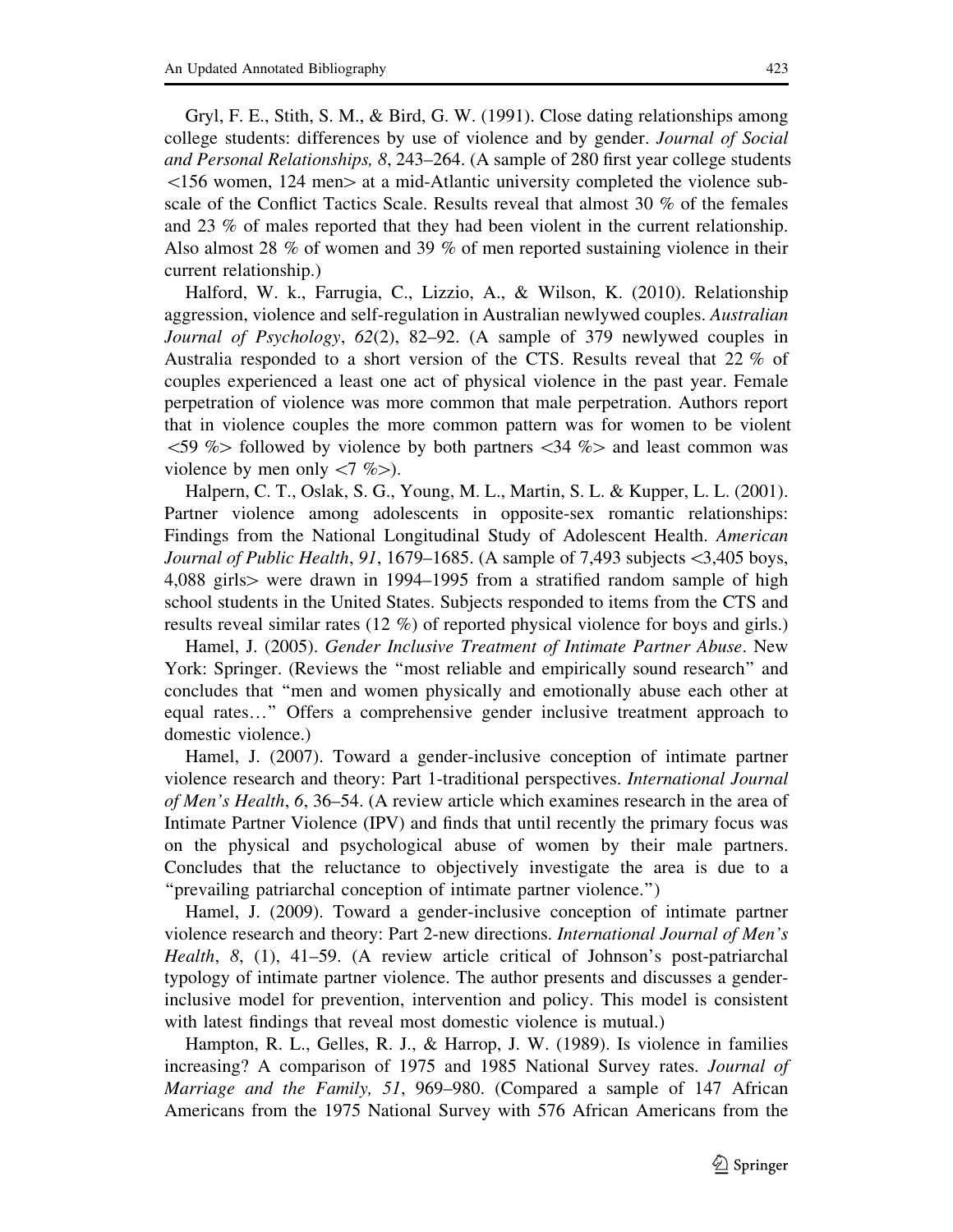1985 National Survey with regard to spousal violence. Using the CTS found that the rate of overall violence (169/1,000) of husbands to wives remained the same from 1975 to 1985, while the rate of overall violence for wives to husbands increased 33 % (153 to 204/1,000) from 1975 to 1985. The rate of severe violence of husbands to wives decreased 43 % (113 to 64/1,000) from 1975 to 1985, while the rate of severe violence of wives to husbands increased 42 % (76 to 108/1,000) from 1975 to 1985. In 1985 the rate of abusive violence by black women was nearly 3 times greater than the rate of white women.)

Harned, M. S. (2002). A multivariate analysis of risk markers for dating violence victimization. Journal of Interpersonal Violence, 17, 1179–1197. (In a university sample of 874 daters  $\lt$ 489 women, 385 men $>$  assessed with the revised CTS, 22 % of women and 21 % of men reported experiencing physical aggression from dating partners.)

Harders, R. J., Struckman-Johnson, C., Struckman-Johnson, D. & Caraway, S. J. (1998). Verbal and physical abuse in dating relationships. Paper presented at the meeting of American Psychological Association, San Francisco, CA. (Surveyed 274 college students  $\langle 92 \text{ men}, 182 \text{ women} \rangle$  using a revised formed of the Conflict Tactics Scale. Found that women were significantly more physically aggressive than men, particularly in the areas of: pushing, slapping and punching.)

Headey, B., Scott, D., & de Vaus, D. (1999). Domestic violence in Australia: Are women and men equally violent? Data from the International Social Science Survey/Australia 1996/1997 was examined. A sample of 1,643 subjects (804 men, 839 women) responded to questions about their experience with domestic violence in the past 12 months. Results reveal that 5.7  $\%$  of men and 3.7  $\%$  of women reported being victims of domestic assaults. With regard to injuries results reveal that women inflict serious injuries at least as frequently as men. For example 1.8 % of men and 1.2 % of women reported that their injuries required first aid, while 1.5 % of men and 1.1 % of women reported that their injuries needed treatment by a doctor or nurse.

Hendy, H. M., Weiner, K., Bakerofskie, J., Eggen, D., Gustitus, C., & McLeod, K. C. (2003). Comparison of six models for violent romantic relationships in college men and women. *Journal of Interpersonal Violence*, 18, 645–665. (A sample of 608 students  $\langle 164 \text{ men}, 444 \text{ women} \rangle$  were survey with the Conflict Tactics Scale. Results indicate that 16 % of men and 26 % of women report inflicting violence on their current romantic partner.)

Henton, J., Cate, R., Koval, J., Lloyd, S., & Christopher, S. (1983). Romance and violence in dating relationships. Journal of Family Issues, 4, 467–482. (Surveyed 644 high school students  $\langle 351 \text{ men}, 293 \text{ women} \rangle$  and found that abuse occurred at a rate of 121 per 1,000 and appeared to be reciprocal with both partners initiating violence at similar rates.)

Herrenkohl, T. I., Kosterman, R., Mason, W. A., & Hawkins, J. D. (2007). Youth violence trajectories and proximal characteristics of intimate partner violence. Violence and Victims, 22 (3), 259–274. (Subjects were drawn from a longitudinal study in Seattle, WA. At age 24, 644 subjects  $\leq 51.6$  % female, 48.4 % male; 48 % Euro-American, 25 % African-American, 22 % Asian-American) who were partnered were assessed with a modified version of the CTS. Results reveal that 19 % of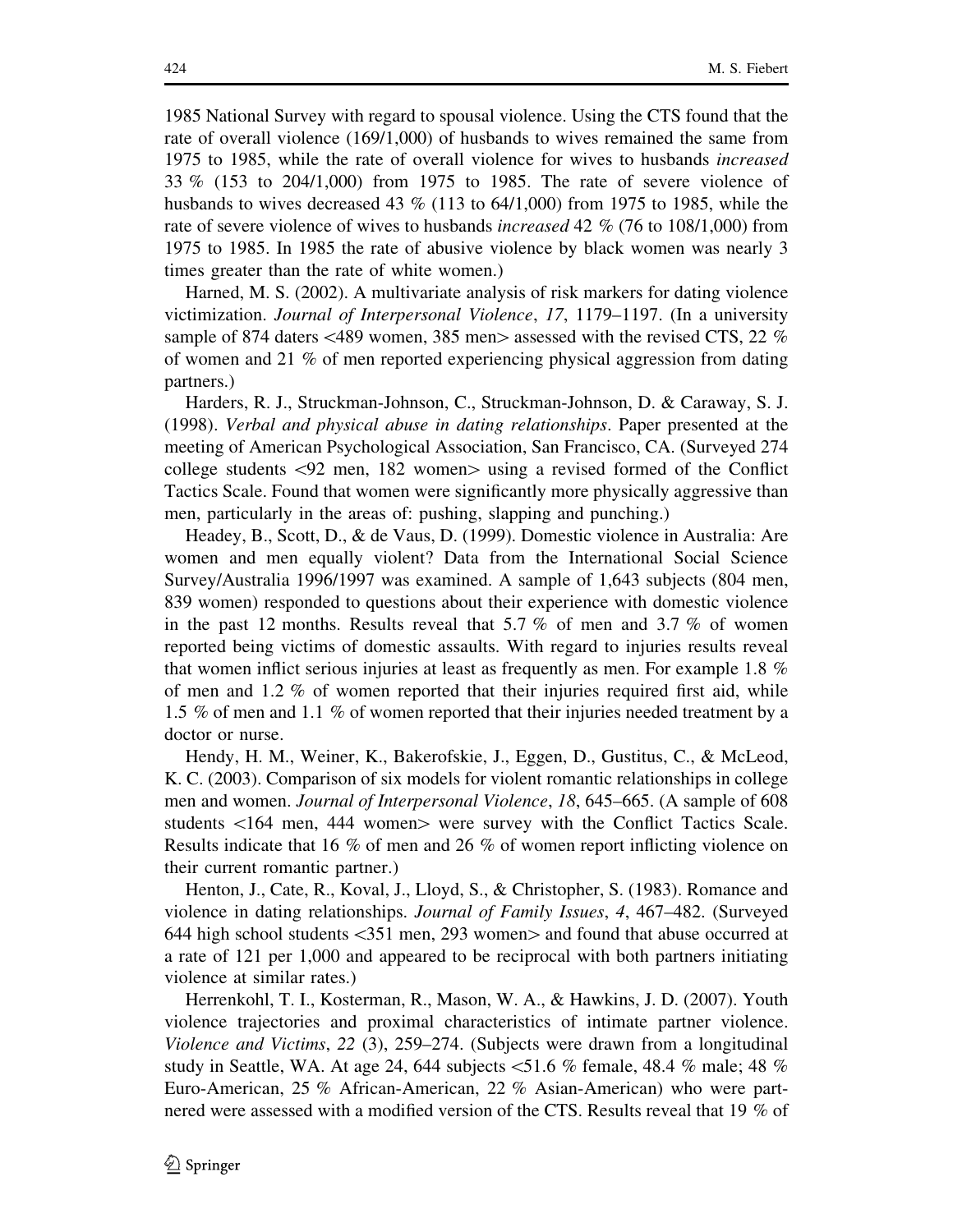subjects perpetrated one or more acts of IPV in the past year. Overall 25 % of women and 13 % of men reported having perpetrated IPV.)

Hettrich, E. L. & O'Leary, K. D. (2007). Females' reasons for their physical aggression in dating relationships. Journal of Interpersonal Violence, 22, 1131–1143. (Examined a sample of 446 dating college females\38.6 % Caucasian, 23.6 % Asian, 18.1 % Hispanic, 7.9 % African-American, 6.3 % Caribbean American, 4.8 % other and found that 32 % reported in engaging in physical aggression toward their male partners. Primary reasons for aggression were anger and poor communication.)

Hines, D. A., Brown, J., & Dunning, E. (2007). Characteristics of callers to the domestic abuse helpline for men. Journal of Family Violence, 22, 63–72. (Study examines experiences of 190 men who called the Domestic Abuse Helpline for men. Results reveal that all callers ''experienced physical abuse from their female partners, and a substantial minority feared their wives' violence and were stalked.'')

Hines, D. A. & Douglas, E. M. (2010). Intimate terrorism by women towards men: does it exist? Journal of Aggression, Conflict and Peace Research, 2, (3), 36–56. (Study investigates Johnson's theory of partner violence which differentiates common couple violence  $\langle CCV\rangle$  from intimate terrorism  $\langle IT\rangle$ . Johnson maintains IT is caused by patriarchy and primarily committed by men. The authors examined a sample of 302 men who sought help as victims of partner violence and compared their responses to the CTS2 and other measures to a sample of 520 men from the community. Female partners of the help seeking sample were significantly more likely to aggress against and injure their male partners than female partners of the community sample. For example, males sustained injuries 5 to 1 in the help seeking sample  $\langle 35-7 \, \%$  and 1.5-1  $\langle 1.5-1 \, \%$  in the community sample. Authorsindicate that the majority of male aggression in the help seeking sample was ''likely a reaction to their female partner's violence.'' Results were interpreted as a repudiation of Johnson's theory.)

Hines, D. A. & Malley-Morrison, K. (2001). Psychological effects of partner abuse against men: a neglected research area. Psychology of Men and Masculinity, 2, 75–85. (A review article that examines the issue of men as victims of partner abuse. Considers reasons why men would remain in an abusive relationship.)

Hines, D. A. & Saudino, K. J. (2003). Gender differences in psychological, physical, and sexual aggression among college students using the revised Conflict Tactics Scales. Violence and Victims, 18(2) 197–217. (A sample of 481 college students  $\langle 179 \text{ men}, 302 \text{ women} \rangle$  responded to the revised Conflict Tactics scale. Results indicate that 29 % of men and 35 % of women reported perpetrating physical aggression in their relationships.)

Hird, M. J. (2000). An empirical study of adolescent dating aggression in the U.K. Journal of Adolescence, 23, 69–78. (A sample of U.K. high school students  $\langle 279 \text{ male}, 269 \text{ female} \rangle$  were assessed with a modified version of the CTS. Results indicate that 15 % of males and 14 % of females reported experiencing physical aggression from their dating partner within the past 12 months.)

Hoff, B. H. (1999). The risk of serious physical injury from assault by a woman intimate. A re-examination of National Violence against women survey data on type of assault by an intimate. WWW.vix.com/menmag/nvawrisk.htm. (A re-examination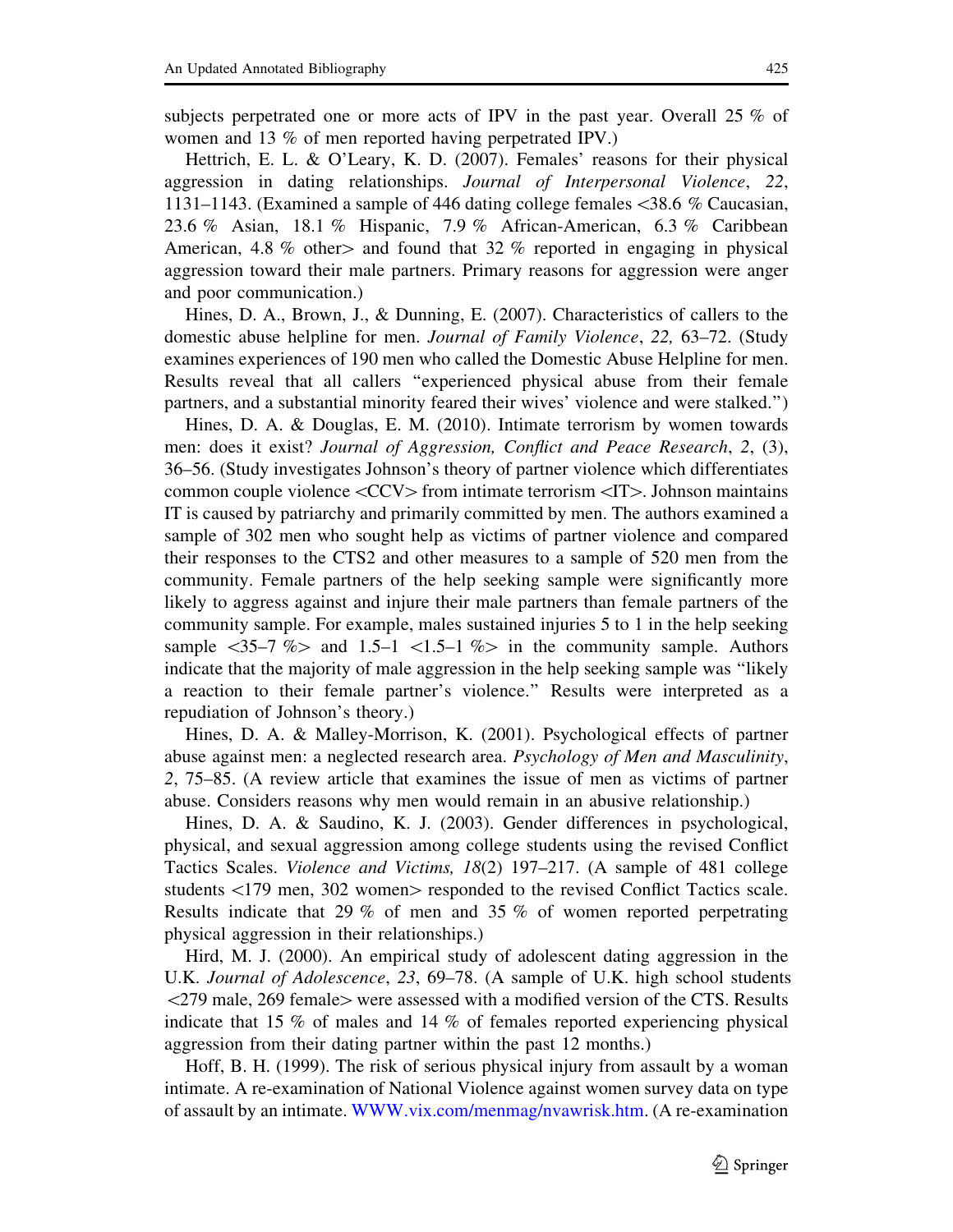of the data from the most recent National violence against women survey (Tjaden  $\&$ Thoennes, 1998) shows that ''assaulted men are more likely than assaulted women to experience serious attacks by being hit with an object, beat up, threatened with a knife or being knifed.'')

Holt, J. L., Gillespie, W. (2008). Intergenerational transmission of violence, threatened egoism, and reciprocity:A test of multiple psychosocial factors affecting intimate partner violence. American Journal of Criminal Justice, 33, 252–266. (A sample of 423 students  $\langle 275 \rangle$  women, 148 men $>$  completed the CTS. Results reveal that 23 % of women and 13 % of men reported perpetrating IPV.)

Holt, M. K., & Espelage, D. L. (2005). Social support as a moderator between dating violence victimization and depression/anxiety among African American and Caucasian adolescents. School Psychology Review, 14, 309–328. (A sample of 681 middle and high school students <319 males, 362 females, 267 African Americans and 414 Caucasians responded to the Victimization in Dating Relationships scale. Results reveal that 43 % of males and 32 % of females reported physical violence dating victimization. More African American than Caucasians reported physical violence dating victimization  $\langle 45 \text{ vs. } 32 \% \rangle$ .

Holtzworth-Munroe, A. (2005). Female Perpetration of Physical Aggression Against an Intimate Partner: A Controversial New Topic of Study. Violence and Victims, 20 (2), 251–259. (Examines the changing zeitgeist, methodological issues, and research findings regarding female perpetrated violence.)

Jackson, S. M., Cram, F. & Seymour, F. W. (2000). Violence and sexual coercion in high school students' dating relationships. Journal of Family Violence, 15, 23–36. (In a New zealand sample of senior high school students  $\langle 200 \rangle$  women, 173 men $>$ 21 % of women and 19 % of men reported having been physically hurt by their heterosexual dating partner.)

Jain, S., Buka, S. L., Subramanian, S. V., & Molnar, B. E. (2010). Neighborhood predictors of dating violence victimization and perpetration in young adulthood: A multi-level study. American Journal of Public Health, 100(9), 1737-1744. (A sample of 633 young adults  $\langle 352 \rangle$  women, 281 men $>$  completed the CTS2. Results reveal that women were significantly more likely to perpetrate physical violence toward their male partners than were men to perpetrate violence toward their female partners  $\langle 38.1 \text{ vs. } 17.8 \% \rangle$ .

Jankey, O, Prospero, M, & Fawson, P. (2011). Mutually violent attitudes: effects on intimate partner violence and mental health symptoms among couples in Botswana, Africa. Journal of Aggression, Conflict and Peace Research, 3, (1) 4–11. (A sample of 562 university students in Botswana  $\langle 71 \, \%$  female $\rangle$  completed the CTS2. No significant differences between men and women were found with regard to physical perpetration of partner violence.)

Jenkins, S. S., & Aube, J. (2002). Gender differences and gender-related constructs in dating aggression. Personality and Social Psychology Bulletin, 28, 1106–1118. (Used the CTS with a university sample of 85 dating couples. Authors' report that, ''women in existing college dating relationships are more aggressive than men.'')

Jezl, D. R., Molidor, C. E., & Wright, T. L. (1996). Physical, sexual, and psychological abuse in high school dating relationships: Prevalence rates and selfesteem issues. Child and Adolescent Social Work Journal, 13(1) 69–87. (Examined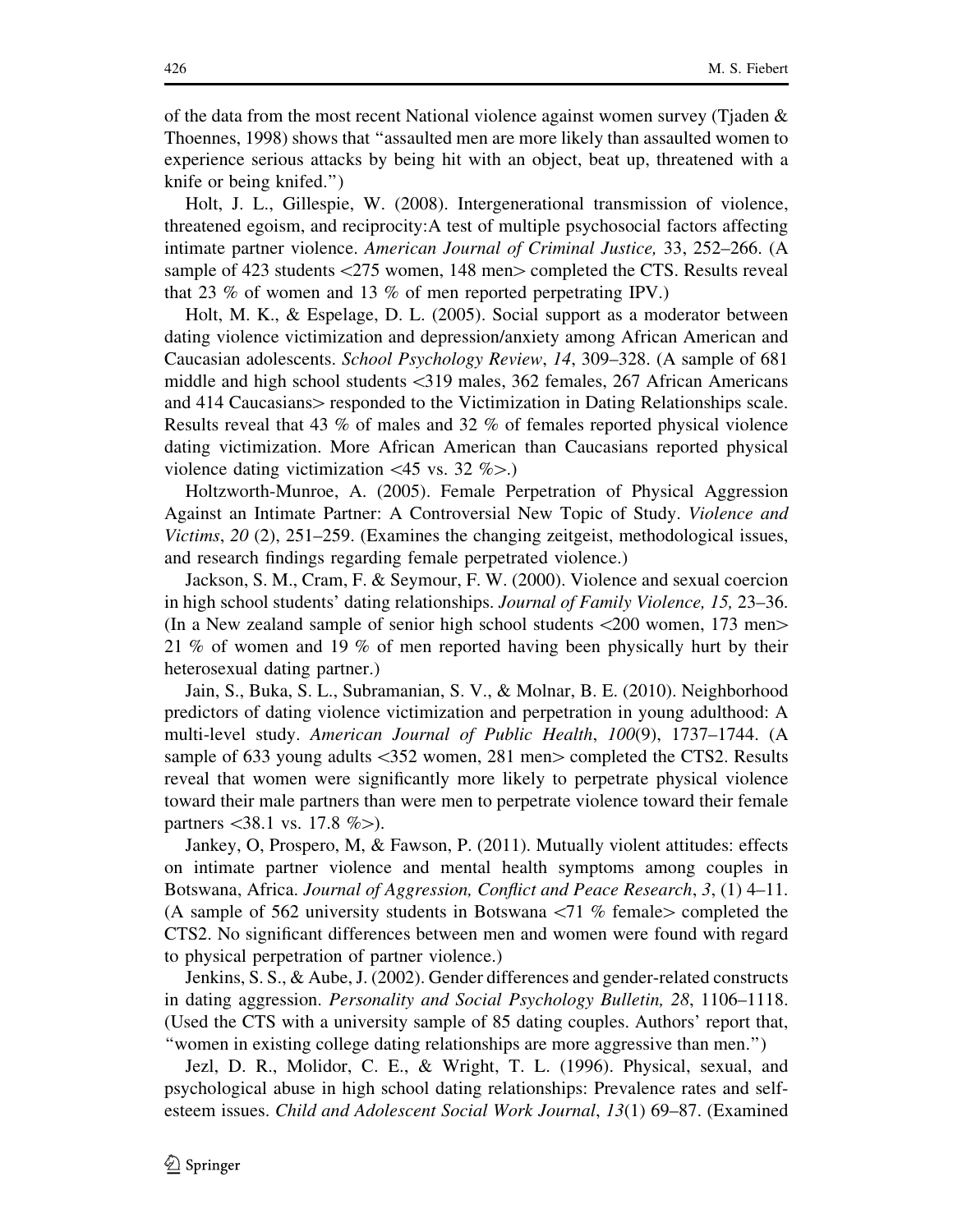an ethnically diverse sample of currently dating subjects  $\langle 114 \text{ male}, 118 \text{ female} \rangle$ who responded to a modified version of the Conflict Tactics Scale. Results indicate that 50.9 % of subjects  $\lt 63$  % of males and 39 % of females reported being victims of moderately abusive behaviors such as ''being kicked, slapped, having your hair pulled, and being intentionally scratched.'')

Jouriles, E. N., & O'leary, K. D. (1985). Interpersonal reliability of reports of marital violence. Journal of Consulting and Clinical Psychology, 53, 419–421. (Used the Conflict Tactics Scale with a sample of 65 couples in marriage therapy and 37 couples from the community. Found moderate levels of agreement of abuse between partners and similar rates of reported violence between partners.)

Kalmuss, D. (1984). The intergenerational transmission of marital aggression. *Journal of Marriage and the Family, 46, 11–19.* (In a representative sample of 2,143) adults found that the rate of husband to wife severe aggression is 3.8 % while the rate of wife to husband severe aggression is 4.6 %.)

Kan, M. L., & Feinberg, M. (2010). Measurement and correlates of intimate partner violence among expectant first-time parents. Violence and Victims, 25, 319–331. (A sample of 169 heterosexual couples expecting their first child responded to the CTS2. Results reveal that 30 % of women and 17 % of men perpetrated IPV in the past year.)

Katz, J., Carino, A., & Hilton, A. (2002). Perceived verbal conflict behaviors associated with physical aggression and sexual coercion in dating relationships: a gender-sensitive analysis. *Violence & Victims*, 17, 93–109. (A sample of 223 <115 males,  $108$  females heterosexual dating undergraduates completed the CTS2. Results indicate that there were no differences for men and women in the perpetration of physical aggression toward partners.)

Katz, J., Kuffel, S. W., & Coblentz, A. (2002). Are there gender differences in sustaining dating violence? An examination of frequency, severity, and relationship satisfaction. Journal of Family Violence, 17, 247-271. (Authors report two studies where dating men and women experienced violence at comparable levels, ''although men experienced more frequent moderate violence." In the first study  $n = 286$ ,  $\leq$ 183 women, 103 men $>$  55 % of women had nonviolent partners, while 50 % of men had nonviolent partners; in the second study  $n = 123 \times 78$  women, 45 men $>$ 73 % of women had nonviolent partners, while 58 % of men had nonviolent partners.)

Kaura, S. A. & Allan, C. M. (2004). Dissatisfaction with relationship power and dating violence perpretration by men and women. Journal of Interpersonal Violence, 19, 576–588. (A university sample of 352 men and 296 women completed the revised Conflict Tactics Scale. Authors report, ''Suprisingly, significantly more dating violence perpetration is reported by women than by men.'' Also found that ''male perpetration of dating violence is related to mother's violence, whereas female perpetration of dating violence is related to father's violence.'')

Kelly, L. (2003). Disabusing the definition of domestic abuse: how women batter men and the role of the feminist state. Florida State Law Review, 30, 791–855. (A scholarly examination of the issue of male victimization which is critical of feminist perspectives.)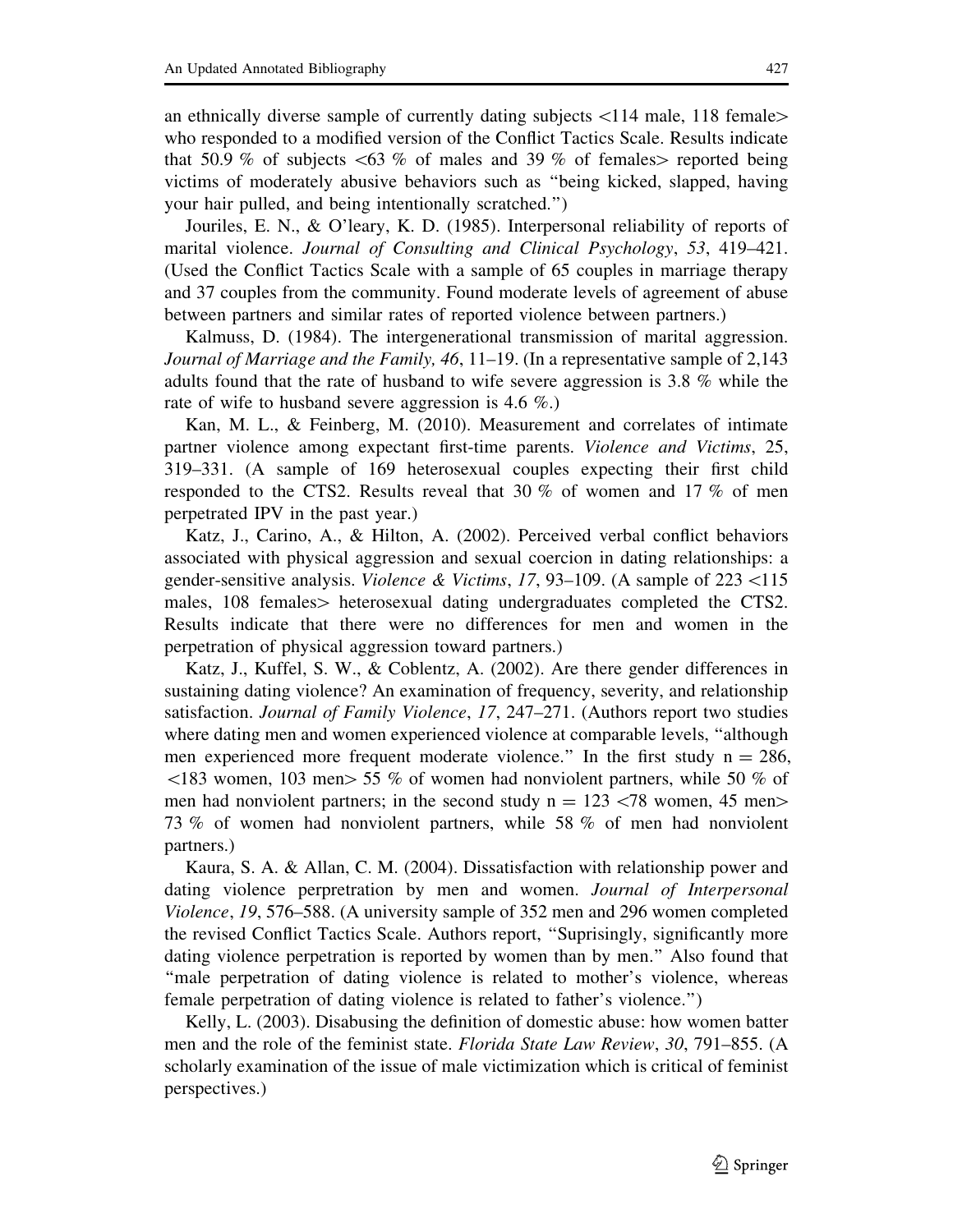Kessler, R. C., Molnar, B. E., Feurer, I. D., & Appelbaum, M. (2001). Patterns and mental health predictors of domestic violence in the United States. International Journal of Law and Psychiatry, 24, 487–507. (A sample of 3,537 subjects \1,738 men,  $1,799$  women $>$  were drawn from the National Co-morbidity Survey, a nationally representative survey conducted between 1990 and 1992. Subjects were married or cohabitating men and women between the ages of 15–54 who were assessed using the CTS. Results indicated that, ''17.4 % of women and 18.4 % of men reported that they were victims of minor physical violence perpetrated by their current spouses or partners.'')

Kim, K., & Cho, Y. (1992). Epidemiological survey of spousal abuse in Korea. In E. C. Viano (Ed.) Intimate Violence: Interdisciplinary Perspectives. (pp. 277–282). Bristol, PA: Taylor and Francis. (Utilized the Conflict Tactics scale in interviews with a random sample of 1,316 married Koreans  $\langle 707 \rangle$  women, 609 men $\ge$ . Compared to findings with American couples, results indicate that Korean men were victimized by their wives twice as much as American men, while Korean women were victimized by their spouses three times as much as American women.)

Kim, J-Y., & Emery, C. (2003). Marital power, conflict, norm consensus, and marital violence in a nationally representative sample of Korean couples. *Journal of* Interpersonal Violence, 18, 197–219. (A sample of 1,500 South Koreans were surveyed. Marital power, conflict and norm consensus were correlated with marital violence. Findings reveal that the incidence of husband to wife violence was 27.8 %, while wife to husband was 15.8 %.)

Kirschner, M., & Fiebert, M. (2008, April). Interracial dating and partner abuse: A pilot study. Poster session presented at the annual meeting of Western Psychological Association, Irvine, Ca. (A convenience sample of 40 subjects, 15 men, 25 women who were currently involved in an interracial relationship were evaluated using the CTS2. No relationship between partner aggression and ethnicity was found. However, women were significantly more likely to perpetrate violence toward their male partners then men were toward women.)

Korman, L. M., Collins, J., Dutton, D., Dhayananthan, B., Littman-Sharp, N. & Skinner, W. (2008). Problem gambling and intimate partner violence. Journal of Gambling Studies, 24, 13–23. (A sample of 245 problem gambler\43 women, 202 men  $>$  completed the CTS2. Results reveal that 40 % of men and 44 % of women reported perpetrating IPV in the past year.)

Kumar, A. (2012). Domestic violence against men in India: A Perspective. Journal of Human Behavior in the Social Environment, 22, 290–296. (References an earlier study  $\le$ see Sakar et al., 2008 $>$  which reported that 25.1 % of violence experienced by Indian men is physical. Examines men as victims of violence as a function of changing gender roles and power relationships in India.)

Kwong, M. J., Bartholomew, K., & Dutton, D. (1999). Gender differences in patterns of relationship violence in Alberta. Canadian Journal of Behavioural Science, 31(3) 150–160. (A representative sample of men  $\langle n=356\rangle$  and women  $\langle n=351\rangle$  from Alberta using the Conflict Tactics Scale, reported on their experience of marital aggression during a 1 year period. Similar levels of reported perpetration of physical violence were found, viz., husband to wife 12.9 %, wife to husband, 12.3 %.)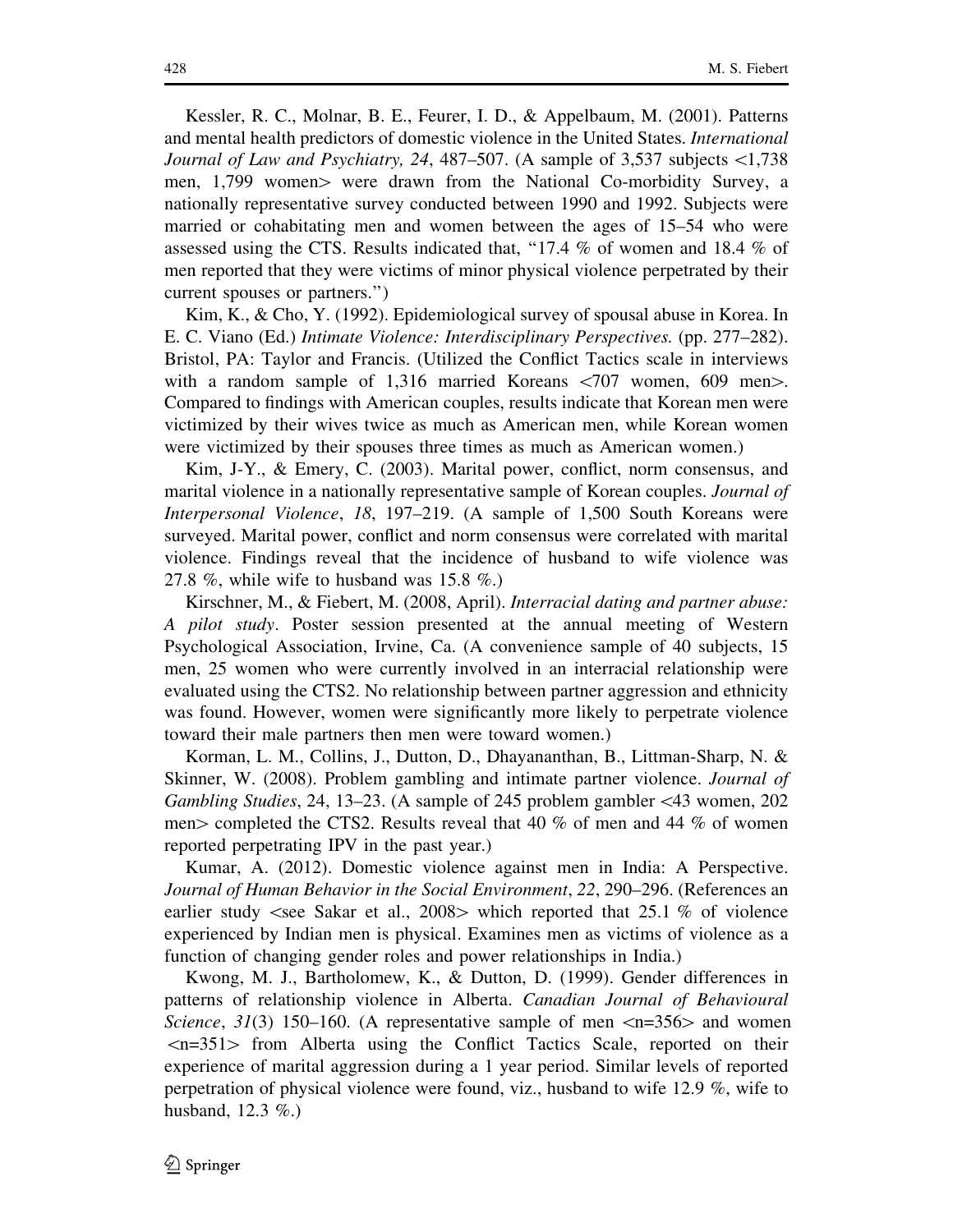Lane, K., & Gwartney-Gibbs, P.A. (1985). Violence in the context of dating and sex. Journal of Family Issues, 6, 45-49. (Surveyed 325 students <165 men, 160 women regarding courtship violence. Used Conflict Tactics Scale and found equal rates of violence for men and women.)

Laner, M. R., & Thompson, J. (1982). Abuse and aggression in courting couples. Deviant Behavior, 3, 229–244. (Used Conflict Tactics Scales with a sample of 371 single individuals  $\langle 129 \text{ men}, 242 \text{ women} \rangle$  and found similar rates of male and female violence in dating relationships.)

Langhinrichsen-Rohling, J. (2005). Top 10 greatest hits. Important findings and future directions for intimate partner violence research. Journal of Interpersonal Violence, 20, 108–118. (Authors spells out her choices of the 10 most important recent findings in the field of intimate partner violence. Specifically states, ''data indicate that women's perpetuation of violence is surprisingly frequent, perhaps more so than men's...")

Langhinrichsen-Rohling, J. (2010). Controversies involving gender and intimate partner violence in the United States. Sex Roles, 62, 179–193. (Scholarly examination and analysis of the issues related to intimate partner violence. Author states that, ''using behavioral measures like the Conflict Tactics Scale in general or in community samples, women have been shown rather consistently to perpetrate acts of intimate partner violence at rates comparable to or even higher than men…'')

Langhinrichsen-Rohling, J., & Vivian, D. (1994). The correlates of spouses' incongruent reports of marital aggression. Journal of Family Violence, 9, 265–283. (In a clinic sample of 97 couples seeking marital therapy, authors found, using a modified version of the CTS, that 61 % of the husbands and 64 % of the wives were classified as aggressive, 25 % of the husbands and 11 % of the wives were identified as mildly aggressive and 36 % of husbands and 53 % of wives were classified as severely aggressive. Sixty-eight percent of couples were in agreement with regard to husband's overall level of aggression and 69 % of couples were in agreement on wives overall level of aggression. Aggression levels were identified as ''nonviolent, mildly violent, or severely violent.'' Where there was disagreement, 65 % of husbands  $\langle n=20\rangle$  were under-reporting aggression and 35 % of husbands  $\langle n=11\rangle$ were over-reporting aggression; while 57 % of wives  $\langle n=17\rangle$  were under-reporting aggression and 43 % of wives  $\langle n=13\rangle$  were over-reporting aggression.)

Laroche, D. (2005) Aspects of the context and consequences of domestic violence—Situational couple violence and intimate terrorism in Canada in 1999. Table 8. Quebec City: Government of Quebec. (Author presents a reanalysis of Canadian General Social Survey  $\leq$ see Brown, 2004 $>$  and reports great similarity in male and female victimization. Specifically, 83  $\%$  of men and 77  $\%$  of women feared for their lives because they were unilaterally terrorized by their partners. A similar percentage  $\langle 84 \, \%$  of men and women who were terrorized by theirpartners received medical attention. Reports 8 % of women and 7 % of men report being physically abused within last 5 years.)

Leisring, P. A. (2013). Physical and emotional abuse in romantic relationships: Motivation for perpetration among college women. *Journal of Interpersonal* Violence, 28(7), 1437–1454. (A sample of 348 heterosexual women in a romantic relationship completed the CTS2 and a scale to assess motivation for a perpetration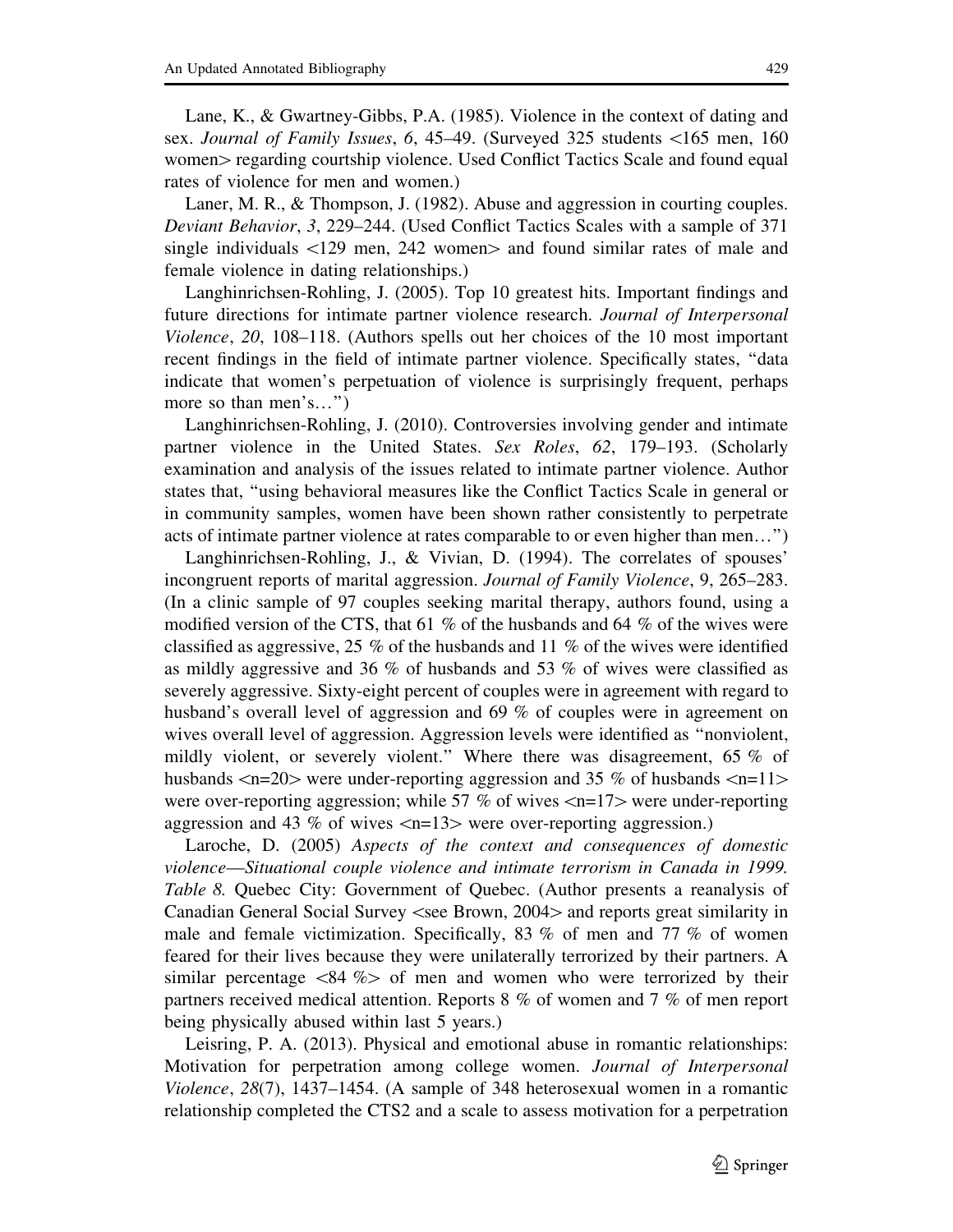of partner aggression. Results reveal that 30.5 % of women perpetrated at least one act of physical aggression toward their male partners. Most common motives for aggression were to ''show anger'' and to ''retaliate for emotional hurt.'')

Leisring, P. A., Dowd, L., & Rosenbaum, A. (2003). Treatment of Partner Aggressive Women. Journal of Aggression, Maltreatment and Trauma, 7, (1/2), 257–277. (Article discusses information regarding gender parity in partner aggression. Authors provide a rationale for the study of female offenders and describe characteristics of partner aggressive women. Included is a presentation of the treatment program for partner aggressive women at University of Massachusetts medical school.)

LeJeune, C., & Follette, V. (1994). Taking Responsibility. Sex Differences in reporting dating violence. Journal of Interpersonal Violence, 9, 133–140. (A sample of 465 college students  $\langle 58.3 \text{ % male}, 41.7 \text{ % female}\rangle$  responded to a mailed survey of CTS items. Results reveal that 42.4 % of female respondents report that they ''usually initiate violent acts in their relationship'' compared to 14.3 % of male respondents who report ''that they usually initiate violence.'' Females also report that 39.4 % of their male partners initiate violence while 52.4 % of males report that violence is initiated by their female partners. Authors speculate that this discrepancy suggests that ''females are more likely than males to accept responsibility for initiating violence.'')

Leung, P. & Cheung, M. (2008). A prevalence study on partner abuse in six Asian American ethnic groups in the USA. International Social Work, 51, 635–649. (A large sample of Asian Americans were survey with the original CTS in the greater Houston area of Texas. Sample consisted of 1,577 respondents: 610 Chinese, 517 Vietnamese, 154 Indians, 123 Koreans, 101 Filipinos and 72 Japanese. In terms of partner abuse high rates were reported for Vietnamese (22.4 %) and Filipinos (21.8 %) and low rates for Japanese and Chinese (9.7 %). Overall women were more abusive than men  $(17.6 \text{ vs. } 15.3 \%)$ .

Lewis, A. & Sarantakos, S. (2001). Domestic Violence and the male victim. Nuance, #3. (Based on interviews with 48 men in Australia and New Zealand, authors present findings that domestic violence by women toward men exists, that the refusal to examine the prevalence of this abuse is a ''disempowerment'' of men and that official policy should be changed to provide help for abused men.)

Lewis, S. F., & Fremouw, W. (2001). Dating violence: A critical review of the literature. Clinical Psychology Review, 21, 105–127. (Authors examine the literature and state that, ''there is ample evidence that females initiate more violence than males.'' Discusses explanations for these findings as well as ''deficits in the present body of literature including sampling methods, dependent measures and data analyses.'')

Licter, E. L., & McCloskey, L. A. (2004). The effects of childhood exposure to marital violence on adolescent gender-role beliefs and dating violence. Psychology of Women Quarterly, 28(4,474–501. (A sample of 105 girls and 107 boys, ages 13–21, responded to items from the CTS. Results reveal that girls were twice as likely (3.7 vs. 7.7 %) to perpetrated violence toward their male partners as boys were toward their female partners.)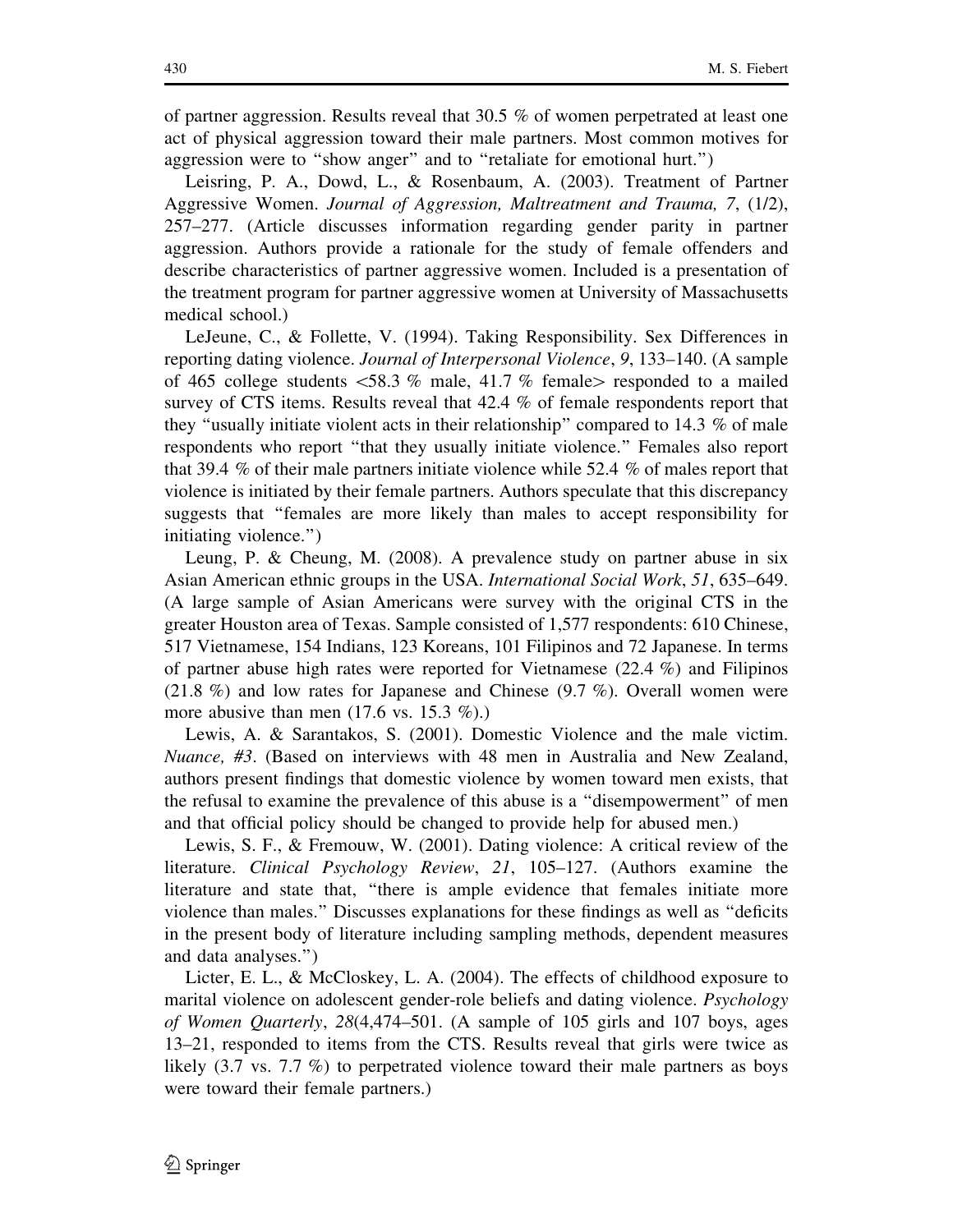Lillja, C. M. (1995). Why women abuse: A study examining the function of abused men. Unpublished master's thesis, California State University, Long Beach. (A review of the literature examining the issue of men as victims of female assaults. Includes an original questionnaire to test assumption that women who lack social support to combat stress are likely to commit domestic violence.)

Lipsky, S. & Caetano, R. (2008). Is intimate partner violence associated with the use of alcohol treatment services? Results from the National Survey on Drug Use and Health. Journal of the Study of Alcohol and Drugs, 69, 30–38. (A sample of 3,050 married or cohabiting couples responded in a face-to-face interview. Results reveal that 10 % of women and 7 % of men reported perpetrating physical violence toward their partners.)

Lo, W. A., & Sporakowski, M. J. (1989). The continuation of violent dating relationships among college students, Journal of College Student Development, 30, 432–439. (A sample of 422 college students completed the Conflict Tactics Scale. Authors report that ''women were more likely than men to claim themselves as abusers and were less likely to claim themselves as victims.'')

Lottes, I. L., & Weinberg, M. S. (1996). Sexual coercion among university students: a comparison of the United States and Sweden. Journal of Sex Research, 34, 67–76. (A sample of 507 Swedish students  $\langle 211 \rangle$  men, 359 women $>$  and 407 U.S. students <129 men, 278 women responded to items on the CTS. Results reveal that 31 % of U.S. men compared to 18 % of Swedish men reported being victims of physical violence by female partners during the previous 12 months. While 31 % of U.S. women compared to 19 % of Swedish women reported being victims of physical violence by male partners during the previous 12 months.)

Luthra, R., & Gidycz, C. A. (2006.) Dating violence among college men and women. *Journal of Interpersonal Violence*, 21, 717–731. (A sample of 200 college students,  $\langle 100 \text{ men}, 100 \text{ women} \rangle$  responded to the CTS. Results reveal that 25 % of women and 10 % of men reported perpetrating violence on their dating partners.)

Lysova, A. V. & Douglas, E. M. (2008). Intimate partner violence among male and female Russian University students. Journal of Interpersonal Violence, 23 (11) 1579–1599. (A sample of 338 Russian students from 3 universities completed the CTS2. Results reveal that women compared to men significantly perpetrated more minor  $\langle 35.6 \text{ vs. } 20.6 \rangle$  and severe  $\langle 13.5 \text{ vs. } 8.1 \rangle$  violence.)

Macchietto, J. (1992). Aspects of male victimization and female aggression: Implications for counseling men. Journal of Mental Health Counseling, 14, 375–392. (Article reviews literature on male victimization and female aggression.)

Magdol, L., Moffitt, T. E., Caspi, A. Fagan, J., Newman, D. L., & Silva, P. A. (1997). Gender differences in partner violence in a birth cohort of 21 year olds: bridging the gap between clinical and epidemiological approaches. Journal of Consulting and Clinical Psychology, 65, 68–78. (Used CTS with a sample of 861 21 year olds  $\lt$  436 men, 425 women $>$  in New Zealand. Physical violence perpetration was reported during the previous 12 months by 37.2 % of women and 21.8 % of men, with severe violence perpetration by women at 18.6 % and men at 5.7 %.)

Makepeace, J. M. (1986). Gender differences in courtship violence victimization. Family Relations, 35, 383–388. (A sample of 2,338 students \1,059 men, 1,279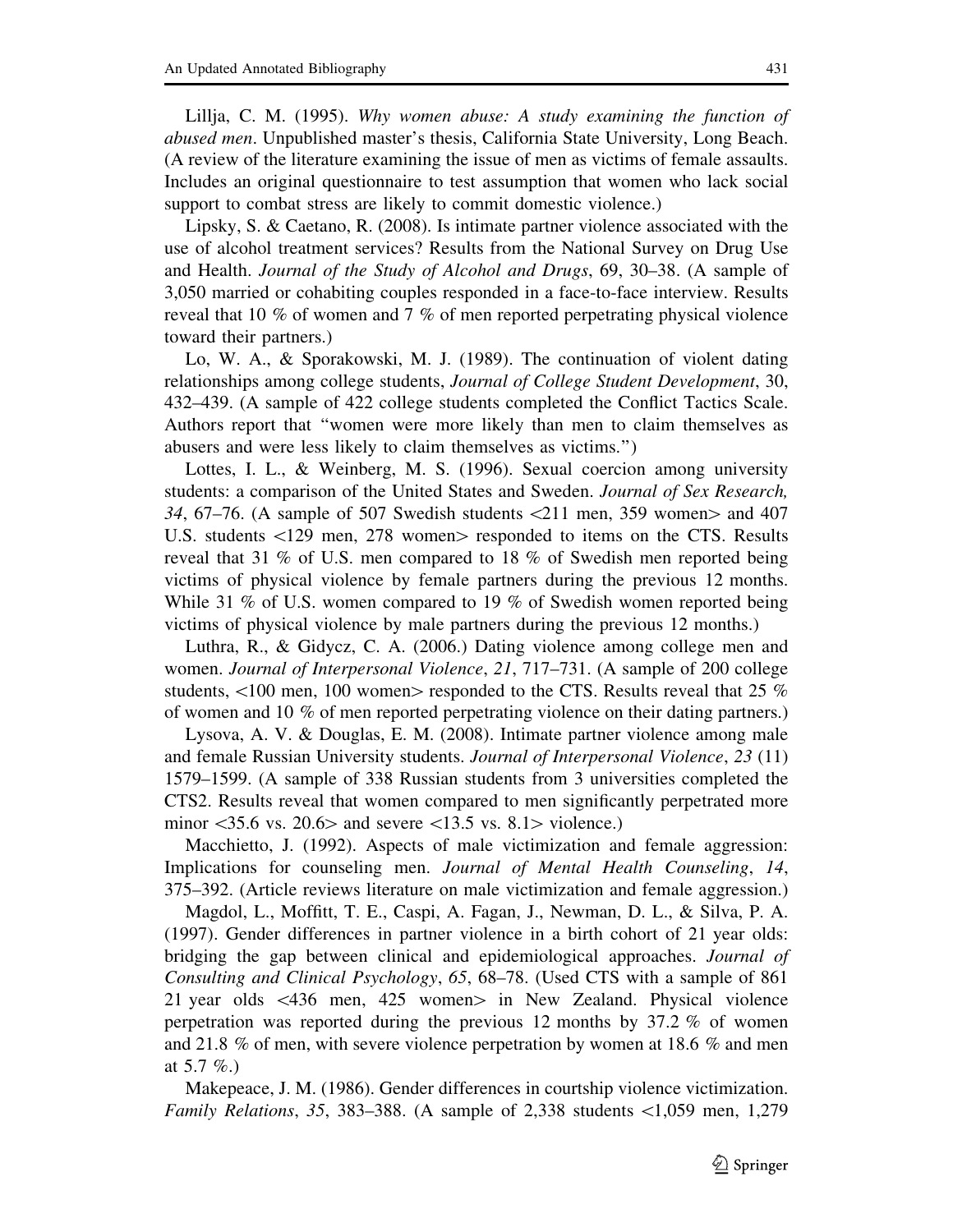women from seven colleges were surveyed regarding their experience of dating violence. Courtship violence was experienced by 16.7 % of respondents. Authors report that ''rates of commission of acts and initiation of violence were similar across gender.'' In term of injury, both men (98 %) and women (92 %) reported "none or mild" effects of violence.)

Maker, A. H., & deRoon-Cassini, T. A. (2007). Prevalence, perpetrators, and characteristics of witnessing parental violence and adult dating violence in Latina, East Asian, and Middle Eastern women. Violence and Victims, 22, 632–647. (A sample 279 undergraduate women completed the CTS2. Results reveal that 29 % of South Asian/Middle Eastern women, 21 % of East Asian women, and 38 % of Latina women reported perpetrating physical IPV.)

Malik, S., Sorenson, S. B., & Aneshensel, C. S. (1997). Community and dating violence among adolescents: perpetration and victimization. Journal of Adolescent *Health, 21, 291–302.* (A sample of 707 high school students  $\langle 281 \text{ boys}, 426 \text{ girls} \rangle$ responded to the CTS. Results reveal that girls were almost 3 times more likely than boys to perpetrate dating violence. In terms of ethnicity African-Americans had the highest level of dating violence, followed by Latinos, whites, and Asian Americans.)

Malloy, K. A., McCloskey, K. A., Grigsby, N., & Gardner, D. (2003). Women's use of violence within intimate relationships. Journal of Aggression, Maltreatment & Trauma,  $6$  (2), 37–59. (Reviews research which examines women's use of violence in intimate relationships. Reports a number of studies which document the increased arrests of women in domestic disputes.)

Malone, J., Tyree, A., & O'Leary, K. D. (1989). Generalization and containment: Different effects of past aggression for wives and husbands. Journal of Marriage and the Family, 51, 687–697. (In a sample of 328 couples it was found that men and women engaged in similar amounts of physical aggression within their families of origin and against their spouses. However, results indicate that women were *more* aggressive to their partners than men. Aggression was more predictable for women, i.e., if women observed parental aggression or hit siblings they were more likely to be violent with their spouses.)

Margolin, G. (1987). The multiple forms of aggressiveness between marital partners: how do we identify them? Journal of Marital and Family Therapy, 13, 77–84. (A paid volunteer sample of 103 couples completed the Conflict Tactics Scale. It was found that husbands and wives perpetrated similar amounts of violence. Specifically, the incidence of violence, as reported by either spouse was: husband to wife  $=$  39; wife to husband  $=$  41.)

Marshall, L. L., & Rose, P. (1987). Gender, stress and violence in the adult relationships of a sample of college students. Journal of Social and Personal Relationships, 4, 299–316. (A survey of 308 undergraduates  $\langle 152 \rangle$  men, 156 women percealed that 52 % expressed and 62 % received violence at some point in their adult relationships. Overall, women report expressing more physical violence than men. Childhood abuse emerged as a predictor of violence in adult relationships.)

Marshall, L. L., & Rose, P. (1990). Premarital violence: The impact of family of origin violence, stress and reciprocity. Violence and Victims, 5, 51–64. (454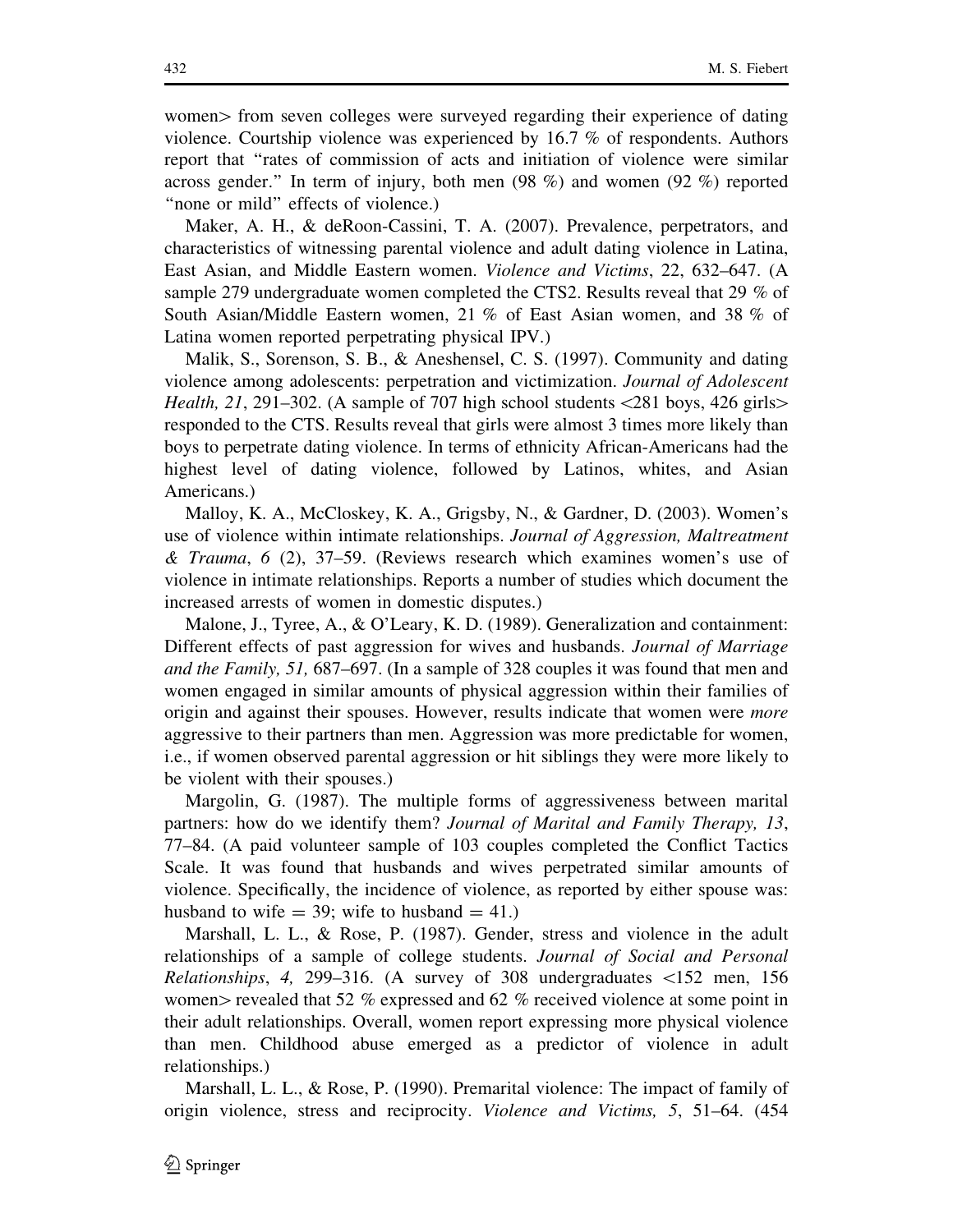premarital undergraduates  $\langle 249 \rangle$  women, 205 men $>$  completed the CTS and other scales. Overall, women reported expressing more violence than men, while men reported receiving more violence than women. Female violence was also associated with having been abused as children.)

Mason, A., & Blankenship, V. (1987). Power and affiliation motivation, stress and abuse in intimate relationships. Journal of Personality and Social Psychology, 52, 203–210. (Investigated 155 college students  $\langle 48 \text{ men}, 107 \text{ women} \rangle$  with the Thematic Apperception Test <TAT>, Life Experiences Survey and the CTS. Found that there were no significant gender differences in terms of the infliction of physical abuse. Men with high power needs were more likely to be physically abusive while highly stressed women with high needs for affiliation and low activity inhibition were the most likely to be physically abusive. Results indicate that physical abuse occurred most often among committed couples.)

Matthews, W. J. (1984). Violence in college couples. College Student Journal, 18, 150–158. (A survey of 351 college students  $\langle 123 \rangle$  men and 228 women $>$ revealed that  $79 < 22.8$  % reported at least one incident of dating violence. Both men and women ascribed joint responsibility for violent behavior and both sexes, as either recipients or expressors of aggression, interpreted violence as a form of ''love.'')

Maxfield, M. G. (1989). Circumstances in supplementary homicide reports: Variety and validity. Criminology, 27, 671–695. (Examines FBI homicide data from 1976 through 1985. Reports that 9,822 wives & common law wives  $\lt 57$  % were killed compared to 7,433 husbands and common law husbands  $\langle 43 \% \rangle$ .

McCarthy, A. (2001). Gender differences in the incidences of, motives for, and consequences of, dating violence among college students. Unpublished Master's thesis, California State University, Long Beach. (In a sample of 1,145 students\359 men, 786 women $>$  found that 36 % of men and 28 % of women responding to the CTS2 reported that they were victims of physical aggression during the previous year. There were no differences in reported motives for aggression between men and women.)

McKinney, K. (1986). Measures of verbal, physical and sexual dating violence by gender. Free Inquiry in Creative Sociology, 14, 55–60. (Surveyed 163 college students, 78 men, 85 women, with a questionnaire designed to assess involvement in dating abuse. Found that 38 % of women and 47 % of men indicated that they were victims of physical abuse in dating relationships. Also found that 26 % of women and 21 % of men acknowledged that they physically assaulted their dating partners.)

McLeod, M. (1984). Women against men: An examination of domestic violence based on an analysis of official data and national victimization data. Justice Quarterly, 1, 171–193. (From a data set of 6,200 cases of spousal abuse in the Detroit area in 1978–1979 found that men used weapons 25 % of the time while female assailants used weapons 86 % of the time, 74 % of men sustained injury and of these 84 % required medical care. Concludes that male victims are injured more often and more seriously than female victims.)

McNeely, R. L., Cook, P. W. & Torres, J. B. (2001). Is domestic violence a gender issue or a human issue? Journal of Human Behavior in the Social Environment, 4(4), 227–251. (Argues that domestic violence is a human issue and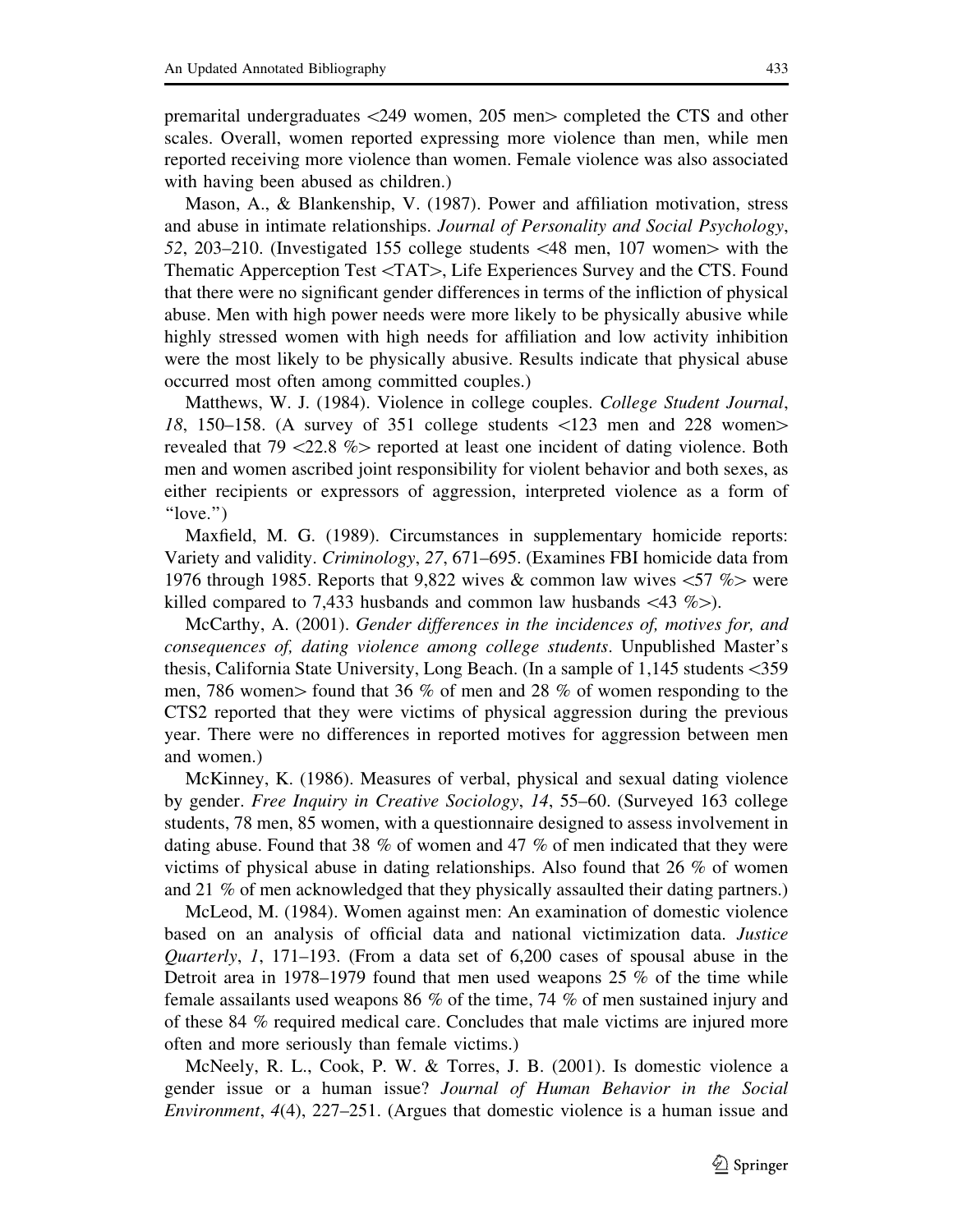not a gender issue. Presents and discusses empirical findings and case studies to support this view. Expresses concerns about men's ''legal and social defenselessness.'')

McNeely, R. L., & Mann, C. R. (1990). Domestic violence is a human issue. Journal of Interpersonal Violence, 5, 129–132. (A review article which discusses the findings that women are more prone than men to engage in severely violent acts and that ''classifying spousal violence as a women's issue rather than a human issue is erroneous.'')

McNeely, R. L., & Robinson-Simpson, G. (1987). The truth about domestic violence: A falsely framed issue. Social Work, 32, 485–490. (A review article which concludes that women are as violent as men in domestic relationships.)

McNulty, J. K., & Hellmuth, J. C. (2008). Emotion regulation and intimate partner violence in newlyweds. Journal of Family Psychology, 22, 794–797. (A sample of 72 newlywed couples responded to the CTS. Results reveal 16 % of men and 27 % of women reported perpetrating IPV in the past year.)

Mechem, C. C., Shofer, F. S., Reinhard, S. S., Hornig, S., & Datner, E. (1999). History of domestic violence among male patients presenting to an urban emergency department. Academic Emergency Medicine, 6, 786–791. (Data was collected over a 13 week period at an emergency clinic in Philadelphia which focused on injuries to male patients. Results revealed that 12.6 % of 866 men were victims of domestic violence. Authors cite published findings that 14.4 % of women treated in Emergency departments had been physically or sexually abused by an intimate partner. Compared to non-victims, victims were more likely to be single  $\leq$ 52 % $>$ , younger  $\leq$ 7.5 yrs $>$  and African-American  $\leq$ 61 % $>$ . In terms of assaults, 48 % of men reported being kicked, bitten, chocked or punched by a female partner, while 37 % of men reported having a weapon used against them.)

Mercy, J. A., & Saltzman, L. E. (1989). Fatal violence among spouses in the United States, 1975–1985. American Journal of Public Health, 79, 595–599. (Examined FBI figures regarding spousal homicides. During the 10 year period from 1975 to 1985 found higher murder rates of wives than husbands \43.4 vs. 56.6  $\%$ . Black husbands were at the greatest risk of victimization. Spousal homicide among blacks was 8.4 times higher than that of whites. Spouse homicide rates were 7.7 times higher in interracial marriages and the risk of victimization for both whites and blacks increased as age differences between spouses increased. Wives and husbands were equally likely to be killed by firearms  $\alpha$ 72 % of the time  $>$  while husbands were more likely to be stabbed and wives more likely to bludgeoned to death. Arguments apparently escalated to murder in 67 % of spouse homicides.)

Meredith, W. H., Abbot, D. A., & Adams, S. L. (1986). Family violence in relation to marital and parental satisfaction and family strengths. Journal of Family Violence, 1, 299–305. (Authors report that 6 % of men and 5 % of women in Nebraska indicated that they used severe violence at least once in the previous year.)

Merrill, L. L., Crouch, J. L., Thomsen, C. J., Guimond, J., & Milner, J. S. (2005). Perpetration of severe intimate partner violence: Premilitary and second year of service rates. *Military Medicine*, 170(8), 705–709. (Severe intimate partner violence  $\langle$ SIPV $>$ , as assessed by 5 items from the CTS, was studied in a sample of Navy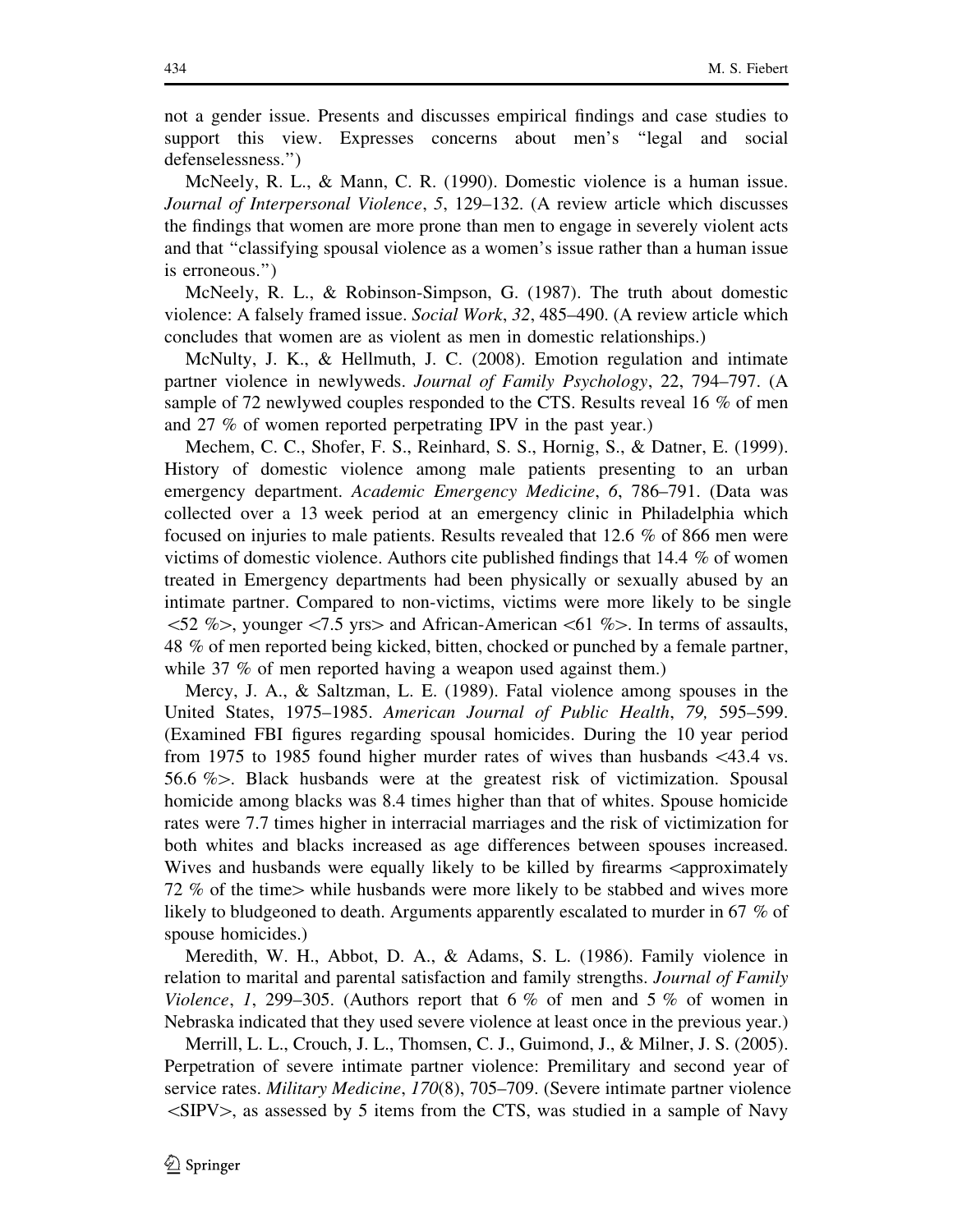personnel  $\leq 542$  women, 421 men $>$  at two time periods: before joining the military and 2 years later. Results reveal that 20 % of women perpetrated SIPV before joining the military compared to 4 % of men who perpetrated violence. Two years later 12 % of women reported perpetrating violence compared to 16 % of men.)

Merrill, L. L., King, L. K., Milner, J. S., Newell, C. E., & Koss, M. P. (1998). Premilitary intimate partner conflict resolution in a Navy basic trainee sample. Military Psychology, 10, 1–15. (A sample of 2,987  $\lt 1,560$  women, 1,427 men $>$ Navy basic trainees responded to the CTS. More men  $\langle 43.3 \ \% \rangle$  than women  $\leq$ 40.3 % reported receiving physical violence from an intimate partner, and more women  $\leq 46.9$  % than men  $\leq 31.9$  % reported at least one instance of inflicting physical violence on an intimate partner.)

Migliaccio, T. A. (2002). Abused husbands. A narrative analysis. Journal of Family Issues, 23, 26–52. (Narratives of 12 abused men are examined. Study finds that the accounts of battered men and women follow similar patterns, ''including the structure of the relationships, acceptance of the abuse, and the social context of the situation.'')

Mihalic, S. W., & Elliot, D. (1997). A social learning theory model of marital violence. Journal of Family Violence, 12, 21–46. (Based on data from the National Youth Survey  $\le$ see Morse, 1995 $>$  a social learning model of marital violence for men and women was tested. For men ethnicity, prior victimization, stress and marital satisfaction predicted both *perpetration* and *experience* of **minor** violence. With regard to serious violence ethnicity, prior victimization, marital satisfaction predicted men's experience of marital violence, while ethnicity, class and sex role attitudes predicted the perpetration of male marital violence. For women the most important predictor of the experience of both minor and serious marital violence was *marital satisfaction*, *class* was also a predictor. With regard to female perpetrators of marital violence the witnessing of parental violence was an important predictor along with *class and marital satisfaction*. The social learning model worked better for women than men.)

Milardo, R. M. (1998). Gender asymmetry in common couple violence. Personal *Relationships, 5, 423–438.* (A sample of 180 college students  $\langle 88 \text{ men}, 72 \text{ women} \rangle$ ) were asked whether they would be likely to hit their partner in a number of situations common to a dating relationship. Results reveal that 83  $\%$  of the women, compared to 53 % of the men, indicated that they would be somewhat likely to hit their partner.)

Miller, L. M. (2011). Physical abuse in a college setting: A study of perceptions and participation in abusive dating relationships. Journal of Family Violence, 26(1), 71–80. (A sample of 1,530  $\lt 672$  men, 858 women students completed the CTS2. Results reveal that women were significantly more likely than men to perpetrate 2 or more incidents of physical abuse on the partners  $\langle 30.4 \text{ vs. } 17.0 \% \rangle$ .

Miller, S., Gorman-Smith, D., Sullivan T., Orpinas, P., & Simons, T. R. (2009). Parent and peer predictors of physical dating violence perpetration in early adolescence: Tests of moderation and gender differences. Journal of Clinical Child & Adolescent Psychology, 38(4), 538–550. (A diverse sample of 2,824 sixth graders  $\langle 49 \% \text{ male} \rangle$  from 37 schools completed a modified version of the CTS. Within the total sample 52.6  $\%$  of students were actively dating. Of these active daters,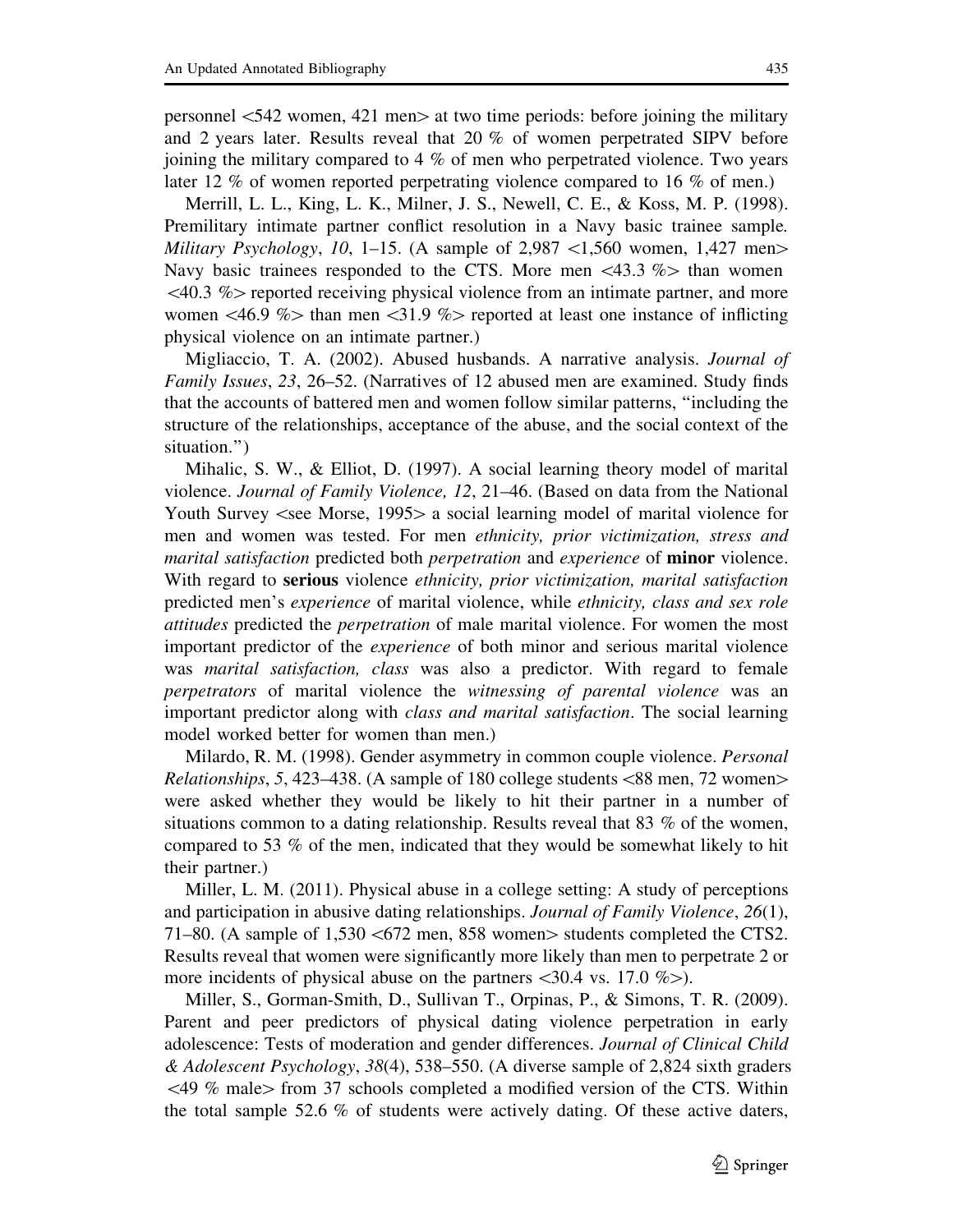31 % of the girls and 27 % of the boys admitted to perpetrating physical violence toward their dating partners.)

Milletich, R. J., Kelley, M. L., Doane, A. N., & Pearson, M. R. (2010). Exposure to interparental violence and childhood physical and emotional abuse as related to physical aggression in undergraduate dating relationships. Journal of Family Violence, 25(7), 627–637. (A sample of 658 college students  $\langle 183 \rangle$  men, 475 women  $>$  completed the CTS2. Results reveal that in the past year 16 % of men and 40 % of women perpetrated IPV.)

Mirrlees-Black, C. (1999). Findings from a new British Crime Survey selfcompletion questionnaire. Home Office Research, Development and Statistics Directorate report 191. Home Office. London, HMSO. (In 1996, 16,000 completed questionnaires regarding crime victimization. Findings reveal 4.2 % of men and 4.2 % of women between the ages of 16–59 reported being physically assaulted by a current or former partner within the past year.)

Moffitt, T. E., Robins, R. W., & Caspi, A. (2001). A couples analysis of partner abuse with implications for abuse-prevention policy. Criminology & Public Policy,  $1(1)$  5–36. (A representative longitudinal sample of 360 young-adult couples in New Zealand completed a 13 item physical abuse scale. Results reveal that 40 % of males and 50 % of females had perpetrated at least one act of physical violence toward their partners.)

Molidor, C. & Tolman, R. M. (1998). Gender and contextual factorsin adolescent dating violence. Violence against Women, 4(2), 180–194. (Subjects were 635 high school students  $\langle 305 \text{ girls}; 330 \text{ boys} \rangle$  who completed a modified version of the CTS. Results indicate that there was no significant difference between males and females in their experience of overall dating violence  $\langle 37.1 \rangle$  % of males vs. 36.4 % of females. Males reported greater frequency of moderate violence and females reported greater frequency of severe violence.)

Monson, C. M., & Langhinrichsen-Rohling, J. (2002). Sexual and nonsexual dating violence perpetration: testing an integrated perpetrator typology. Violence and Victims, 17, 403–428. (A sample of 228 men and 442 women were assessed with a modified version of the CTS2. Results reveal 27 % of men and 37 % of women reported perpetrating physical violence on their partners.)

Morse, B. J. (1995). Beyond the Conflict Tactics Scale: Assessing gender differences in partner violence. Violence and Victims, 10 (4) 251–272. (Data was analyzed from the National Youth Survey, a longitudinal study begun in 1976 with 1,725 subjects who were drawn from a probability sample of households in the United States and who, in 1976, were between the ages of 11–17. This study focused on violence as assessed by the CTS between male and female married or cohabiting respondents during survey years  $1983 \le n=1,496$ ,  $1986 \le n=1,384$ , 1989  $\langle n=1,436\rangle$ , and 1992  $\langle n=1,340\rangle$ . For each survey year the prevalence rates of any violence and severe violence were significantly higher for female to male than for male to female. For example, in 1983 the rate of any violence male to female was 36.7, while the rate of any violence female to male was 48; in 1986, the rate of severe violence male to female was 9.5, while the rate of severe violence female to male was 22.8. In 1992, the rate of any violence male to female was 20.2, with a severe violence rate male to female of 5.7; while the rate of any violence female to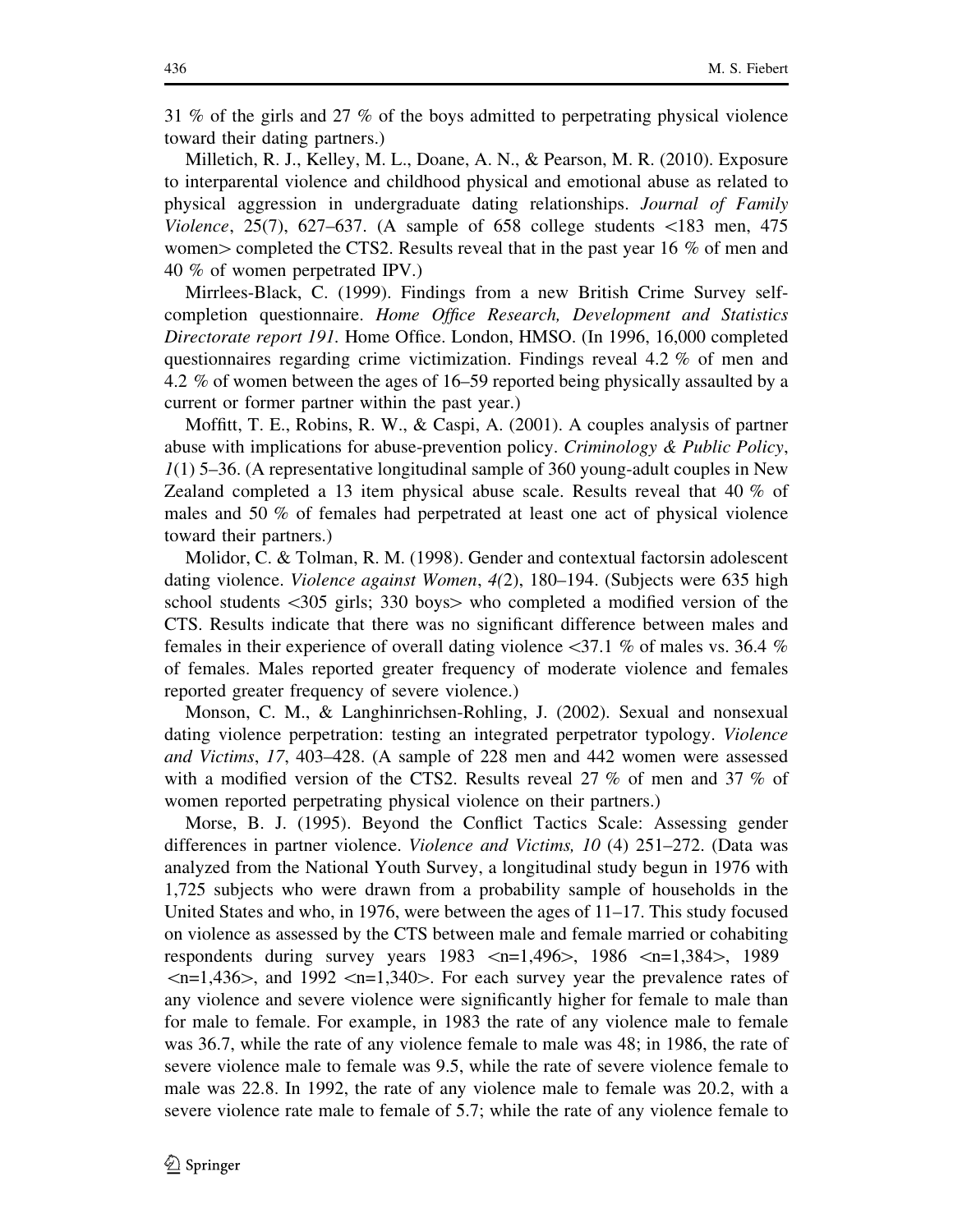Results reveal  $\leq p$ . 163 $>$  that over twice as many women as men reported assaulting a partner who had not assaulted them during the study year.'' In 1986 about 20 % of both men and women reported that assaults resulted in physical injuries. In other years women were more likely to self-report personal injuries.)

Moxon, S. (2011). Beyond staged retreat behind virtual 'gender paradigm' barricades: the rise and fall of the misrepresentation of partner-violence, and its eclipse by an understanding of mate-guarding. Journal of Aggression, Conflict and Peace Research, 3, 45–56. (Author offers an original analysis of findings in the area of partner violence. Suggests that gender-symmetries in intimate partner violence can best be understood from an evolutionary psychological perspective. In particular, ''the greater need for women than for men to maintain the integrity of the pair bond'' is offered as an explanation to account for the finding that women are as physically aggressive or more aggressive as men in their relationship with spouses or male partners.)

Munoz-Rivas, M. J., Grana, J. L., O'Leary, K. D., & Gonzalez, M. P. (2007). Aggression in adolescent dating relationships: prevalence, justification, and health consequences. Journal of Adolescent Health, 40, 298–304. (A sample of 2,416 high school students  $\langle 1,416 \rangle$  women, 1,000 men $>$  from 20 different schools in Madrid, Spain completed a modified CTS. Results reveal that significantly more women, 41.9 % compared to 31.7 % of men, admitted to perpetrating some form of physical aggression toward their dating partners. Women were significantly more likely to hit or kick  $\langle 13.4 \rangle$  vs. 5.3 % $>$ , slap  $\langle 12.4 \rangle$  vs. 3.1 % and shove or grab  $\langle 22.5 \rangle$  vs. 11.9  $\%$  than men.)

Murphy, J. E. (1988). Date abuse and forced intercourse among college students. In G. P. Hotaling, D. Finkelhor, J. T. Kirkpatrick, & M. A. Straus (Eds.) Family Abuse and its Consequences: New Directions in Research (pp. 285–296). Beverly Hills, CA: Sage. (A sample of 485 single college students <230 men, 255 women> completed the CTS. Overall men reported greater victimization than women. For example, 20.7 % of men compared to 12.8 % of women reported being kicked, bit or hit with a fist and 6 % of men compared to 3.6 % of women reported being beaten up by their heterosexual partner.)

Mwamwenda, T. S. (1998). Reports of husband battering from an undergraduate sample in Umtata. *Psychological Reports*, 82, 517–518. (Surveyed a sample of 138 female and 81 male college students in Transkei, South Africa, regarding their witnessing husbanding battery. Responses reveal that 2 % of subjects saw their mother beat their father, 18 % saw or heard female relatives beating their husbands, and 26 % saw or heard female neighbors beating their husbands.)

Nabors, E. L. (2010). Drug use and intimate partner violence among college students:An in-depth exploration. Journal of interpersonal Violence, 25(6), 1043–1063, (A sample of  $1,635 \le 638$  men, 997 women $>$  undergraduates completed the CTS2. Results reveal that 32 % of women and 28 % of men perpetrated physical IPV in the past year.)

Niaz, U., Hassan, S., & Tariq, Q. (2002). Psychological consequences of intimate partner violence: forms of domestic abuse in both genders. Pakistan Journal of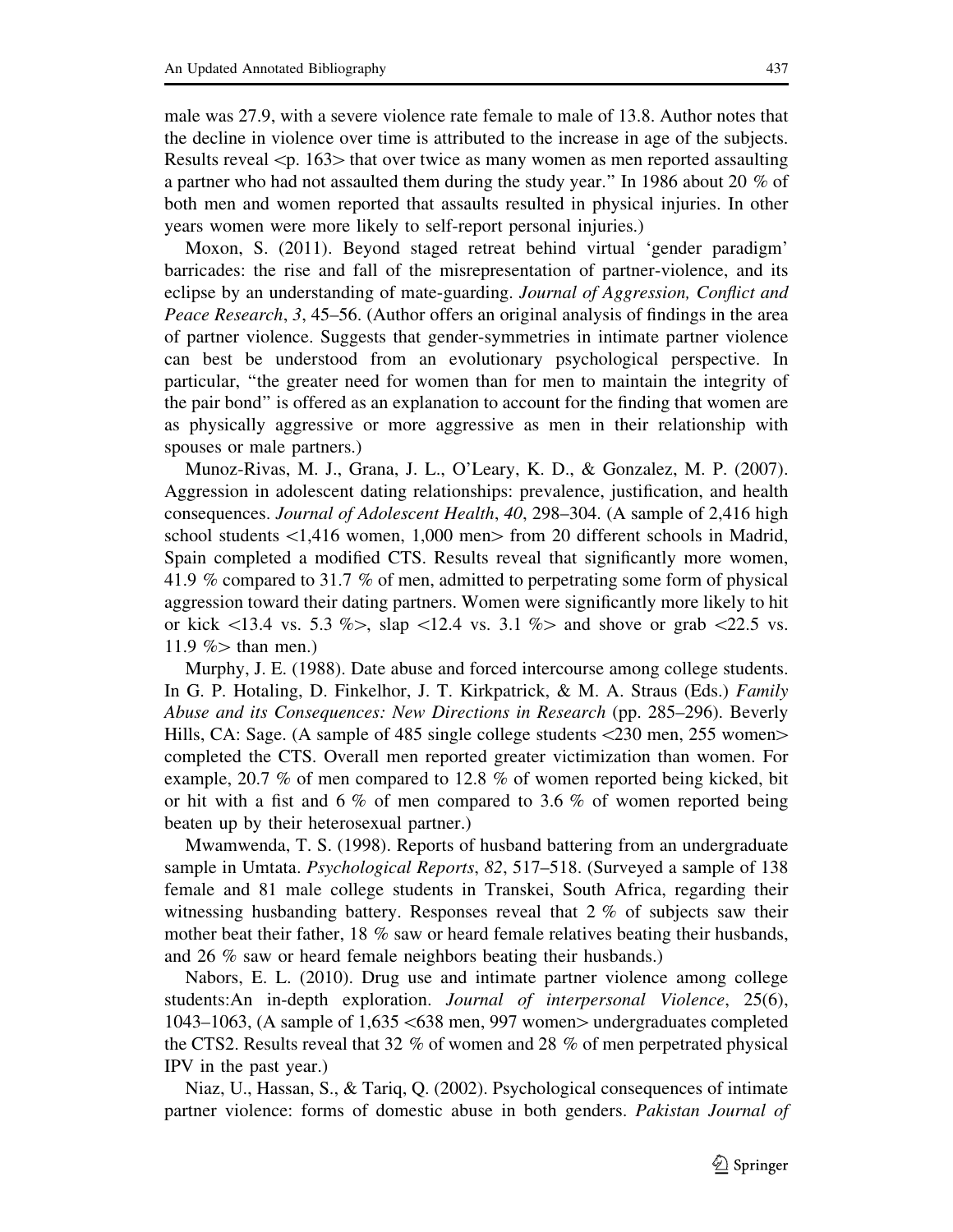*Medical Science*, 18(3), 205–214. (A sample of 140  $\lt 70$  men, 70 women $>$ outpatient psychiatric patients in Pakistan were assessed with the Karachi Domestic Violence Screening Scale. Findings reveal that 19 men  $\langle 27 \% \rangle$  and 30 women  $\langle 43 \, \%$ ) reported being victims of physical abuse in their domestic relationships.)

Nicholls, T. L. & Dutton, D. G. (2001). Abuse committed by women against male intimates. Journal of Couples Therapy, 10  $(1)$  41–57. (A comprehensive review of the literature which concludes that ''men are as likely as women to be victims of intimate assaults''.)

Nisonoff, L. & Bitman, I. (1979). Spouse abuse: Incidence and relationship to selected demographic variables. Victimology, 4, 131–140. (In a sample of 297 telephone survey respondents  $\langle 112 \text{ men}, 185 \text{ women} \rangle$  found that 15.5 % of men and 11.3 % of women report having hit their spouse, while 18.6 % of men and 12.7 % of women report having been hit by their spouse.)

Nowinskia, S. N. & Bowen, E. (2012). Partner violence against heterosexual and gay men: Prevalence and correlates. Aggression and Violent Behavior, 17(1), 36–52. (A review article examining male victims of IPV both within opposite and same gender relationships. Also reviews studies of the relationship between IPV and ethnicity.)

O'Keefe, M. (1997). Predictors of dating violence among high school students. Journal of Interpersonal Violence, 12, 546–568. (Surveyed 939 students <385 boys, 554 girls ranging in age from 14 to 20. Sample was ethnically diverse: 53  $\%$ Latino, 20 % White, 13 % African-American, 6.7 % Asian American, and 7 % ''other.'' A modified version of the violence subscale of the Conflict Tactics Scale was used to assess dating violence. Results reveal that 43 % of females and 39 % of males reported that they perpetrated some form of physical aggression on their dating partners.)

O'Keeffe, N. K., Brockopp, K., & Chew, E. (1986). Teen dating violence. Social Work, 31, 465–468. (Surveyed 256 high school students from Sacramento, CA., 135 girls, 121 boys, with the CTS. Ninety percent of students were juniors or seniors, the majority came from middle class homes, 94 % were average or better students, and 65 % were white and 35 % were black, Hispanic or Asian. Found that 11.9 % of girls compared to 7.4 % of boys admitted to being sole perpetrators of physical violence. 17.8  $\%$  of girls and 11.6  $\%$  of boys admitted that they were both "victims" and perpetrators'' of physical violence.)

O'Leary, K. D., Barling, J., Arias, I., Rosenbaum, A., Malone, J., & Tyree, A. (1989). Prevalence and stability of physical aggression between spouses: A longitudinal analysis. Journal of Consulting and Clinical Psychology, 57, 263–268. (272 couples were assessed regarding physical aggression. More women reported physically aggressing against their partners at pre-marriage  $\langle 44 \rangle$  vs. 31 % and 18 months of marriage  $\langle 36 \rangle$  vs. 27 % $>$ . At 30 months there was a non-significant but higher rate for women  $\langle 32 \text{ vs. } 25 \% \rangle$ .

O'Leary, K. D., Slep, A. M. S., Avery-Leaf, S., & Cascardi, M. (2008). Gender differences in dating aggression among multiethnic high school students. *Journal of* Adolescent Health, 42, 473–479. (A sample of 2,363 students  $\langle 1,186$  boys, 1,177 girls[from 7 multiethnic high schools in New York were assessed with a modified Conflict Tactics Scale. The vast majority of subjects were between 15 and 18 years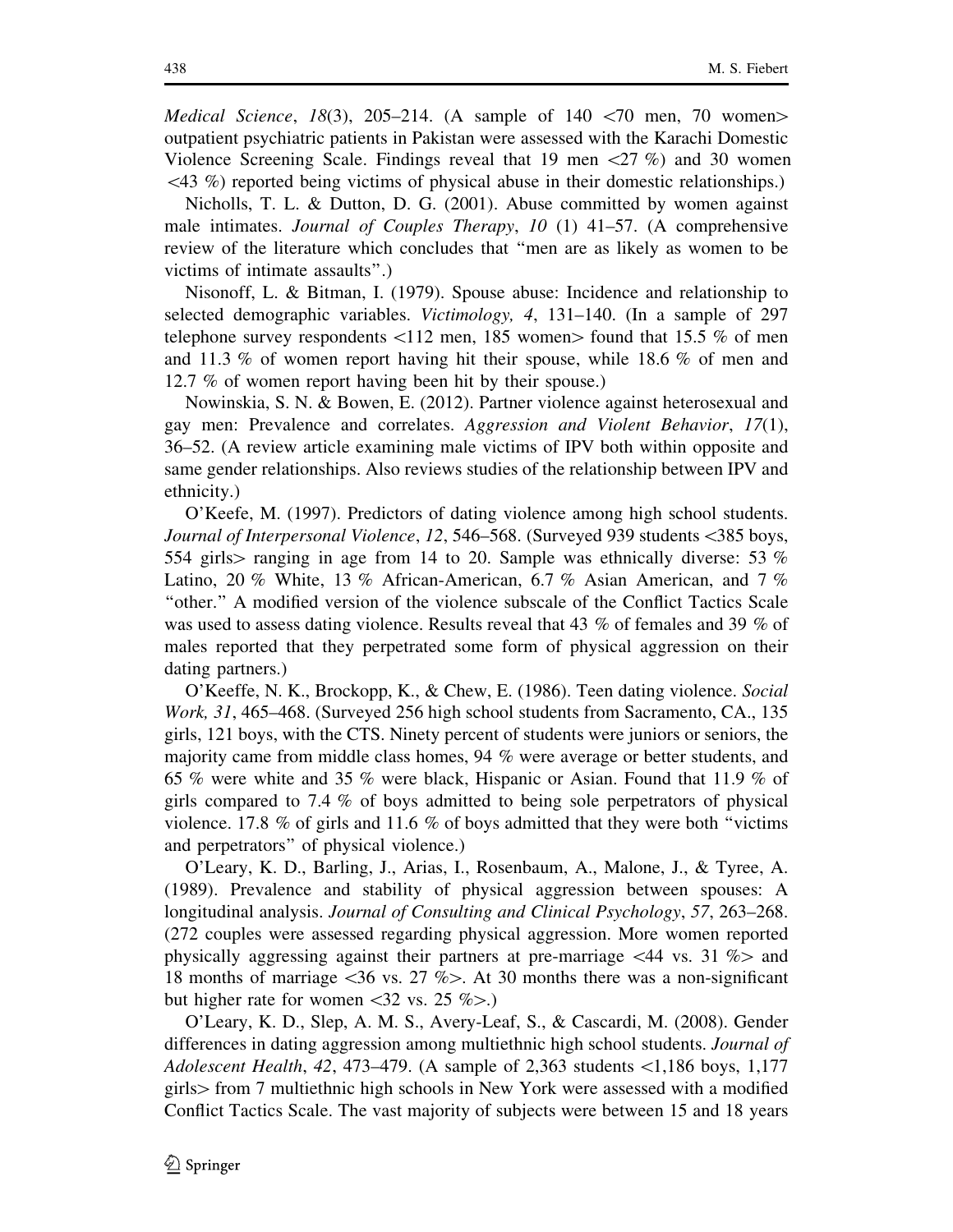old and ethnicities included white, African-American, Hispanic and Asian. Results reveal that among those currently dating students  $\lt$ male  $= 543$ , female  $= 706$ 24 % of males reported perpetrating physical aggression compared to 40 % of females who reported perpetrating physical aggression. Similar rates of victimization and injury were reported by males and females. No differences in ethnicities were reported except for the finding that Asian males were less aggressive toward their dating partners.)

O'Leary, S. G., & Slep, A. M. S. (2006). Precipitants of Partner aggression. Journal of Family Psychology, 20, 344–347. (A random sample of 453 couples, who were cohabiting and raising a child between the ages of 3–7, was assessed with the CTS2 and a scale to evaluate precipitants for Partner Aggression <PCPT>. Results reveal that women were more likely than men to perpetrate both mild  $\langle 23.8 \text{ vs.} \rangle$ 33.8  $\%$  and severe <8.4 vs. 11.5 % aggression. With regards to precipitation, the authors state that, ''Men were more likely than women to report partner physical aggression as a precipitant for their own mild physical aggression.'' While the physical aggression of women was more likely to be precipitated by their partner's verbal aggression, authors go on to conclude, ''These findings suggest that women may often be the first to escalate a conflict and use physical aggression.'')

O'Leary, K. D., Tintle, N., Bromet, E. J., & Gluzman, S. F. (2008). Descriptive epidemiology of intimate partner aggression in Ukraine. Social Psychiatry and Psychiatric Epidemiology, 43, 619–626. (A nationally representative sample from the Ukraine consisting of 1,116 married or co-habiting adults \558 men, 558 women responded to items modified from the CTS. Results indicate that an equal number  $\langle 18.7 \text{ vs. } 18.5 \text{ %} \rangle$  of men and women reported ever aggressing against their partners and equal numbers  $\langle 11.4 \text{ vs. } 11.3 \text{ %} \rangle$  report aggressing against their partners in the past year.)

Olshen, E., McVeigh, K. H., Wunsch-Hitzig, R. A., & Rickert, V. I. (2007). Dating violence, sexual assault and suicide attempts among urban teenagers. Archives of Pediatric Adolsecent Medicine, 161, 539–545. (A representative sample consisting of 8,080 teenagers  $\lt 4,118$  girls, 3,962 boys $>$  from 87 New York City public high schools were subjects in this investigation. Individuals responded to the question: ''during the past 12 months did your boyfriend (or girlfriend) ever hit, slap or physically hurt you on purpose.'' Results reveal that 10.6 % of girls and 9.5 % of boys reported an experience of dating violence.)

Panuzio, J., & DiLillo, D. (2010). Physical, psychological, and sexual intimate partner aggression among newlywed couples: Longitudinal prediction of marital satisfaction. Journal of Family Violence, 25, 689–699. (A sample of 202 newly married couples completed the TS. Results reveal that 30 % of men and 34 % of women perpetrated physical IPV.)

Pedersen, P. & Thomas, C. D. (1992). Prevalence and correlates of dating violence in a Canadian University sample. Canadian Journal of Behavioural Science, 24, 490–501. (A sample of 166 undergraduates  $\lt 116$  women, 50 men $>$ responded to the CTS; 45.8 % of subjects reported experiencing physical violence in their current or most recent dating relationship. Of this total, 44.8 % of women and 48 % of men reported being physically aggressed upon by their partners. It was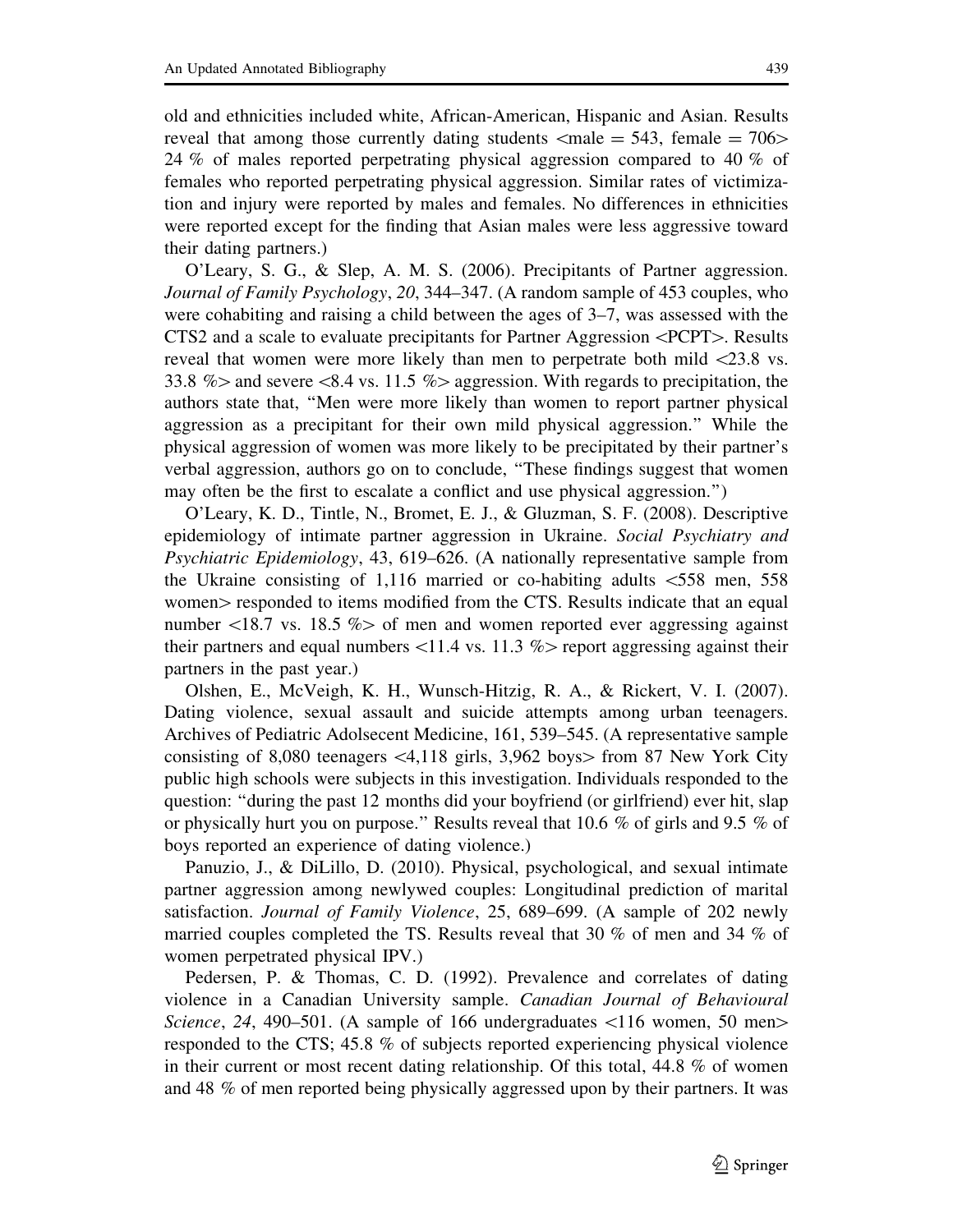also found that only 22 % of men and 40.5 % of women reported using physical aggression against a dating partner.)

Pekarek, C. (2008). Intimate partner violence and interracial relationships: Prevalence, perceived social support and gender. Unpublished master's thesis, California State University, Long Beach. Long Beach, Ca. (A total of 203 subjects,  $\leq$ 36 men, 167 women $>$  of various ethnicities responded to the CTS2. No differences in partner abuse were found as a function of ethnicity. Women were significantly more likely to perpetrate violence toward their male partners than were men toward women.)

Perry, A. R., & Fromuth, M. E. (2005). Courtship violence using couple data:Characteristic and perceptions. Journal of Interpersonal Violence, 20(9), 1078–1095. (A sample 50 heterosexual dating couples completed the CTS2. Results reveal that women were more likely than men to perpetrate partner violence.)

Plass, M. S., & Gessner, J. C. (1983). Violence in courtship relations: a southern sample. *Free Inquiry in Creative Sociology, 11*, 198–202. (In an opportunity sample of 195 high school and college students from a large southern city, researchers used the Conflict Tactics scale to examine courtship violence. Overall, results reveal that women were significantly more likely than men to be aggressors. Specifically, in, committed relationships, women were three times as likely as men to slap their partners, and to kick, bit or hit with the fist seven times as often as men. In casual relationships, while the gender differences weren't as pronounced, women were more aggressive than men. Other findings reveal that high school students were more abusive than college students, and that a ''higher proportion of black respondents were involved as aggressors.'')

Prospero, M. (2007). Mental health symptoms among female and male victims of partner violence. American Journal of Men's Health, 1, 269–277. (An ethnically diverse sample  $\langle 27 \, \%$  Hispanic, 18 % African-American, 24 % Asian, and 30 %White $>$  of 573 college students  $\langle 241 \rangle$  male, 332 female $>$  responded to the CTS2 and a mental health symptom questionnaire. Results reveal no differences between males and females on partner abuse. Author reports that ''higher mental health problems were not related to whether the victim was female or male, but rather to the amount of partner violence that the victim experienced.'')

Prospero, M. (2009). Sex-symmetric effects of coercive behaviors on mental health? Not exactly. *Journal of Interpersonal Violence*, 24(1), 128–146. (A diverse sample of 573  $\lt$ 332 female, 241 male university students  $\lt$ 30 % White, 27 % Hispanic, 24 % Asian, and 18 % African American responded to items from the CTS. Results reveal that 46.4 % of females reported being physically victimized by their male partners, while 41.9 % of males reported being victimized by their female partners.)

Ramisetty-Mikler, S., & Caetano, R. (2005). Alcohol use and intimate partner violence as predictors of separation among US couples: A longitudinal model. Journal of Studies on Alcohol, 66(2), 205–212. (A representative sample 1,392 predominantly white couples responded to the CTS. Of the couples still together 12 % of men and 15 % of women perpetrated intimate partner violence, and of the separated couples 27 % of men and 43 % of women perpetrated IPV.)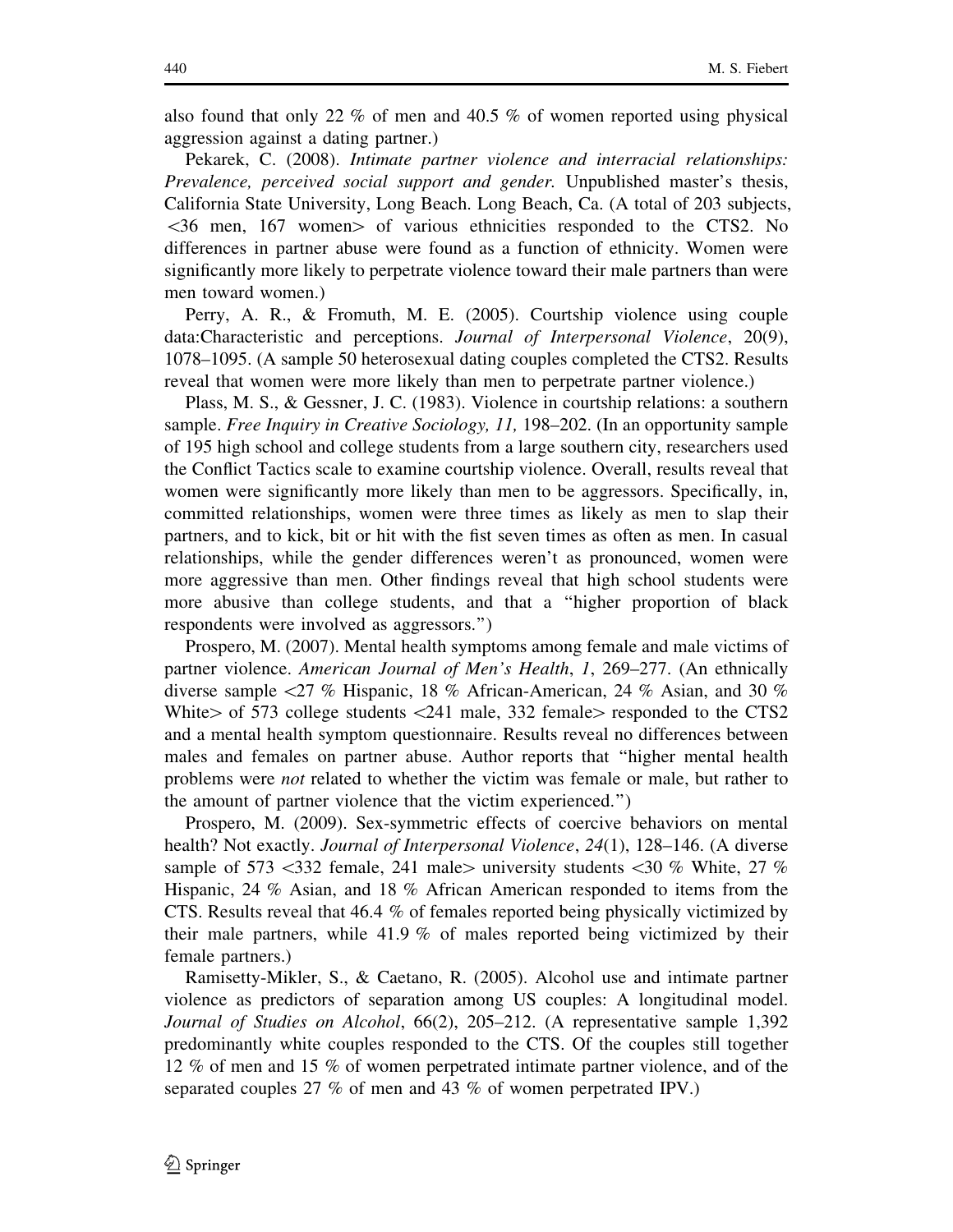Randle, A. A. & Graham, C. A. (2011). A review of the evidence on the effects of intimate partner violence on men. Psychology of Men & Masculinity,  $12$ ,  $(2)$ 96–111. (A review article that examines ''empirical evidence on the effects of intimate partner violence in men.'')

Reid, R. J., Bonomi, A. E., Rivara, F. P., Anderson, M. S., Fishman, P. A., Carrell, D. S., & Thompson, R. S. (2008). Intimate partner violence among men. Prevalence, chronicity, and health effect. American Journal of Preventive Medicine, 34 (6) 478–485. (A telephone survey assessing IPV was conducted with 420 men enrolled in a healthcare system in Idaho and Washington. Results reveal that 28.8 % of men reported being victims of IPV over the course of their lifetimes with younger men experiencing significantly greater abuse than older men.)

Renner, L. M., & Whitney, S. D. (2010). Examining symmetry in intimate partner violence among young adults using socio-demographic characteristics. Journal of Family Violence, 25, 91–106. (From a total sample of 12,313 who responded to an Adolescent Health survey which assessed IPV, 4,895 young adults  $\langle 2,697 \rangle$  women, 2,198 men $>$  reported either perpetration or victimization of IPV. Of this sample, 21.1 % reported perpetrating violence  $\langle 38 \%$  male, 42 % female $\rangle$ , 24.6 % reported victimization and 54.3 % reported IPV was bidirectional.)

Ridley, C. A., & Feldman, C. M. (2003). Female Domestic Violence toward male partners: Exploring Conflict Responses and Outcomes. Journal of Family Violence, 18(3), 157–170. (Participants were 153 female volunteers who completed the Abusive Behavior Inventory. Results reveal that 67.3 % of participants reported at least one occurrence of perpetrating violent behavior in the past year. Most frequent behaviors included pushing, shoving, holding down  $\lt 45.1 \%$  and slapping, hitting, biting  $\langle 41.2 \% \rangle$ .

Riggs, D. S., & O'Leary, K. D. (1996). Aggression between heterosexual dating partners. Journal of Interpersonal Violence, 11, 519–540. (A sample of 345 college students  $\langle 232 \rangle$  women, 113 men  $>$  were assessed with the CTS. Results reveal similar overall rates of physical violence toward dating partners: 30 % for men and 33.6 % for women. However, authors report that 18.2 % of women compared to 9.0 % of men slapped their partners and 13.2 % of women compared to 2.5 % of men reported ''kicking, biting or hitting'' their partners.)

Riggs, D. S., O'Leary, K. D., & Breslin, F. C. (1990). Multiple correlates of physical aggression in dating couples. Journal of Interpersonal Violence, 5, 61–73. (Used CTS and studied 408 college students  $\langle 125 \text{ men}$  and 283 women $>$ . Found that significantly more women  $\langle 39 \rangle$  than men  $\langle 23 \rangle$  //b reported engaging in physical aggression against their current partners.)

Rollins, B. C., & Oheneba-Sakyi, Y. (1990). Physical violence in Utah households. *Journal of Family Violence*, 5, 301–309. (In a random sample of 1,471 Utah households, using the Conflict Tactics Scale, it was found that women's rate of severe violence was 5.3 % compared to a male rate of 3.4 %.)

Romito, P. & Grassi, M. (2007). Does violence affect one gender more than the other? The mental health impact of violence among male and female university students. Social Science & Medicine, 65, 1222–1234. (A sample of 502 Italian university students responded to a self report survey regarding experience with intimate partner violence. Ninety-two percent of subjects were 25 years old or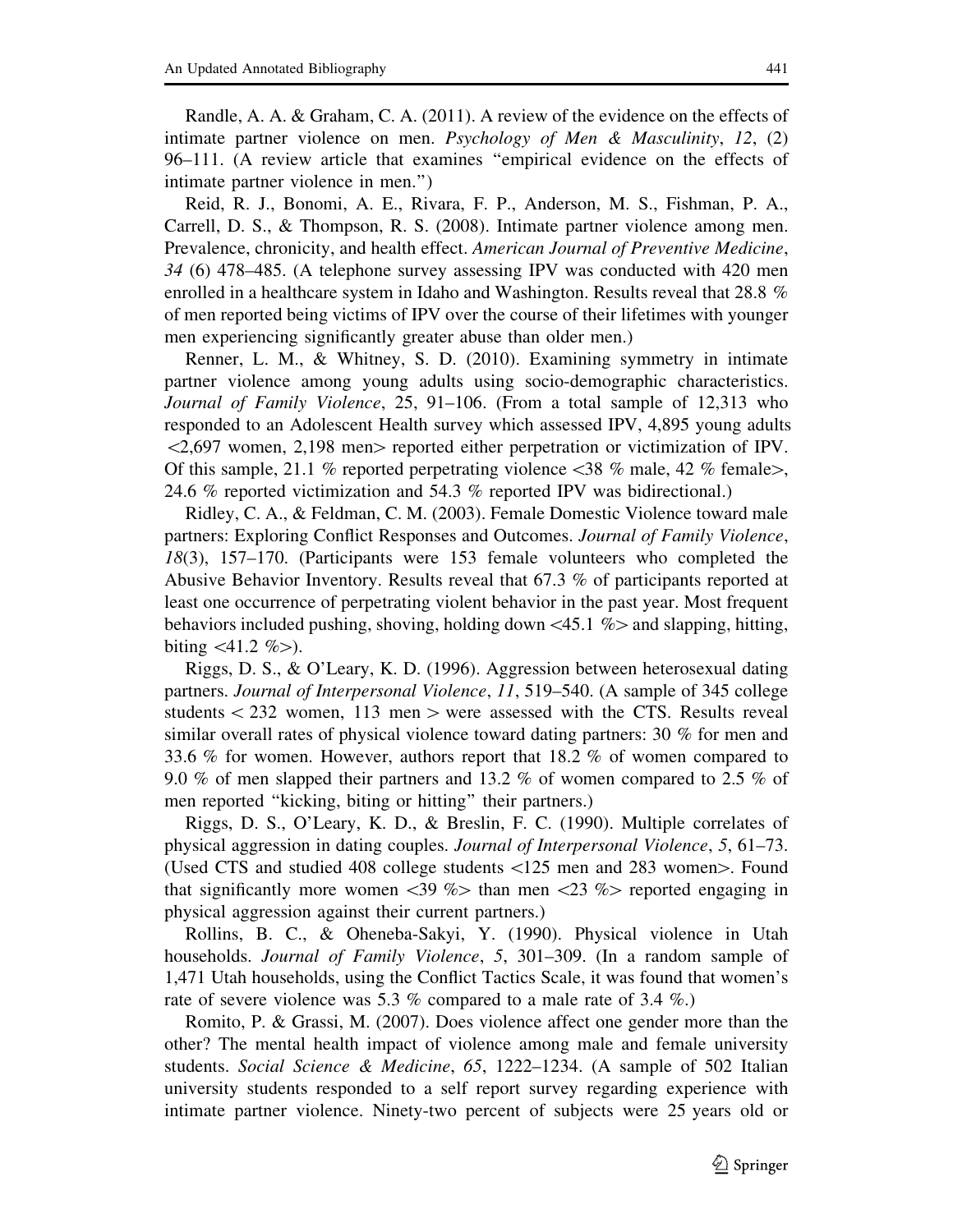younger and 64 % were women. Results revealed no differences between men & women in terms of intimate partner violence. Specifically, 32 % of men reported some victimization and 37.1 % reported high victimization while 35.2 % of women reported some victimization and 28.3 % reported high victimization.)

Rosenfeld, R. (1997). Changing relationships between men and women. A note on the decline in intimate partner violence. Homicide Studies, 1, 72–83. (Author reports on homicide rates in St. Louis from 1968 to 1992. Findings indicate that while men and women were equally likely to be victims of partner violence in 1970, in subsequent years men, primarily black men, were more likely to be murdered by their intimate partners.)

Rouse, L. P. (1988). Abuse in dating relationships: A comparison of Blacks, Whites, and Hispanics. Journal of College Student Development, 29, 312–319. (The use of physical force and its consequences were examined in a diverse sample of college students. Subjects consisted of 130 whites  $\lt$  58 men, 72 women $>$ , 64 Blacks  $\langle 32 \text{ men}, 32 \text{ women} \rangle$ , and 34 Hispanics  $\langle 24 \text{ men}, 10 \text{ women} \rangle$ . Men were significantly more likely than women to report that their partners used moderate physical force and caused a greater number of injuries requiring medical attention. This gender difference was present for Whites and Blacks but not for Hispanics.)

Rouse, L. P., Breen, R., & Howell, M. (1988). Abuse in intimate relationships. A Comparison of married and dating college students. Journal of Interpersonal Violence, 3, 414–429. (A sample of 130 married (48 men, 82 women) college students and 130 college students in dating relationships (58 men, 72 women) reported their experience of physical abuse in intimate relationships. Men were more likely to report being physically abused than women in both dating and marital relationships.)

Russell, R. J. H., & Hulson, B. (1992). Physical and psychological abuse of heterosexual partners. Personality and Individual Differences, 13, 457–473. (In a pilot study in Great Britain 46 couples responded to the Conflict Tactics Scale. Results reveal that husband to wife violence was: Overall violence  $= 25 \%$  and severe violence  $= 5.8\%$ ; while wife to husband violence was: Overall violence  $= 25 \%$  and severe violence  $= 11.3 \%$ .

Ryan, K. A. (1998). The relationship between courtship violence and sexual aggression in college students. Journal of Family Violence, 13, 377–394. (A sample of 656 college students  $\langle 245 \text{ men}, 411 \text{ women} \rangle$  completed the CTS. Thirty-four percent of the women and 40 % of the men reported being victims of their partner's physical aggression.)

Sack, A. R., Keller, J. F., & Howard, R. D. (1982). Conflict tactics and violence in dating situations. International Journal of Sociology of the Family, 12, 89–100. (Used the CTS with a sample of 211 college students, 92 men, 119 women. Results indicate that there were no differences between men and women with regard to the expression of physical violence.)

Saenger, G. (1963). Male and female relations in the American comic strip. In D. M. White & R. H. Abel (Eds.), The funnies, an American idiom (pp. 219–231). Glencoe, NY: The Free Press. (Twenty consecutive editions of all comic strips in nine New York City newspapers in October, 1950 were examined. Results reveal that husbands were victims of aggression in 63 % of conflict situations while wives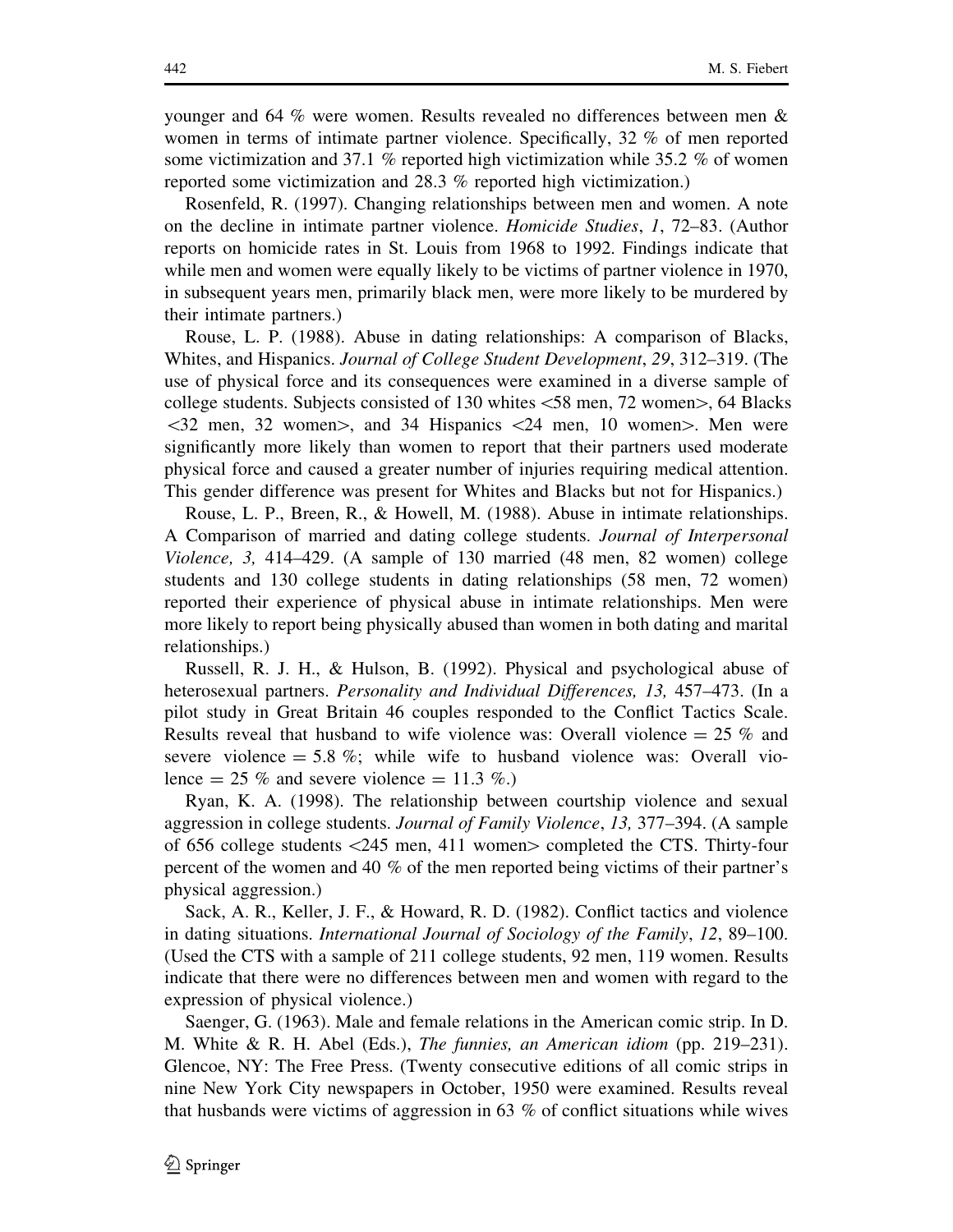were victims in 39 % of situations. In addition, wives were more aggressive in 73 % of domestic situations, in 10 % of situations, husbands and wives were equally aggressive and in only 17 % of situations were husbands more violent than wives.)

Saewyc, E. M., Brown, D., Plane, M., Mundt, M. P., Zakletskaia, L., Wiegel, J. & Fleming, M. F. (2009). Gender Differences in violent exposure among University students attending campus health clinics in the United States and Canada. Journal of Adolescent Health. (Data was collected from a cross sectional survey of 2,091 students  $\langle 717 \text{ men}, 1,374 \text{ women} \rangle$  at five universities who came for routine primary care. Subjects were primarily white (82 %) and responded to items from the CTS. Results indicate that, ''both men and women reported a similar prevalence of physical violence from intimate partners.''

Sarantakos, S. (2004). Deconstructing self-defense in wife-to-husband violence. Journal of Men's Studies, 12 (3) 277–296. (Members of 68 families with violent wives in Australia were studied. In 78 % of cases wives' violence was reported to be moderate to severe and in 38 % of cases husbands needed medical attention. Using information from husbands, wives, children and wives' mothers study provides compelling data challenging self defense as a motive for female-to-male violence.)

Sarkar, S., Dsouza, R., Dasgupta, A, & Fiebert, M. S. (2008, April). Men as victims of domestic violence in India. Poster session presented at the annual meeting of the Western Psychological Association, Irvine, Ca. (A convenience sample of married, middle class, men from all parts of India responded to modified version of the CTS. Findings reveal that 25.1 % of subjects reported at least one incident, within the past year, of physical violence from their wives.)

Schafer, J., Caetano, R., & Clark, C. L. (1998). Rates of intimate partner violence in the United States. American journal of Public Health, 88, 1702–1704. (Used modified CTS and examined reports of partner violence in a representative sample of 1,635 married and cohabiting couples. Both partners reports were used to estimate the following lower and upper bound rates: 5.21 and 13.61 % for male to female violence, and 6.22 and 18.21 % for female to male violence.)

Schnurr, M. P., Lehman, B. J., & Kaura, S. A. (2010). Variationin late adolescents' reports of dating violence perpetration: A dyadic analysis. Violence and Victims, 25, 68–82. (A sample of 214 college dating couples completed the CTS2. Results reveal that 26 % of men and 30 % of women perpetrated physical IPV.)

Schumacher, J. A. & Leonard, K. E. (2005). Husbands' and wives' marital adjustment, verbal aggression, and physical aggression as longitudinal predictors of physical aggression in early marriage. Journal of Consulting and Clinical *Psychology, 73, 28–37.* (A sample of 634 newly married couples  $\alpha$  approximately 60 % Euro-American and 30 % African-American completed the revised CTS on 3 occasions over 3 years. The prevalence of wife to husband aggression was 48, 45, and 41 %, while husband to wife aggression was 37, 38, and 37 %.)

Schwartz, M., O'Leary, S. G., & Kendziora, K. T. (1997). Dating aggression among high school students. Violence and Victims, 12, 295–305. (A sample of 228  $\langle 122 \text{ male}, 106 \text{ female} \rangle$  high school students were assessed with the Conflict Tactics Scale as it related to the use of physical aggression during an argument with an opposite sex dating partner. Results indicate that 44  $\%$  of females and only 16  $\%$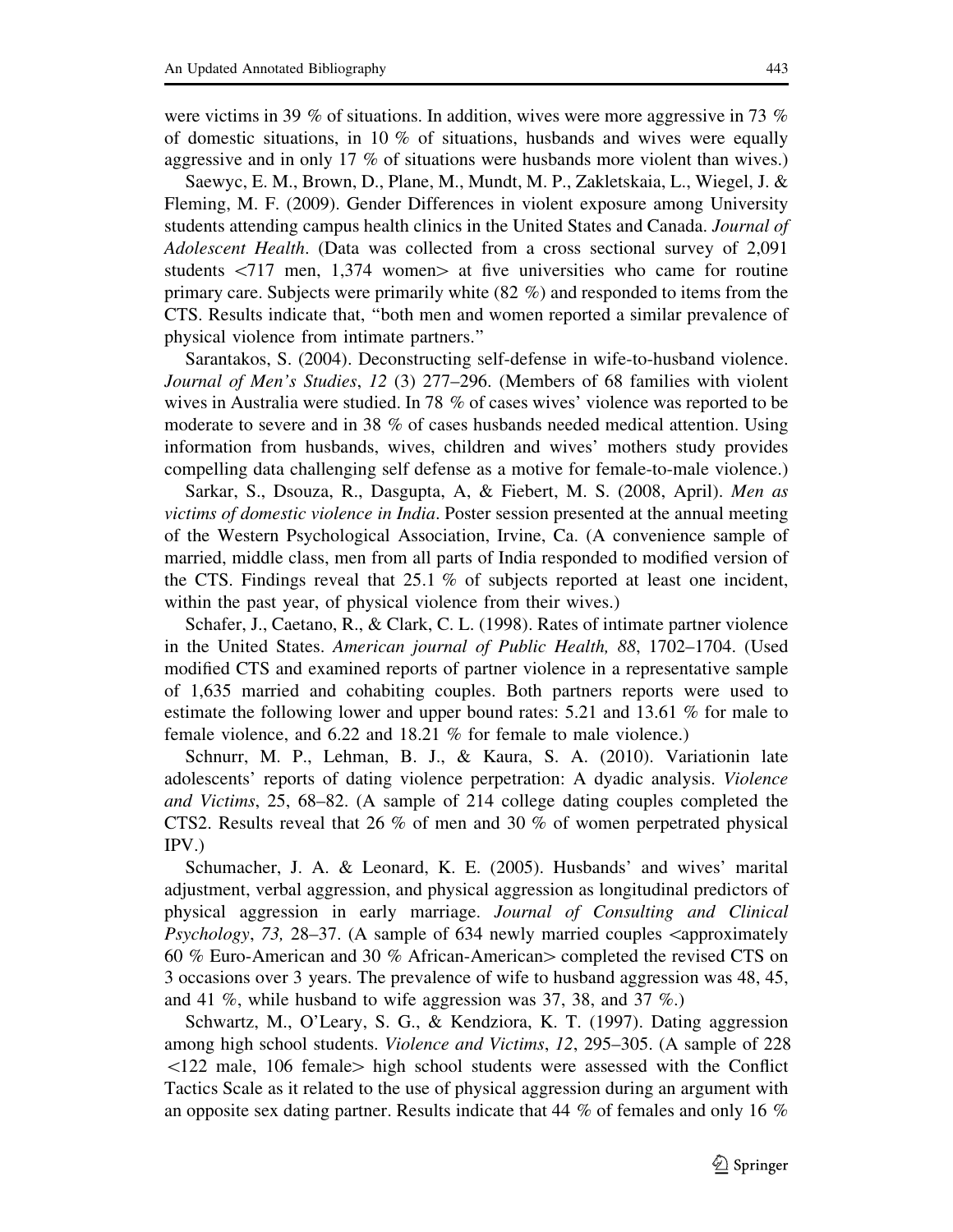of males reported engaging in at least one physically aggressive behavior during a disagreement. Authors speculate that culturally boys have inhibited their dating aggression, girls have become less intimidated by their dating partners than they once were. Authors cite research which shows that parents are more likely to punish boys than girls when they fight with their siblings.)

Sharpe, D., & Taylor, J. K. (1999). An examination of variables from a socialdevelopmental model to explain physical and psychological dating violence. Canadian Journal of Behavioural Science, 31:3, 165–175. (Canadian college students  $\langle 110 \text{ men}, 225 \text{ women} \rangle$  was surveyed with the Conflict Tactics Scale regarding dating violence. Results reveal that 38 % of men and 27 % women report receiving physical violence from their partners. Twice as many women compared to men reported inflicting violence without receiving physical violence from dating partners.)

Shook, N. J., Gerrity, D. A., Jurich, J. & Segrist, A. E. (2000). Courtship violence among college students: A comparison of verbally and physically abusive couples. Journal of Family Violence, 15, 1–22. (A modified Conflict Tactics Scale was administered to 572 college students  $\langle 395$  women; 177 men $>$ . Results reveal that significantly more women than men, 23.5 vs. 13.0 %, admitted using physical force against a dating partner.)

Sigelman, C. K., Berry, C. J., & Wiles, K. A. (1984). Violence in college students' dating relationships. Journal of Applied Social Psychology, 5, 530–548. (Surveyed 504 college students  $\langle116 \text{ men}, 388 \text{ women} \rangle$  with the Conflict Tactics Scale and found that men and women were similar in the overall amount of violence they expressed but that men reported experiencing significantly more violence than women.)

Simon, T. R., Miller. S., Gorman-Smith, D., Orpinas, P., & Sullivan, T. (2009). Physical dating violence norms and behavior among sixth-grade students from four  $U > S >$  sites. Journal of Early Adolescence, 30, 1–15. (A sample of 5,404 randomly selected sixth-grade students completed measures designed to assess dating violence. Results reveal that 31 % of girls and 26 % of boys reported being physically aggressive.)

Simonelli, C. J. & Ingram, K. M. (1998). Psychological distress among men experiencing physical and emotional abuse in heterosexual dating relationships. Journal of Interpersonal Violence, 13, 667–681. (Responses from 70 male undergraduates to the CTS and a Psychological Maltreatment Inventory revealed that 40 % reported being the target of some form of physical aggression from their female dating partners while only 23 % reported expressing physical aggression to their partners. Men who were victims of emotional and physical abuse also reported greater levels of distress and depression.)

Simonelli, C. J., Mullis, T., Elliot, A. N., & Pierce, T. W. (2002). Abuse by siblings and subsequent experiences of violence within the dating relationship. Journal of Interpersonal Violence, 17, 103–121. (A sample of 120 undergraduates  $<$ 61 men, 59 women $>$  completed the CTS. Ten percent of men and 33 % of women reported that they perpetrated at least one type of physical aggressive behavior against their dating partner and 18 and 15 % of women reported receiving physical aggression from their dating partner.)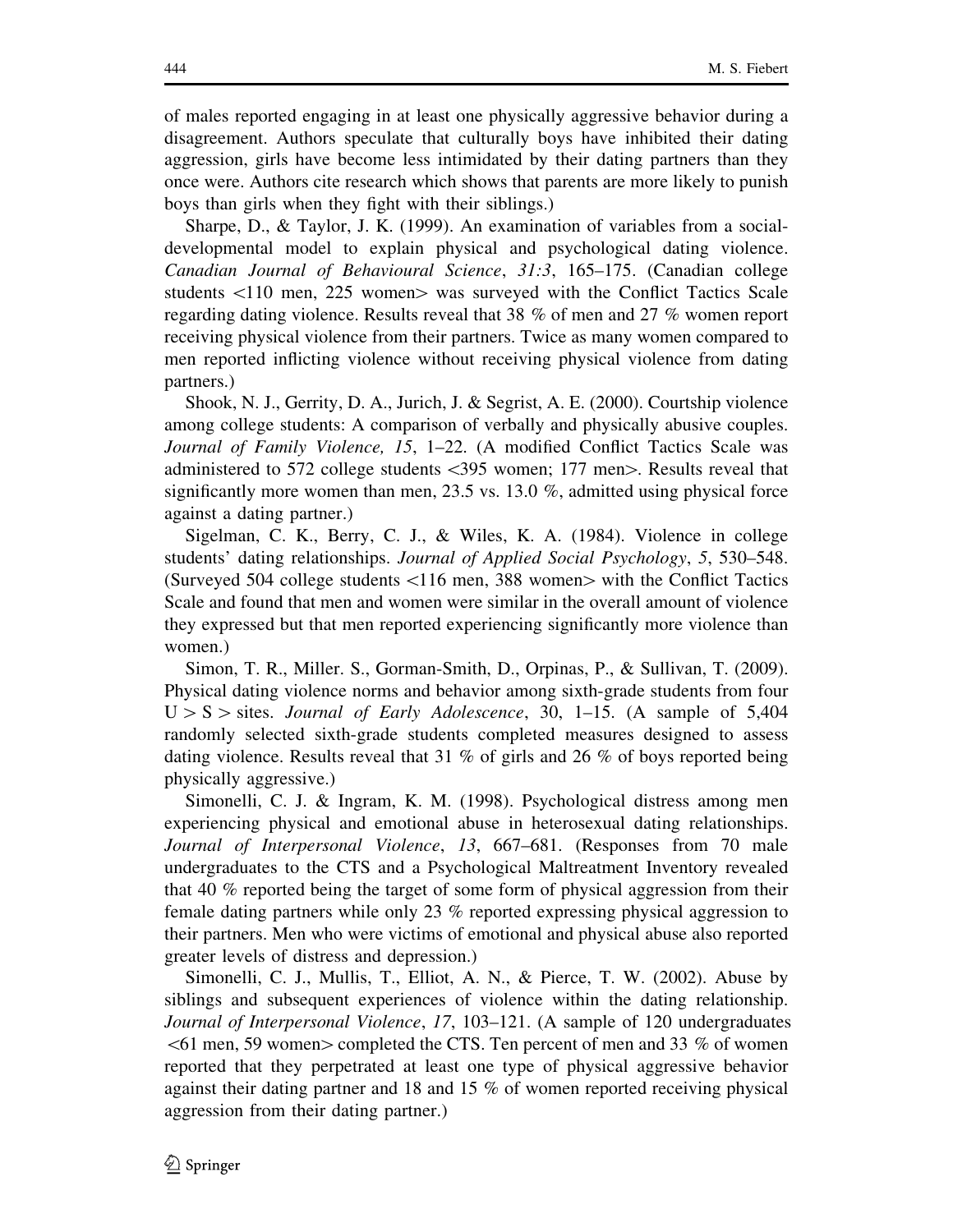Slep, A. M. S. & O'Leary, S. G. (2005). Parent and partner violence in families with young children: Rates, patterns, and connections. *Journal of Consulting and* Clinical Psychology, 73(3), 435–444. (A random sample of 453 couples in Suffolk county NY, who were raising young children were assessed with the CTS2. Results reveal, with regard to perpetrating severe physical aggression, wives were significantly more aggressive than husbands  $\langle 19.9 \text{ vs. } 13.5 \% \rangle$ .

Sommer, R. (1994). Male and female partner abuse: Testing a diathesis-stress model. Unpublished doctoral dissertation, University of Manitoba, Winnipeg, Canada. (The study was in two waves: the first was from 1989 to 1990 and included a random sample of 452 married or cohabiting women and 447 married or cohabiting men from Winnipeg, Canada; the second was from 1991 to 1992 and included 368 women and 369 men all of whom participated in the first wave. Subjects completed the CTS & other assessment instruments. 39.1 % of women reported being physically aggressive (16.2 % reporting having perpetrated severe violence) at some point in their relationship with their male partner. While 26.3 % of men reported being physically aggressive (with 7.6 % reporting perpetrating severe violence) at some point in their relationship with their female partner. Among the perpetrators of partner abuse, 34.8 % of men and 40.1 % of women reported observing their mothers hitting their fathers. Results indicate that 21 % of ''males' and 13 % of females' partners required medical attention as a result of a partner abuse incident.'' Results also indicate that ''10 % of women and 15 % of men perpetrated partner abuse in self defense.'')

Sommer, R., Barnes, G. E. & Murray, R. P. (1992). Alcohol consumption, alcohol abuse, personality and female perpetrated spouse abuse. Journal of Personality and Individual Differences, 13, 1315–1323. (The responses from a subsample of 452 women drawn from a sample of 1,257 Winnipeg residents were analyzed. Using the CTS, it was found that 39 % of women physically aggressed against their male partners at some point in their relationship. Younger women with high scores on Eysenck's P scale were most likely to perpetrate violence. Note: The sample of subjects is the same as the one cited in Sommer's 1994 dissertation.)

Sorenson, S. B., & Telles, C. A. (1991). Self reports of spousal violence in a Mexican–American and non-Hispanic white population. Violence and Victims, 6, 3–15. (Surveyed 1,243 Mexican-Americans and 1,149 non-Hispanic whites and found that women compared to men reported higher rates of hitting, throwing objects, initiating violence, and striking first more than once. Gender difference was significant only for non-Hispanic whites.)

Sorenson, S. B., Upchurch, D. M., & Shen, H. (1996). Violence and injury in marital arguments: risk patterns and gender differences. American Journal of Public Health, 66(1), 35–40. (Data analysis was based on findings from the National Survey of Families and Households conducted in 1987–1988. Subjects included 6,779 currently married White, Black and Hispanic individuals who completed a modified version of the Conflict Tactics Scale. Authors report that, "women  $\leq 6.2$ " vs. 4.9  $\%$  were slightly more likely than men to report that they had hit, shoved or thrown something at their spouse in the previous year.'' Women also reported higher rates of causing injury than did men. Other findings of note: (1) Blacks were 1.58 times more likely and Hispanics 0.53 times less likely than Whites to report that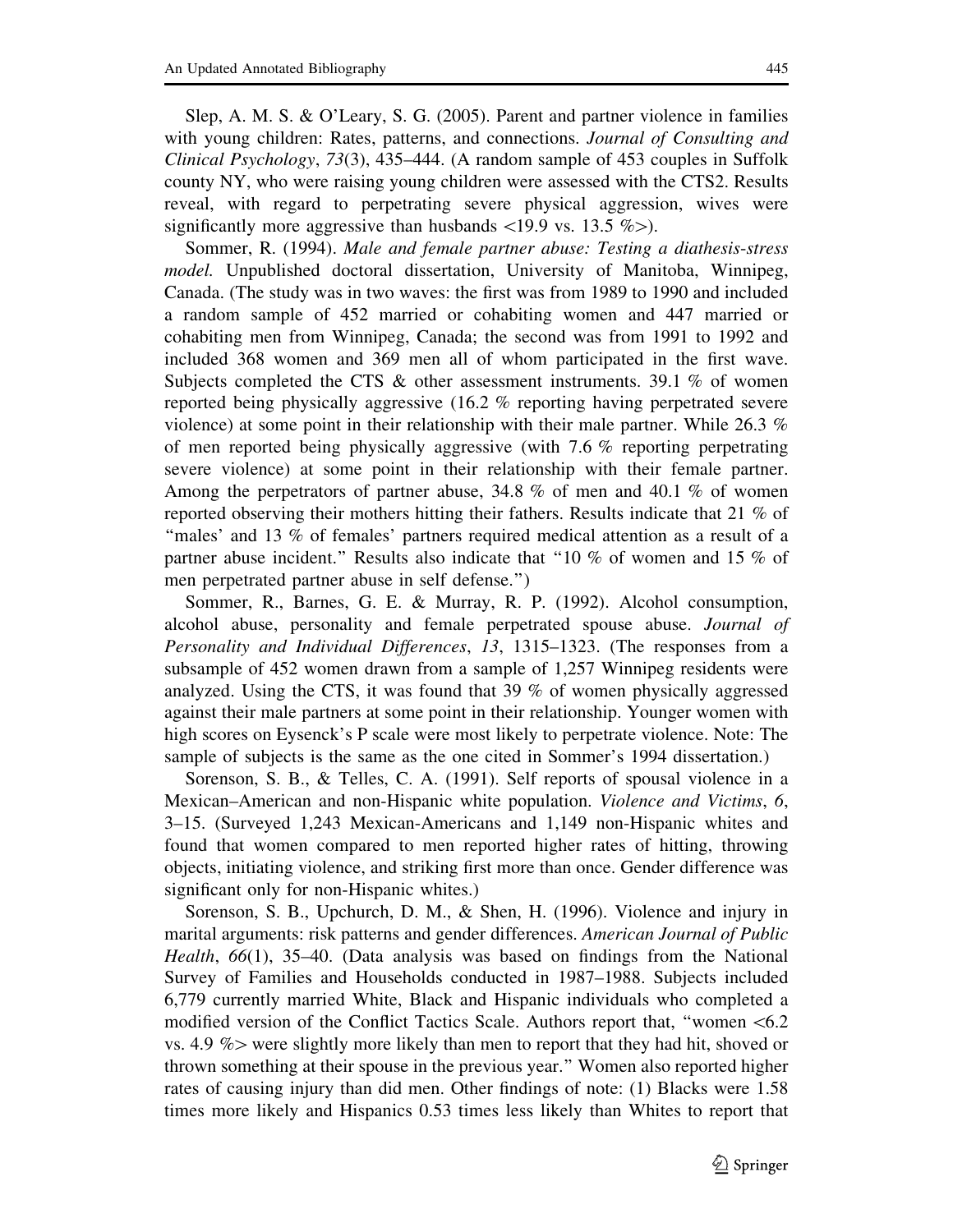physical violence occurred in their relationship; (2) Subjects under 30 reported more violence and those above 50 reported less violence; 3) lower annual income was associated with higher rates of physical violence.)

Spencer, G. A. & Bryant, S. A. (2000). Dating violence: A comparison of rural, suburban and urban teens. Journal of Adolescent Health, 25 (2), 302-305. (A sample of 2,094 high school students in upper New York State indicated their experience of physical dating violence. There were a similar number of boys and girls surveyed, with more subjects from urban areas than rural or suburban areas. The majority of subjects were white, non-hispanic. Males in each region were more likely to report being victims of physical dating violence than females in each region. Specifically, 30 % of rural boys and 20 % of urban and 20 % of suburban boys reported being victims of partner physical aggression while 25 % of rural girls and 16 % of suburban and 13 % of urban girls reported victimization.)

Stacy, C. L., Schandel, L. M., Flannery, W. S., Conlon, M., & Milardo, R. M. (1994). It's not all moonlight and roses: dating violence at the University of Maine, 1982–1992. College Student Journal, 28, 2–9. (Three separate samples of students were assessed in 1982, 1987 and 1992 with the CTS. Authors report that the rate of partner abuse has more than doubled over a 10 year period. In 1992 the data collected from 53 men and 106 women revealed the overall rate of violence perpetrated by men was 20.8 % while the rate perpetrated by women was 41.5 %.)

Steinmetz, S. K. (1977–1978). The battered husband syndrome. Victimology: An International Journal, 2, 499–509. (A pioneering article suggesting that the incidence of husband beating was similar to the incidence of wife beating.) Steinmetz, S. K. (1980). Women and violence: victims and perpetrators. American Journal of Psychotherapy, 34, 334–350. (Examines the apparent contradiction in women's role as victim and perpetrator in domestic violence.)

Steinmetz, S. K. (1981). A cross cultural comparison of marital abuse. Journal of Sociology and Social Welfare, 8, 404–414. (Using a modified version of the CTS, examined marital violence in small samples from six societies: Finland, United States, Canada, Puerto Rico, Belize, and Israel  $\lt$ total n = 630 $>$ . Found that "in each society the percentage of husbands who used violence was similar to the percentage of violent wives.'' The major exception was Puerto Rico where men were more violent. Author also reports that, ''Wives who used violence … tended to use greater amounts.'')

Stets, J. E. & Henderson, D. A. (1991). Contextual factors surrounding conflict resolution while dating: results from a national study. Family Relations, 40, 29–40. (Drawn from a random national telephone survey, daters  $\lt$ n=277; men = 149, women  $= 128$  between the ages of 18 and 30, who were single, never married and in a relationship during the past year which lasted at least 2 months with at least six dates were examined with the Conflict Tactics Scale. Findings reveal that over 30 % of subjects used physical aggression in their relationships, with 22 % of the men and 40 % of the women reported using some form of physical aggression. Women were "6 times more likely than men to use severe aggression  $\langle 19.2 \text{ vs. } 3.4 \text{ %} \rangle$  ... Men were twice as likely as women to report receiving severe aggression  $\langle 15.7 \rangle$  vs.  $8\%$ ." Also found that younger subjects and those of lower socioeconomic status  $\langle$ SES $>$  were more likely to use physical aggression.)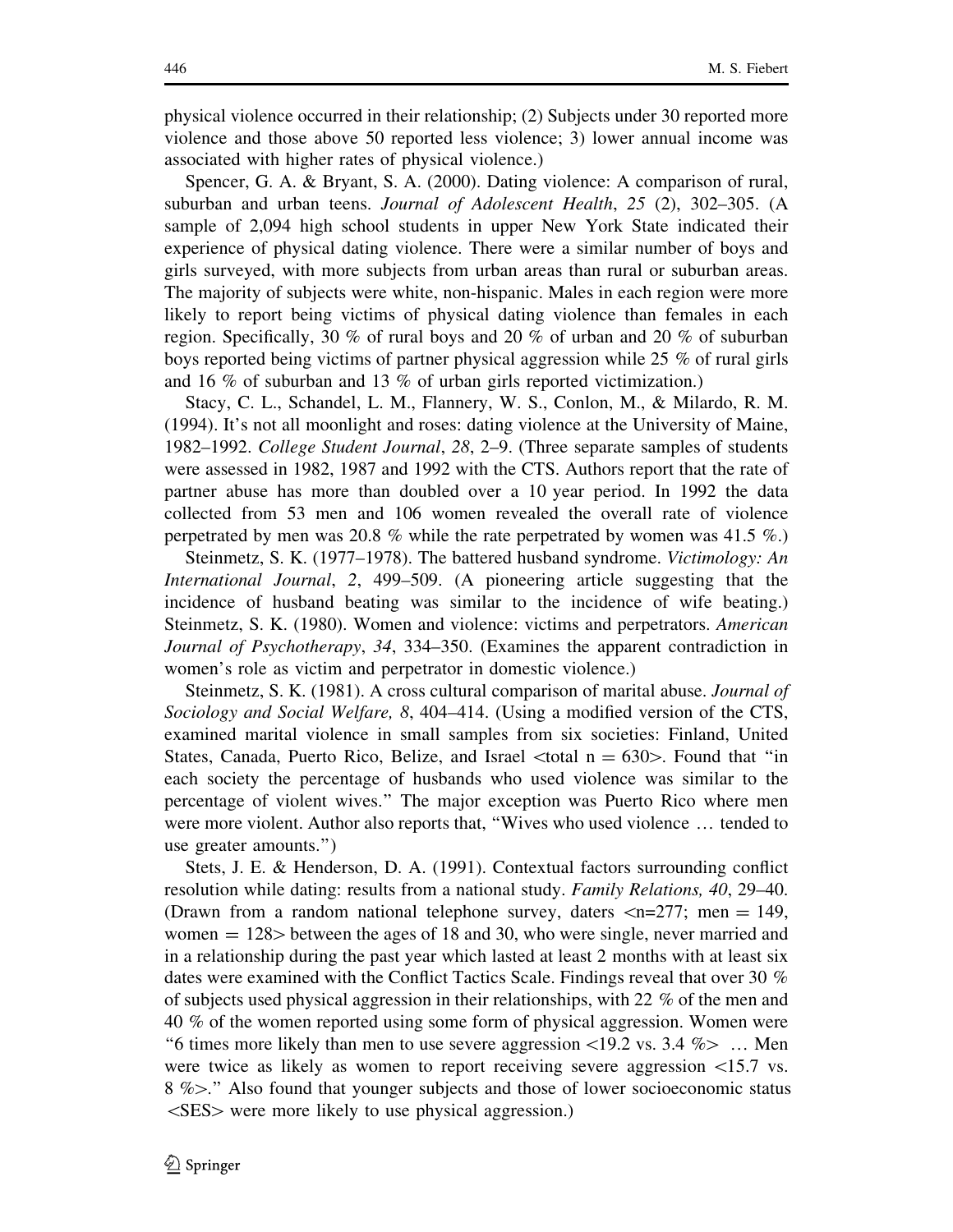Stets, J. E., & Pirog-Good, M. A. (1987). Violence in dating relationships, Social Psychology Quarterly, 50, 237–246. (Examined a college sample of 505 white students. Found that men and women were similar in both their use and reception of violence. Jealousy was a factor in explaining dating violence for women.)

Stets, J. E. & Pirog-Good, M. A. (1989). Patterns of physical and sexual abuse for men and women in dating relationships: A descriptive analysis, *Journal of Family* Violence, 4, 63–76. (Examined a sample of 287 college students\118 men and 169 women is and found similar rates for men and women of low level physical abuse in dating relationships. More women than men were pushed or shoved  $\langle 24 \text{ vs. } 10 \% \rangle$ while more men than women were slapped  $\langle 12 \rangle$  vs. 8 % $>$ . In term of unwanted sexual contact 22 % of men and 36 % of women reported such behavior. The most frequent category for both men  $\langle 18 \, \% \rangle$  and women  $\langle 19 \, \% \rangle$  was the item, ''against my will my partner initiated necking''.)

Stets, J. E., & Pirog-Good, M. A. (1990). Interpersonal control and courtship aggression. Journal of Personal and Social Relations, 7, 371–394. (A random sample of white heterosexual college students  $\langle 335 \rangle$  men, 448 women $>$  were assessed with the CTS. Findings reveal that women compared to men perpetrated significantly more mild and severe aggression toward their dating partners and men compared to women sustained significantly more mild and severe aggression from their dating partners.)

Stets, J. E., & Straus, M. A. (1990). Gender differences in reporting marital violence and its medical and psychological consequences. In M. A. Straus & R. J. Gelles (Eds.), Physical violence in American families: Risk factors and adaptations to violence in  $8,145$  families (pp. 151–166). New Brunswick, NJ: Transaction. (Reports information regarding the initiation of violence. In a sample of 297 men and 428 women, men said they struck the first blow in 43.7 % of cases, and their partner hit first in 44.1 % of cases and could not disentangle who hit first in remaining 12.2 %. Women report hitting first in 52.7 % of cases, their partners in 42.6 % and could not disentangle who hit first in remaining 4.7 %. Authors conclude that violence by women is not primarily defensive.)

Stockdale, G. L. (1998). Men's Accounts of Domestic Violence. Unpublished master's thesis. Deakin University, Australia. (Twenty male victims of domestic violence were interviewed using a semi-structured protocol. Many subjects incurred severe physical violence and were ''mostly disturbed by false accusations of violence on their part, and their partner's use of their children against them, which they felt were supported by the legal system and the community.'')

Straus, M. (1980). Victims and aggressors in marital violence. American Behavioral Scientist, 23, 681–704. (Reviews data from the 1975 National Survey. Examined a subsample of 325 violent couples and found that in 49.5 % of cases both husbands and wives committed at least one violent act, while husbands alone were violent in 27.7 % of the cases and wives alone were violent in 22.7 % of the cases. Found that 148 violent husbands had an average number of 7.1 aggressive acts per year while the 177 violent wives averaged 6.8 aggressive acts per year.)

Straus, M. A. (1995). Trends in cultural norms and rates of partner violence: An update to 1992. In S. M. Stich & M. A. Straus (Eds.) Understanding partner violence: Prevalence, causes, consequences, and solutions (pp. 30–33).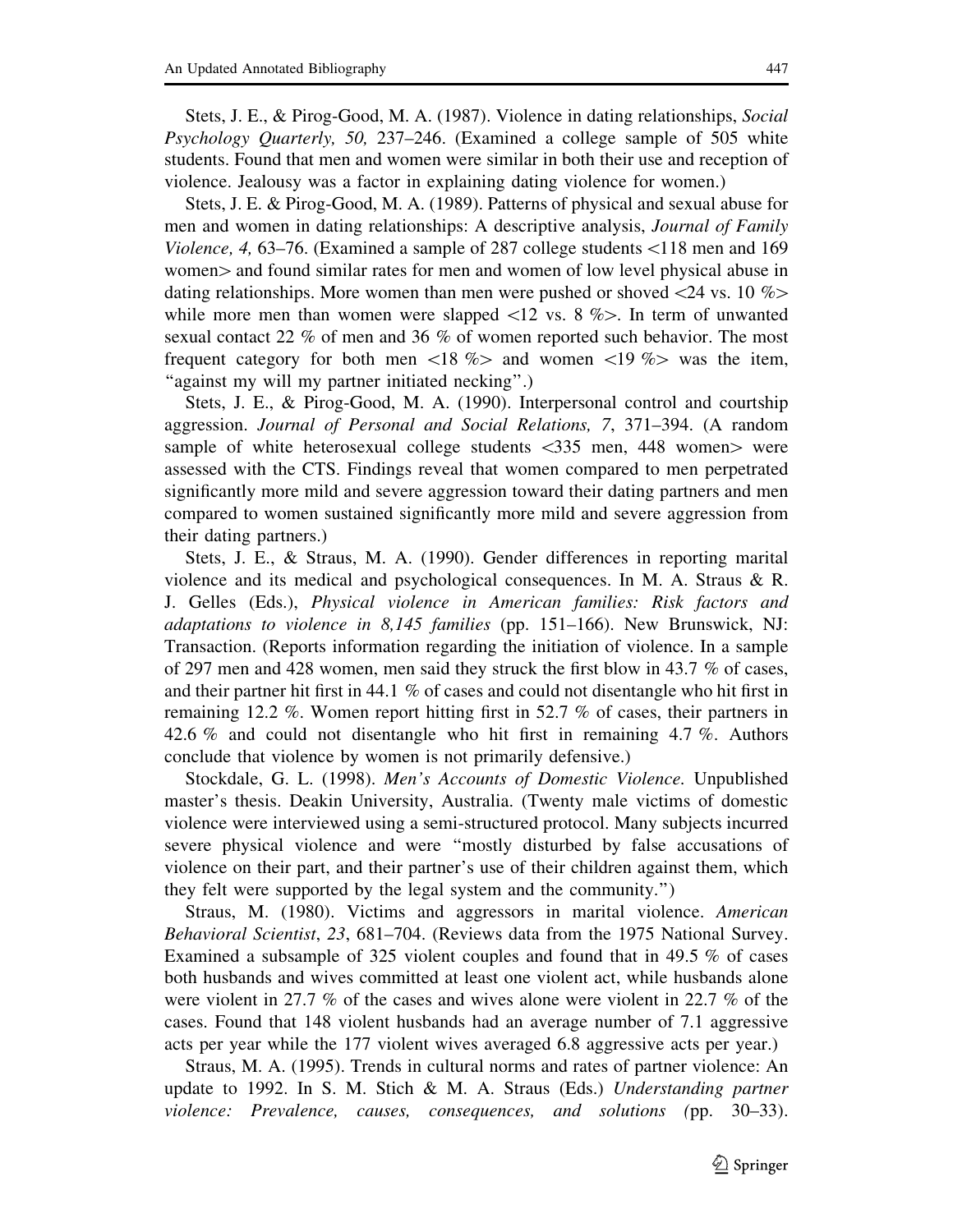Minneapolis, MN: National Council on Family Relations. (Reports finding that while the approval of a husband slapping his wife declined dramatically from 1968 to 1994  $\langle 21 \rangle$  to 10 % the approval of a wife slapping her husband did not decline but remained at 22 % during the same period. The most frequently mentioned reason for slapping for both partners was sexual unfaithfulness. Also reports that severe physical assaults by men declined by 48 % from 1975 to 1992–38/1,000 to 19/1,000 while severe assaults by women did not change from 1975 to 1992 and remained above 40/1,000. Suggests that public service announcements should be directed at female perpetrated violence and that school based programs ''explicitly recognize and condemn violence by girls as well as boys.'')

Straus, M. A. (1998). The controversy over domestic violence by women: A methodological, theoretical, and sociology of science analysis. Paper presented at Claremont Symposium on Applied Social Psychology, Claremont, CA. (Examines issue of differential rates of assaults between crime studies and couple conflict studies. Provides a sociological explanation to account for assaults by women within the family.)

Straus, M. A. (2001). Prevalence of violence against dating partners by male and female university students worldwide. Violence Against Women, 10, 790–811. (Dating aggression was studied at 31 universities in 16 countries worldwide. Responding to the revised Conflict Tactics Scale were 8,666 students  $\leq 5.919$ women, 2,747 men $>$ . Results reveal that overall 25 % of men and 28 % of women assaulted their dating partner in the past year. At 21 of the 31 universities studied a larger percentage of women than men assaulted their dating partner. In terms of severe assaults a higher rate of perpetration by women occurred in a majority (18 of the 31) of the sites.)

Straus, M. A. (2005). Women's violence toward men is a serious social problem. In D. R. Loseke, R. J. Gelles, & M. M. Cavanaugh (Eds.), Current Controversies on *Family Violence*,  $2^{nd}$ . Edition, (pp. 55–77). Thousand Oaks, CA: Sage. (A scholarly review of research showing that women initiate physical assaults on their male partners as frequently as men assault women. Examines the fact that injuries and fatalities result from such violence.)

Straus, M. A. (2006). Future research on gender symmetry in physical assaults on partners. Violence Against Women, 12, 1086–1097. (A review article and position statement in which author advocates a research focus on why gender symmetry in partner aggression is predominant and its implications for primary prevention and treatment. Suggests that such research is handicapped for a number of reasons including bias. Specifically cites concerns about some researchers who are blindly committed to a single causal theory—patriarchy  $\&$  male dominance— as well as ''denial of research grants to projects that do not assume most partner violence is by male perpetrators.'' Authors also expresses concerns about ''failure to investigate primary prevention & treatment for female offenders'' and a suppression of evidence "of female perpetration by both researchers and agencies.")

Straus, M. A. (2007). Processes explaining the concealment and distortion of evidence on gender symmetry in partner violence. European Journal of Criminal Policy Research, 13, 227–232. (Focuses on methods used to conceal and distort evidence of gender symmetry in partner violence. These include the suppression of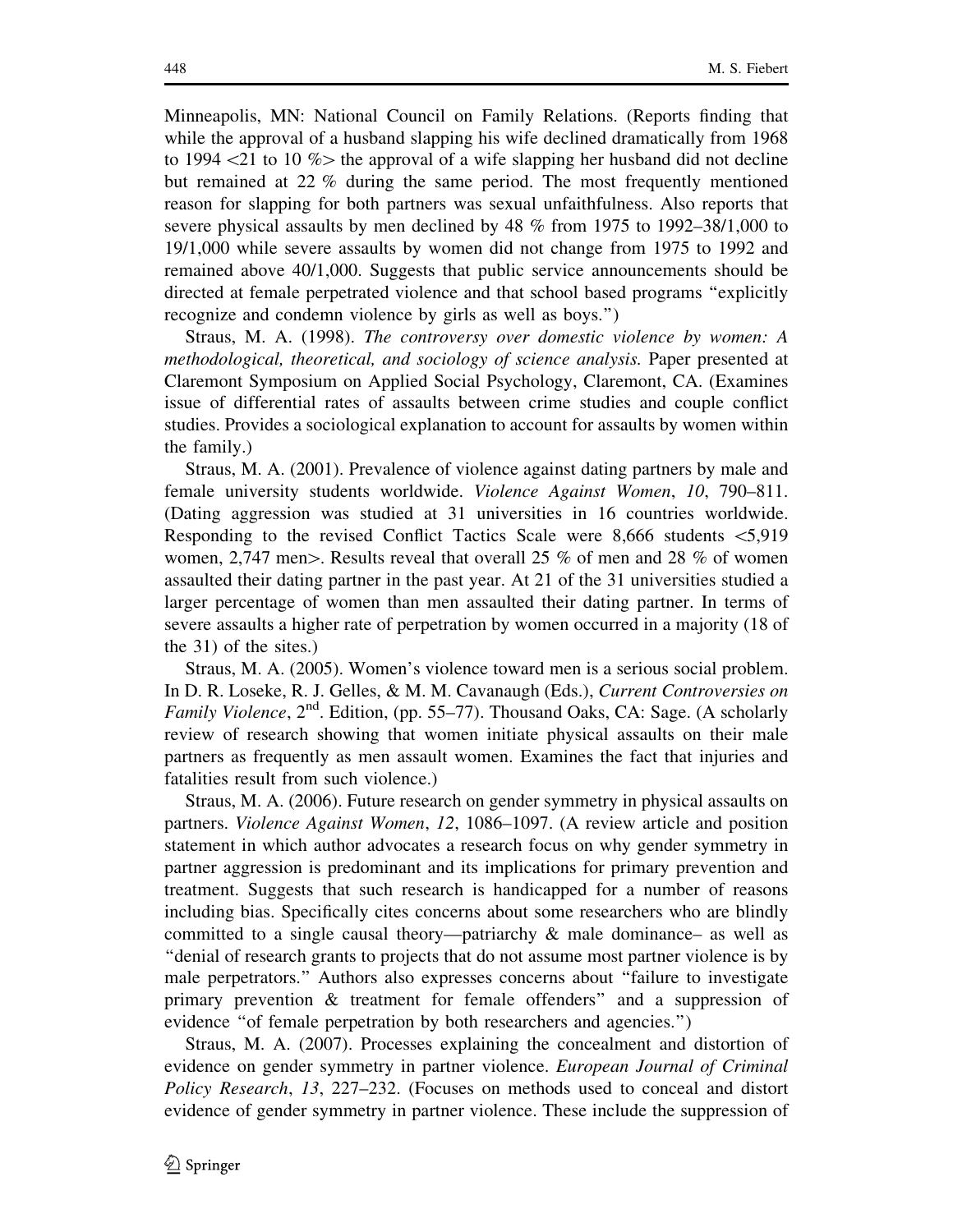evidence, the avoidance of data inconsistent with ''Patriarchal Dominance Theory,'' the obstruction of the publication of articles  $\&$  the funding of research that might contradict the idea that male dominance in the cause of PV, and the harassment of researchers who produce evidence that contradicts feminist beliefs.)

Straus, M. A. (2008). Dominance and symmetry in partner violence by male and female university students in 32 nations. Children and Youth Services Review, 30, 252–275.(A convenience sample of 13,601 students  $\langle71.5 \text{ % women}, 28.5 \text{ % men}\rangle$ at 68 universities in 32 countries completed the CTS2. Findings reveal that almost a third of students assaulted their dating partners in a 12 month period. In terms of initiation, mutual aggression accounted for  $68.6\%$  of physical violence, while women initiated violence 21.4 % of the time and men initiated violence 9.9 % of the time.)

Straus, M. A. (2009a). Gender symmetry in partner violence: evidence and implications for prevention and treatment. In J. R. Lutzker and D. J. Whitaker (Eds.). Prevention of Partner Violence (pp. 245–271). Washington, D. C.: American Psychological Association. (A review article that examines evidence of gender symmetry in partner violence. Also summarizes studies that show existing efforts at prevention and treatment have been limited by the conceptualization that partner violence is primarily violence against women.)

Straus, M. A. (2009b). Current controversies and prevalence concerning female offenders of intimate partner violence. Why the overwhelming evidence of partner physical violence by women has not been perceived and is often denied. Journal of Aggression, Maltreatment & Trauma, 18, 1–19. (A major review and analysis that examines gender symmetry in intimate partner violence. Discusses reasons why findings have not been perceived and accepted by practitioners and the public. Examines the issue of concealment and denial by academic researchers and the negative effect that misperception & denial has had on prevention and treatment programs.)

Straus, M. A. (2011). Gender symmetry and mutuality in perpetration of clinicallevel partner violence: Empirical evidence and implications for prevention and treatment. Aggression and Violent Behavior, 16, 279–288. (A comprehensive review article which concludes that much of the controversy over gender symmetry ''arises because those who assert gender symmetry do so on the basis of perpetration rates, whereas those who deny gender symmetry do so on the basis of the effects of victimization…'' Straus presents findings from 36 general populations study comparisons of severe assaults by men and women. Overall the median percentage of men who severely assault their female partners was 5.1 %, while a median of 7.1 % of women severely assaulted their male partners. In terms of injuries, the rate for women injuring their male partners was 88 % of the male rate.)

Straus, M. A. (2012). Blaming the messenger for the bad news about partner violence by women: The methodological, theoretical, and value basis of the purported invalidity of the Conflict Tactics Scales. Behavioral Sciences & the Law, 30(5), 538–556. (A review and analysis in which the author presents a vigorous defense of the most widely used measure to assess intimate partner violence).

Straus, M. A., & Gelles, R. J. (1986). Societal change and change in family violence from 1975 to 1985 as revealed by two national surveys. Journal of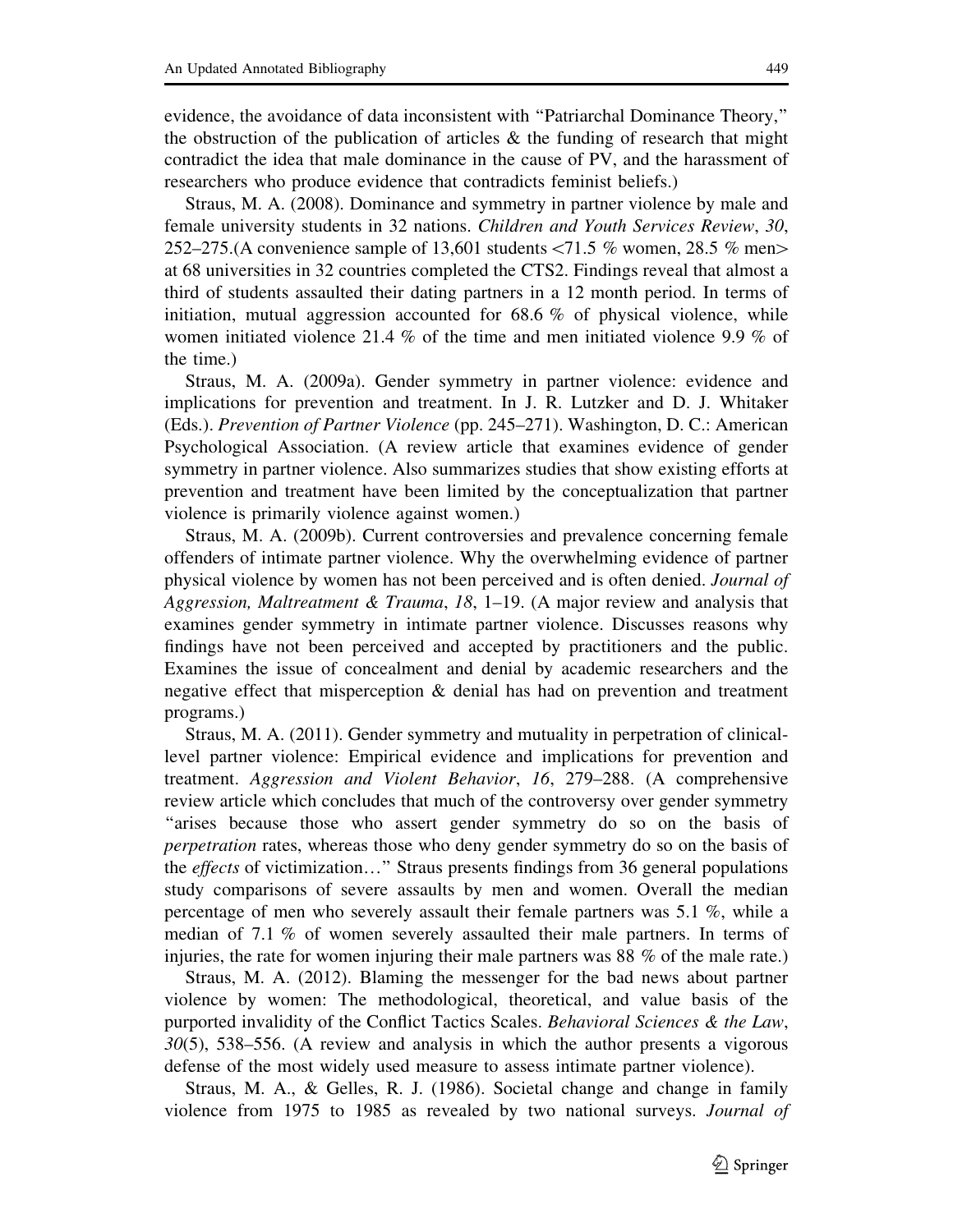Marriage and the Family, 48, 465–479. (Reviewed data from two large sample national violence surveys of married couples and report that men and women assaulted each other at approximately equally rates, with women engaging in minor acts of violence at a higher rate than men. Sample size in 1975 survey  $= 2.143$ ; sample size in 1985 survey  $= 6,002$ .)

Straus, M. A., & Gelles, R. J. (1990). Physical violence in American families. Risk factors and adaptations to violence in 8,145 families. New Brunswick, NJ: Transaction.

Straus, M. A., Gelles, R. J., & Steinmetz, S. K. (1981). Behind closed doors: Violence in the American family, Garden City, NJ: Anchor. (Reports findings from National Family Violence survey conducted in 1975. In terms of religion, found that Jewish men had the lowest rates of abusive spousal violence (1 %), while Jewish women had a rate of abusive spousal violence which was more than double the rate for Protestant women  $\langle 7 \, \%$ , pp. 128–133. Abusive violence was defined as an"act which has a high potential for injuring the person being hit," pp.  $21-22$ .)

Straus, M. A., Hamby, S. L., Boney-McCoy, S., & Sugarman, D. B. (1996). The Revised Conflict Tactics Scales (CTS2). Development and preliminary psychometric data. Journal of Family Issues, 17, 283–316. (The revised CTS has clearer differentiation between minor and severe violence and new scales to measure sexual coercion and physical injury. Used the CTS2 with a sample of 317 college students  $\leq$ 114 men, 203 women $>$  and found that: 49 % of men and 31 % of women reported being a victim of physical assault by their partner; 38 % of men and 30 % of women reported being a victim of sexual coercion by their partner; and 16 % of men and 14 % of women reported being seriously injured by their partners.)

Straus, M. A., & Kaufman Kantor, G. (1994, July). Change in spouse assault rates from 1975–1992: A comparison of three national surveys in the United States. Paper presented at the Thirteenth World Congress of Sociology, Bielefeld, Germany. (Reports that the trend of decreasing severe assaults by husbands found in the National Survey from 1975 to 1985 has continued in the 1992 survey while wives maintained higher rates of assault.)

Straus, M. A., Kaufman Kantor, G., & Moore, D. W. (1994, August). Change in cultural norms approving marital violence from 1968 to 1994. Paper presented at the American Sociological Association, Los Angeles, CA. (Compared surveys conducted in 1968  $\leq n=1,176$ , 1985  $\leq n=6,002$ , 1992  $\leq n=1,970$ , and 1994  $\langle n=524\rangle$ , with regard to the approval of facial slapping by a spouse. Approval of slapping by husbands decreased from 21 % in 1968 to 13 % in 1985, to 12 % in 1992, to 10 % in 1994. The approval of slapping by wives was 22 % in 1968 and has not declined over the years.)

Straus, M. A., & Medeiros, R. A. (2002, November). Gender differences in risk factors for physical violence between dating partners by university students. Paper presented at annual meeting of the American Society for Criminology, Chicago, Illinois. (A sample of 232 men and 334 women responded to revised CTS. Results indicate that for minor violence the rates for both men and women are 22 % and for severe violence rates are 10 % for men and 11 % for women.)

Straus, M. A., & Mouradian, V. E. (1999, November). Preliminary psychometric data for the Personal Relationships Profile (PRP):A multi-scale tool for clinical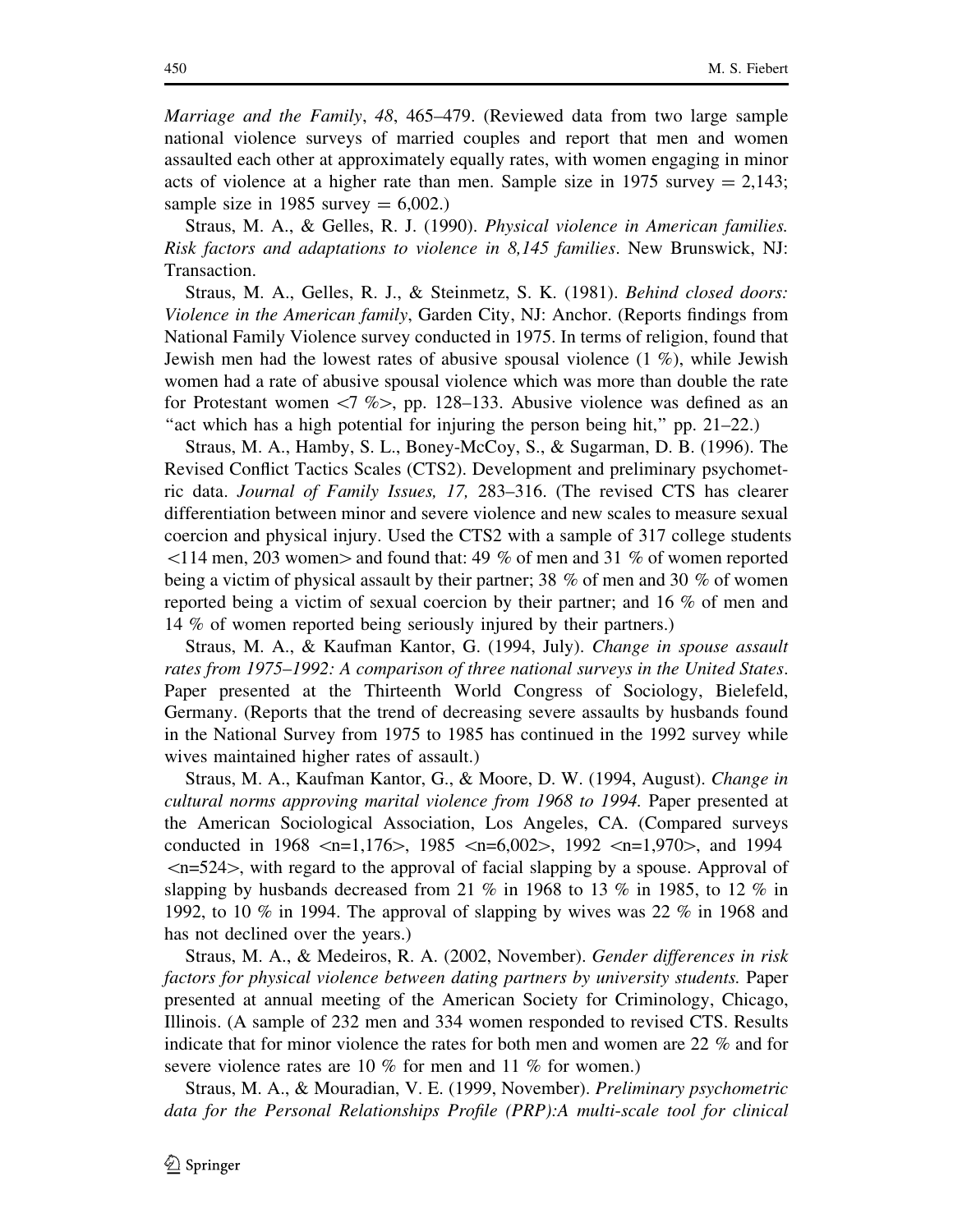screening and research on partner violence. Paper presented at the annual meeting of the American Society of Criminology, Toronto, Canada.((In a study of 1,034 dating couples at two US universities injury rates based on responses to the revised CTS (CTS2) revealed that 9.9 % of men and 9.4 % of women report being injured by the opposite sex. In terms of inflicting injuries, 10.1 % of men and 8.0 % of women indicated that they inflicted injuries on their partners.)

Straus, M. A., & Ramirez, I. L. (2007). Gender symmetry in prevalence, severity, and chronicity of physical aggression against dating partners by university students in Mexico and USA. Aggressive Behavior, 33, 281–290. (Reports findings from four samples of university students in Juarez, Mexico, El Paso and Lubbock, Texas, and New Hampshire. Subjects ( $N = 1,544$ ) responded to the revised Conflict Tactics Scale. Results indicate that there were no significant differences between males and females in either the overall prevalence of physical aggression or the prevalence of severe attacks. However, when only one partner was violent it was twice as likely to be the female than the male  $\langle 19.0 \rangle$  vs. 9.8 % $>$ . Moreover, in terms of severe aggression females were twice as likely to be violent than men $\langle 29.8 \text{ vs. } 13.7 \% \rangle$ .

Straus, M. A., & Scott, K. (2008). Gender symmetry in partner violence: The evidence and implications for primary prevention and treatment. In J. R. Lutzker  $\&$ D. J. Whitaker (eds.), Prevention of partner violence. Washington, DC: American Psychological Association. (A major review article which examines evidence for gender symmetry in partner abuse and presents recommendations for primary prevention.)

Sugarman, D. B., & Hotaling, G. T. (1989). Dating violence: Prevalence, context, and risk markers. In M. A. Pirog-Good & J. E. Stets (Eds.) Violence in dating relationships: Emerging social issues (pp. 3–32). New York: Praeger. (Reviewed 21 studies of dating behavior and found that women reported having expressed violence at higher rates than men–329 per 1,000 vs. 393 per 1,000.)

Sugihara, Y., & Warner, J. A. (2002). Dominance and domestic abuse among Mexican Americans: gender differences in the etiology of violence in intimate relationships. Journal of Family Violence, 17(4), 315–340. (A sample of 316 Mexican Americans  $\langle 161 \rangle$  men, 155 women $>$  were evaluated with the CTS2. Subjects' average age was in the mid 30's, most were married, and all were Englishspeakers. Results reveal no differences in the victimization of physical assaults  $\leq 35$ vs. 37 %. However, a greater percentage of men  $\langle 14 \rangle$  vs. 10. reported physical injuries.)

Swahn, M. H., Simon, T. R., Arias, I., & Bossarte, R. M. (2008). Measuring sex differences in violence victimization and perpetration within date and same-sex peer relationships. Journal of Interpersonal Violence, 23, 1120–1138. (Data was obtained from The Youth Violence Survey conducted in 2004 in a high risk community. All public school students in grades 7, 9, 11, 12 were surveyed. Items were similar to the CTS. Boys  $\langle n = 1,495 \rangle$  reported greater physical violence victimization than girls  $\langle n = 1,372 \rangle$  32.6 % compared to 28.8 %.)

Swart, L. A., Seedat, M., Stevens, G., & Ricardo, I. (2002). Violence in adolescents' romantic relationships: findings from a survey amongst school-going youth in a South African community. Journal of Adolescence, 25(4), 385–395. (A sample of 928 students  $\langle 494 \text{ female}, 424 \text{ male} \rangle$  from 7 schools in South Africa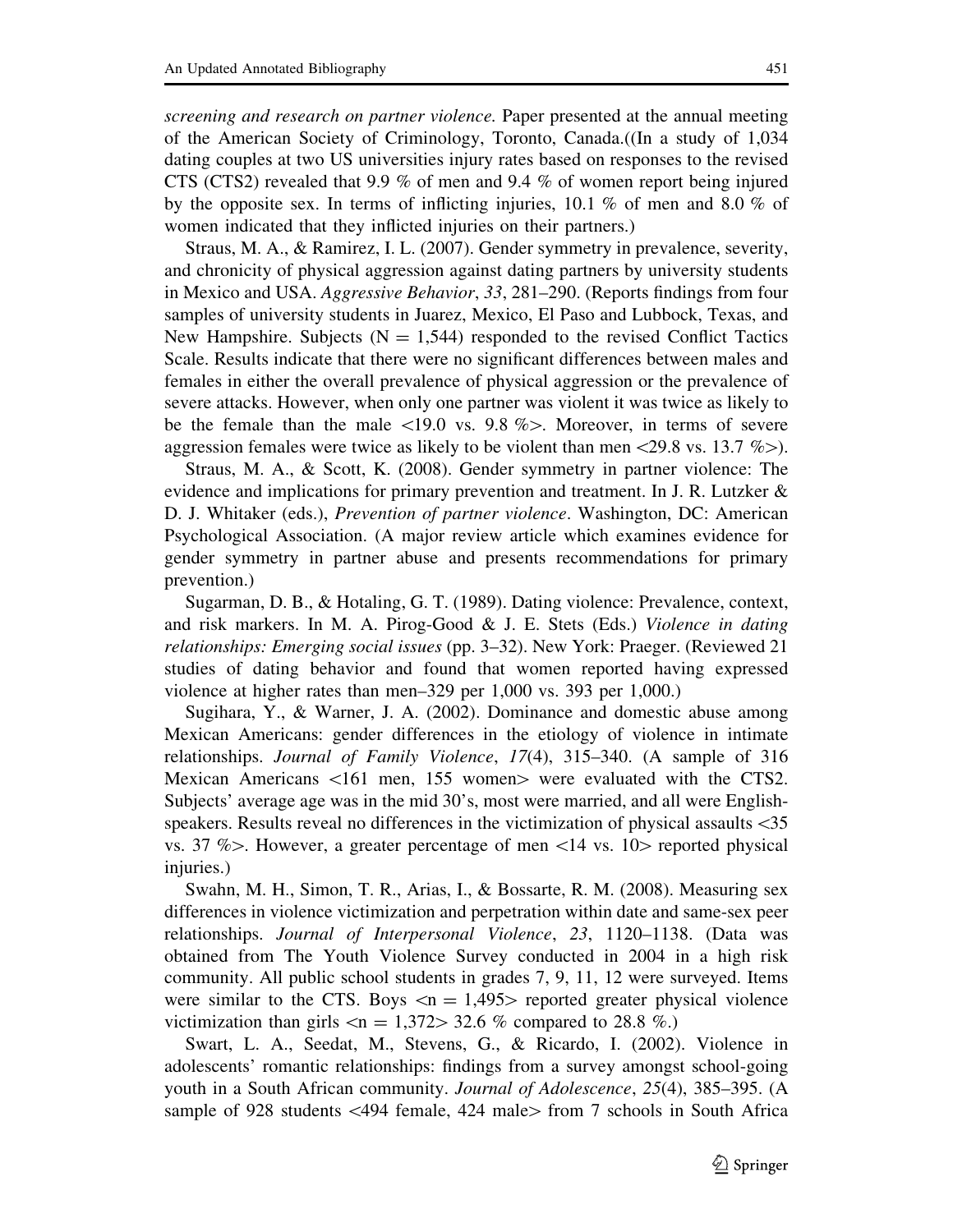completed a modified version of the CTS2. Results reveal that 35.3 % of males and 43.5 % of females reported perpetrating physical violence in a romantic relationship within a 12 month period prior to the survey.)

Swaroop, S. & Dsouza, A. (September, 2007). Violence a home truth for India husband. http://mynation.net/study-report-indianhusbands.htm (A sample of 1,650 Indian husbands between the ages of 15 and 49 were interviewed regarding their experience with domestic violence. Authors report that 25.2 % of men report being victims of physical violence.)

Symons, P. Y., Groer, M. W., Kepler-Youngblood, P., & Slater, V. (1994). Prevalence and predictors of adolescent dating violence. Journal of Child and Adolescent Psychiatric Nursing, 7 (3) 14–23. (A sample of 561 rural North Carolina adolescents, predominantly female  $\langle 77 \, \% \rangle$  and 40 % black and 58 % white completed a scale assessing dating violence and family violence. Results reveal that boys were significantly more likely to experience dating violence than girls.)

Szinovacz, M. E. (1983). Using couple data as a methodological tool: The case of marital violence. Journal of Marriage and the Family, 45, 633–644. (Used Conflict Tactics Scale with 103 couples and found that the wives' rates of physical aggression was somewhat higher than husbands'.)

Tang, C. S. (1994). Prevalence of spouse aggression in Hong Kong. Journal of *Family Violence, 9, 347–356.* (Subjects were 382 undergraduates  $\langle 246$  women, 136 men is at the Chinese University in Hong Kong. The CTS was used to assess students' evaluation of their parents responses during family conflict. 14 % of students reported that their parents engaged in physical violence. ''Mothers were as likely as fathers to use actual physical force toward their spouses.'')

Tang, C. S. (1999). Marital power and aggression in a community sample of Hong Kong Chinese families. Journal of Interpersonal Violence, 14(6), 586–602. (A Hong Kong sample of 1,270 Chinese families  $\lt 518$  men, 752 women $>$  were assessed with the CTS. Across all conditions of marital power women were significantly more likely to perpetrate minor violence on their spouses. There was no significant differences in the perpetration of severe violence.)

Thompson Jr., E. H. (1990). Courtship violence and the male role. Men's Studies *Review, 7, (3), 4–13. (Subjects were 336 undergraduates*  $\lt 167$  *men, 169 women* who completed a modified version of the CTS. Found that 24.6 % of men compared to 28.4 % of women expressed physical violence toward their dating partners within the past two years. Found that women were twice as likely as men to slap their partners.)

Thompson Jr., E. H. (1991). The maleness of violence in dating relationships: an appraisal of stereotypes. Sex Roles, 24, 261–278. (In a more extensive presentation of his 1990 article, the author concludes that, ''a more masculine and/or less feminine gender orientation and variations in relationship seriousness proved to be the two strongest predictors of both men's and women's involvement in courtship violence.'')

Thorton, A. J. V., Graham-Kevan, N., & Archer, J. (2010). Adaptive and maladaptive personality traits as predictors of violent and nonviolent offending beheavior in men and women. Aggressive Behavior, 36(3), 177–186. (A sample of 116 men and 181 women responded to items adapted from the CTS. Results reveal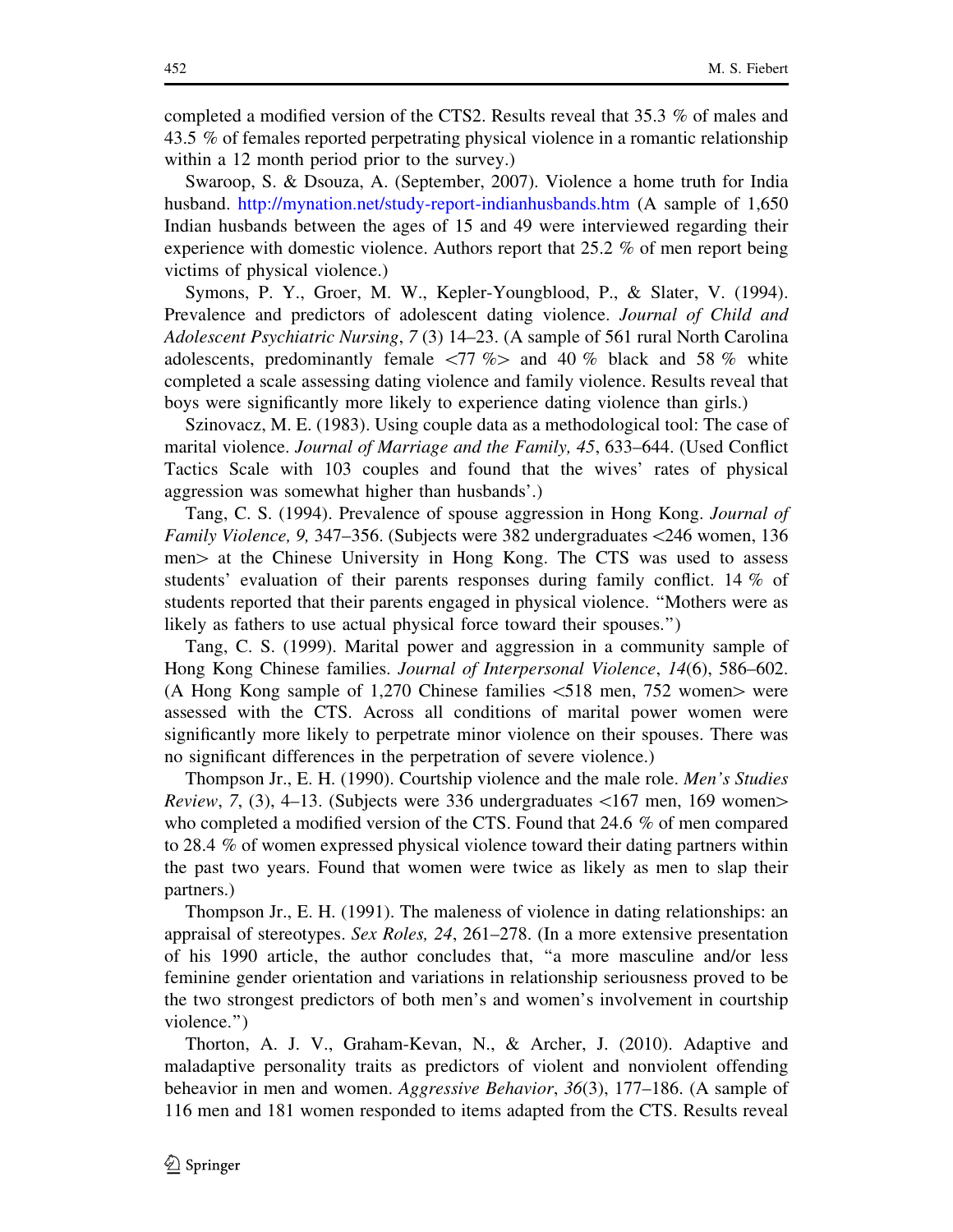that women were significantly more likely than men to perpetrated intimate partner violence.)

Titterington, V. B., & Harper, L. (2005). Women as the aggressors in intimate partner homicide in Houston, 1980's to 1990's. Journal of Offender Rehabilitation, 41 (4), 83–98. (Studied prevalence of intimate partner homicide in Houston from 1985 to 1999. Results reveal that women were ''over 40 % of the offenders in lethal domestic assaults. Both victims and offenders were disproportionately black…black women were equally (or more) likely than black men to be the perpetrators of intimate domestic homicide. Among non-Hispanic whites (including Asians, others) there were 63 female intimate partner homicide offenders for every 100 male offenders.'' In the small number of cases involving Hispanic couples, ''women were more likely to be the aggressors in intimate partner homicide in the latter time period'' of the study.)

Tjaden, P. & Thoennes, N. (2000). Prevalence and consequences of male-tofemale and female-to-male intimate partner violence as measured by the National Violence Against Women Survey. Violence Against Women, 6, 142–161. (Telephone interviews using a modified version of the CTS was obtained from 6,934 men and 7,278 women regarding prevalence and consequences of partner violence. Authors report that women, over the course of their lives were 2.9 times more likely to report being physically assaulted than men. However, it should be noted that overall reported estimate of annual intimate partner violence for women of 1.4 % is significantly lower than  $11-12$  % estimates from earlier national surveys. Straus (1998) characterizes the data from this study as being flawed and inaccurate. He cites the wording of items as possibly creating ''demand characteristics'' that led subjects to view the survey as a study of crime and thus restrict their responses to exclude behavior considered harmless, especially minor assaults by women. Thus, he states this unintended demand characteristics probably account for the low prevalence rate and 3 to 1 ratio of male to female physical assaults.)

Tyree, A., & Malone, J. (1991). How can it be that wives hit husbands as much as husbands hit wives and none of us knew it? Paper presented at the annual meeting of the American Sociological Association. (Reviews the literature and discusses results from their study attempting to predict spousal violence. Found that women's violence is correlated with a history of hitting siblings and a desire to improve contact with partners.)

Vasquez, D., & Falcone, R. (1997). Cross gender violence. Annals of Emergency Medicine, 29(3), 427–429. (Reports equal cross gender violence treated at an Ohio trauma center during an 11 month period. Of 1,400 trauma admissions, 37 patients  $\langle 18 \text{ men}, 19 \text{ women} \rangle$  sustained injuries inflicted by members of the opposite sex. The severity score of injury was higher for men than women, 11.4 vs. 6.9. The majority of men were admitted for stab wounds, 72 %; the majority of women for assault, 53 %.)

Vaeth, P. A. C., Ramisetty-Mikler, S., & Catetano, R. (2010). Depression among couples in the United States in the context of intimate partner violence. Journal of *Interpersonal Violence,* 25, 771–790. (A sample of 1,136 multi-ethnic couples  $\langle 1/3$ White,  $1/3$  Hispanic,  $1/5$  Black & rest mixed ethnicity completed the revised CTS.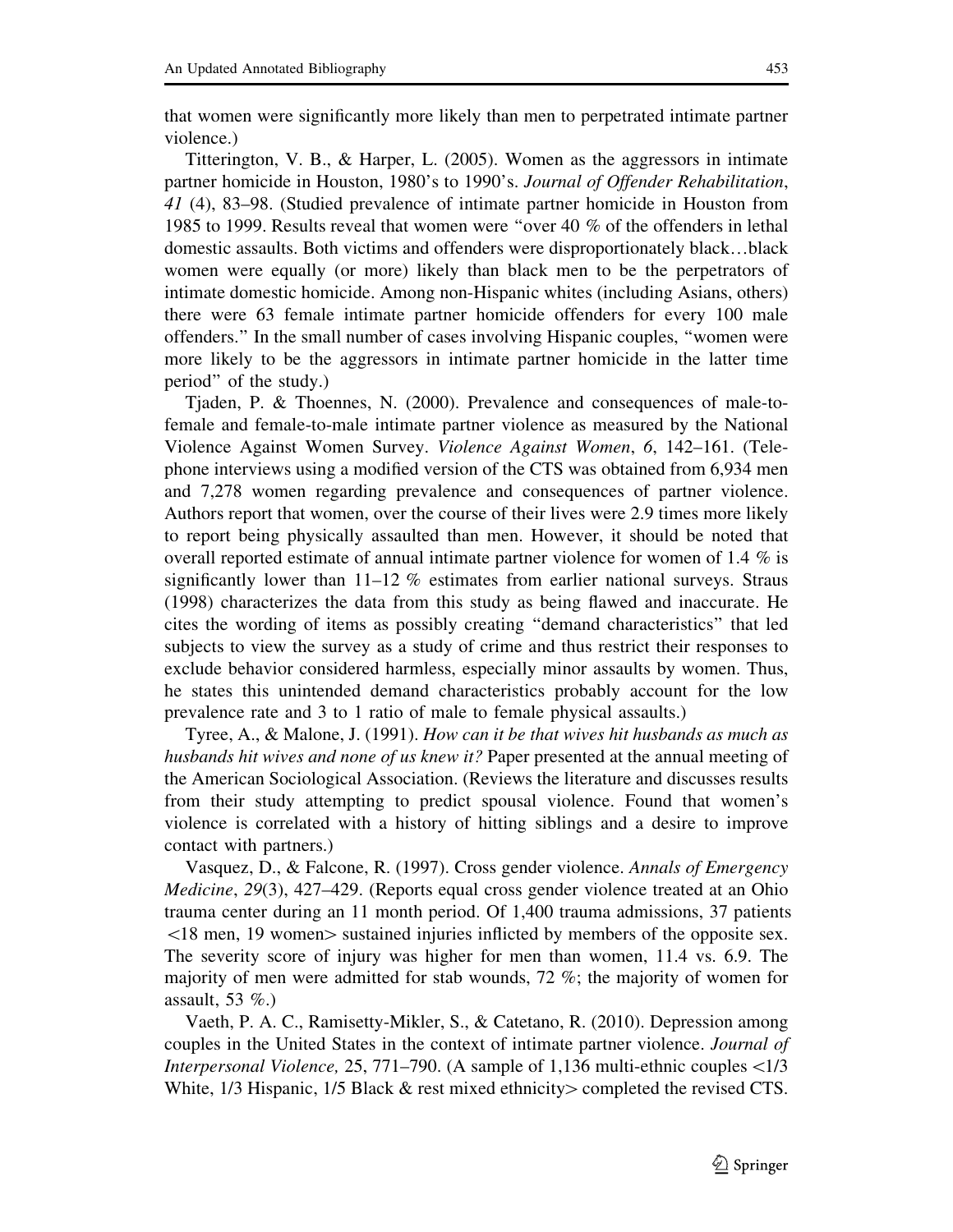Results reveal that 10.2 % of men and 13.1 % of women reported perpetrating physical violence.)

Vivian, D., & Langhinrichsen-Rohling, J. (1996). Are bi-directionally violent couples mutually victimized? In L. K. Hamberger & C. Renzetti (Eds.) Domestic partner abuse (pp. 23–52). New York: Springer. (Authors found using a modified version of the CTS, that in a sample of 57 mutually aggressive couples, there were no significant differences between husbands' and wives' reports concerning the frequency and severity of assault victimization. With regard to injuries, 32 wives and 25 husbands reported the presence of a physical injury which resulted from partner aggression.)

Waiping, A. L., & Sporakowski, M. J. (1989). The continuation of violent dating relationships among college students. Journal of College Student Development, 30, 432–439. (Using a modified version of the CTS, authors examined courtship violence in a sample of 422 college students  $\langle 227 \rangle$  women, 195 men $\rangle$ . Women more often than men  $\langle 35.3 \rangle$  vs. 20.3 % indicated that they physically abused their partners.)

Walton, M. A., Murray, R., Cunningham, R. M., Chermack, S. T., Barry, K. L., Booth, B. M., et al. (2009). Correlates of intimate partner violence among and women in an inner city emergency department. Journal of Addictive Diseases, 28, 366–381. (A large sample  $\langle 10,744 \rangle$  of patients seeking treatment at the emergency department in Flint, Michigan responded to a survey which contained one item dealing with partner violence. Results reveal that 6 % of women and 2 % of men reported perpetrating IPV.)

Watson, J. M., Cascardi, M., Avery-Leaf, S., & O'Leary, K. D. (2001). High School students' responses to dating aggression. *Victims and Violence*, 16 (3) 339–348. (Using a modified version of the CTS, authors examined dating violence in a multi-ethnic sample  $\langle 43 \, \%$  Hispanic; 31.5 % Caucasian; 15.8 % African-American  $>$  of New York high school students  $<266$  males, 209 females  $>$ . Overall, 45.6 % of students reported experiencing physical aggression from a current or past dating partner. There were significant differences in self-reported rates of victimization: African-American 60 %, Caucasian 47 % and Hispanic 41 %. The only ethnic group that showed significant gender differences were Hispanics, with females showing higher rates of victimization.)

Wekerle, C., Leung, E., Wall, A. M., MacMillan, H., Boyle, M., Trocme, N., & Waechter, R. (2009). *Child Abuse and Neglect*, 33(1), 45–58. (A sample of 408 troubled youths  $\lt$ 51.6 % women $>$  completed the Conflict in Adolescent Dating Relationships Inventory. Results reveal that 44 % of men and 67 % of women reported perpetrating violence in the past year.)

West, C. M. (2008). "A thin line between love and hate?" Black men as victims of perpetrators of dating violence. Journal of Aggression, Maltreatment & Trauma, 16(3) 238–257. (A review article which examines Black men as victims and perpetrators of dating violence. Author concludes that the rate of ''dating violence perpetrated against Black men is unacceptably high.'')

West, C. M., & Rose, S. (2000). Dating aggression among low income African American youth. *Violence against Women*,  $6, 470-494$ . (A sample of  $171 < 88$ ) female, 83 male > low income African American youth were assessed using a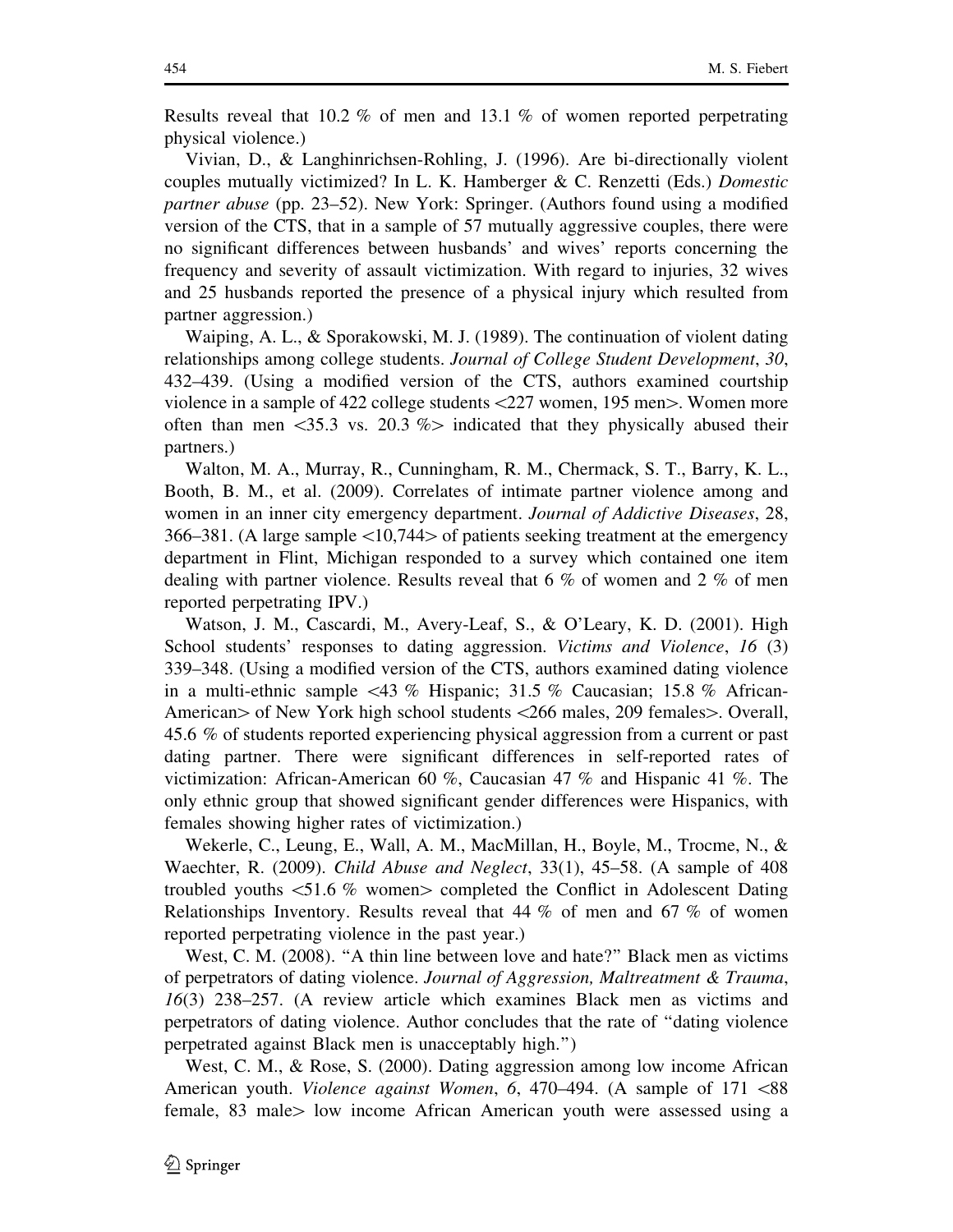modified version of the CTS. Victimization and perpetration rates were high. Women were significantly more likely to threaten to hit their partners  $\leq 66.3$  vs. 49.4 % $>$ , throw something at partners  $<\!62$  vs. 45 % $>$ , slap their partners  $<\!53.3$  vs. 38.6 %>, and hit with something  $\langle 47.1 \rangle$  vs. 30.9 %>.)

Whitaker, D. J., Haileyesus, T., Swahn, M., & Saltzman, L. S. (2007). Differences in frequency of violence and reported injury between relationships with reciprocal and nonreciprocal intimate partner violence. American Journal of Public Health, 97, 941–947. (A sample of 11,370 young adults  $\lt$ 46 % male, 54 % female; 70 % white, 15 % Black, 10.7 % Hispanic, 4.3 % other aged 18–28, who were drawn from the 2001 National Longitudinal Study of Adolescent Health, responded to a modified version of the CTS. Results indicate that almost 24 % of all relationships had some physical violence and that half the violence was reciprocal. In non-reciprocally violent relationships, women were the perpetrators 70 % of the time. While overall, women were somewhat more likely to be injured than men, the authors report that, ''in fact, men in relationships with reciprocal violence were reportedly injured more often  $\langle 25.2 \% \rangle$  than were women in relationships with nonreciprocal violence  $\langle 20.0 \% \rangle$ .)

White, H. R., & Chen, P. H. (2002). Problem drinking and intimate partner violence. Journal of Studies on Alcohol,  $63(2)$ ,  $205-214$ . (A sample of  $725 \le 400$ women, 325 men $>$  problem drinkers completed the CTS. Results reveal that 18 % of women and 13 % of men reported perpetrating IPV.)

White, J. W., & Humphrey, (1994). Women's aggression in heterosexual conflicts. Aggressive Behavior, 20, 195–202. (Eight hundred and twenty-nine women  $\alpha$  -representing 84 % of entering class of women  $\alpha$  17 and 18 years old, entering the university for the first time completed the CTS and other assessment instruments. Results reveal that 51.5 % of subjects used physical aggression at least once in their prior dating relationships and, in the past year,  $30.2\%$  reported physically aggressing against their male partners. Past use of physical aggression was the best predictor of current aggression. The witnessing and experiencing of parental aggression also predicted present aggression.)

White, J. W., & Kowalski, R. M. (1994). Deconstructing the myth of the nonaggressive woman: A feminist analysis. Psychology of Women Quarterly, 18, 487–508. (A review and analysis which acknowledges that ''women equal or exceed men in number of reported aggressive acts committed within the family.'' Examines a variety of explanations to account for such aggression.)

White, J. W., & Koss, M. P. (1991). Courtship violence: Incidence in a national sample of higher education students. Violence and Victims, 6, 247–256. (In a representative sample of 2,603 women and 2,105 men it was found that 37 % of the men and 35 % of women inflicted some form of physical aggression, while 39 % of the men and 32 % of the women received some form of physical aggression.)

Williams, J. R., Ghandour, R. M., & Kub, J. E. (2008). Female perpetration of violence in heterosexual relationships: Adolescence through adulthood. Trauma, Violence & Abuse, 9(4), 227–249. (This article reviews 62 empirical studies, published between 1996 and 2006, that examine female perpetrated intimate partner violence across adolescence, college students and adults. Authors conclude that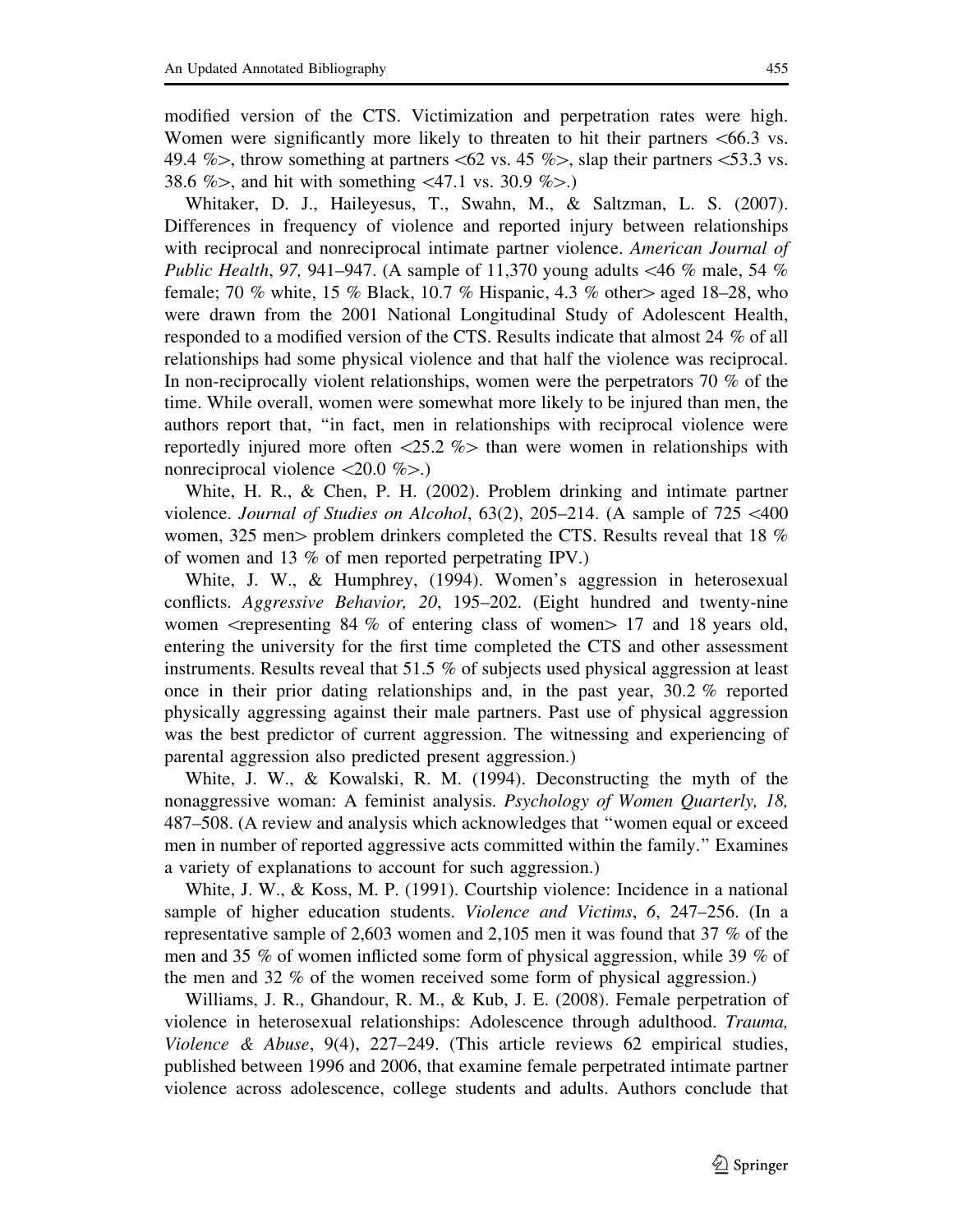…''girls and women perpetrate a significant amount of IPV against their male partners.'')

Williams, S. L., & Frieze, I. H. (2005a). Courtship behaviors, relationship violence, and breakup persistence in college men and women. Psychology of Women Quarterly, 29, 248 "257. (A sample of college students <215 women and 85 men; 77 % Caucasian, 13 % African-American, 5 % Asian and the rest mixed or other > responded to the revised Conflict Tactics Scale, CTS2. Results revealed that women were significantly more likely than men to engage in mild  $(40 \text{ vs. } 23 \%)$  and severe (14 vs. 4 %) acts of violence with their partners.)

Williams, S. L., & Frieze, I. H. (2005b). Patterns of violent relationships, psychological distress, and marital satisfaction in a national sample of men and women. Sex Roles, 52(11/12), 771–784. (Data from a National Comorbidity Survey was examined. In a sample of 3,519 men and women it was found that 18.4 % were involved in a violent relationship. Most violence, both mild and severe, was mutual. However, women were more likely than men to initiate both mild and severe violence.)

Williams, T. S., Connolly, J, Pepler, D., Craig, W., & Laporte, L. (2008). Risk models of dating aggression across different adolescent relationships: A developmental psychopathology approach. Journal of Consulting and Clinical Psychology, 76, 622–632. (A sample of 621 Canadian H.S. students  $\langle 44 \, \%$  boys, 56  $\%$  girls>were assessed with items from the CTS. Authors report that 32 % of students reported perpetrating some form of physical aggression toward their opposite sex partners. There were no significant differences between boys and girls in perpetration.)

Wilson, M. I. & Daley, M. (1992). Who kills whom in spouse killings? On the exceptional sex ratio of spousal homicides in the United States. Criminology, 30, 189–215. (Authors summarize research which indicates that between 1976 and 1985, for every 100 men who killed their wives, about 75 women killed their husbands. Authors report original data from a number of cities, e.g., Chicago, Detroit, Houston, where the ratio of wives as perpetrators exceeds that of husbands.)

Winstok, Z. & Straus, M. A. (2011). Gender differences in intended escalatory tendencies among marital partners. Journal of Interpersonal Violence, 26 (18), 3599–3617. (A sample of 208 Israeli couples responded to a survey examining their tendencies to escalate aggression in eight hypothetical situations. Findings reveal that 54.6 % of men vs. 74 % of women indicated that they would respond aggressively if their partners provoked them verbally and 51 % of men vs. 76 % of women revealed that they would respond aggressively if their partner physically provoked them. Authors in discussing this disparity suggest that societies often view women's violence against their male partners as ''understandable, pardonable and sometimes humorous''.)

Wolf, K. A., & Foshee, V. A. (2003). Family violence, anger expression styles, and adolescent dating violence. Journal of Family Violence, 18, 309–316. (A sample of 1,405 adolescents in North Carolina responded to a questionnaire examining dating violence. Results reveal that 28 % of girls and 15 % of boys reported perpetrating IPV in their lifetime.)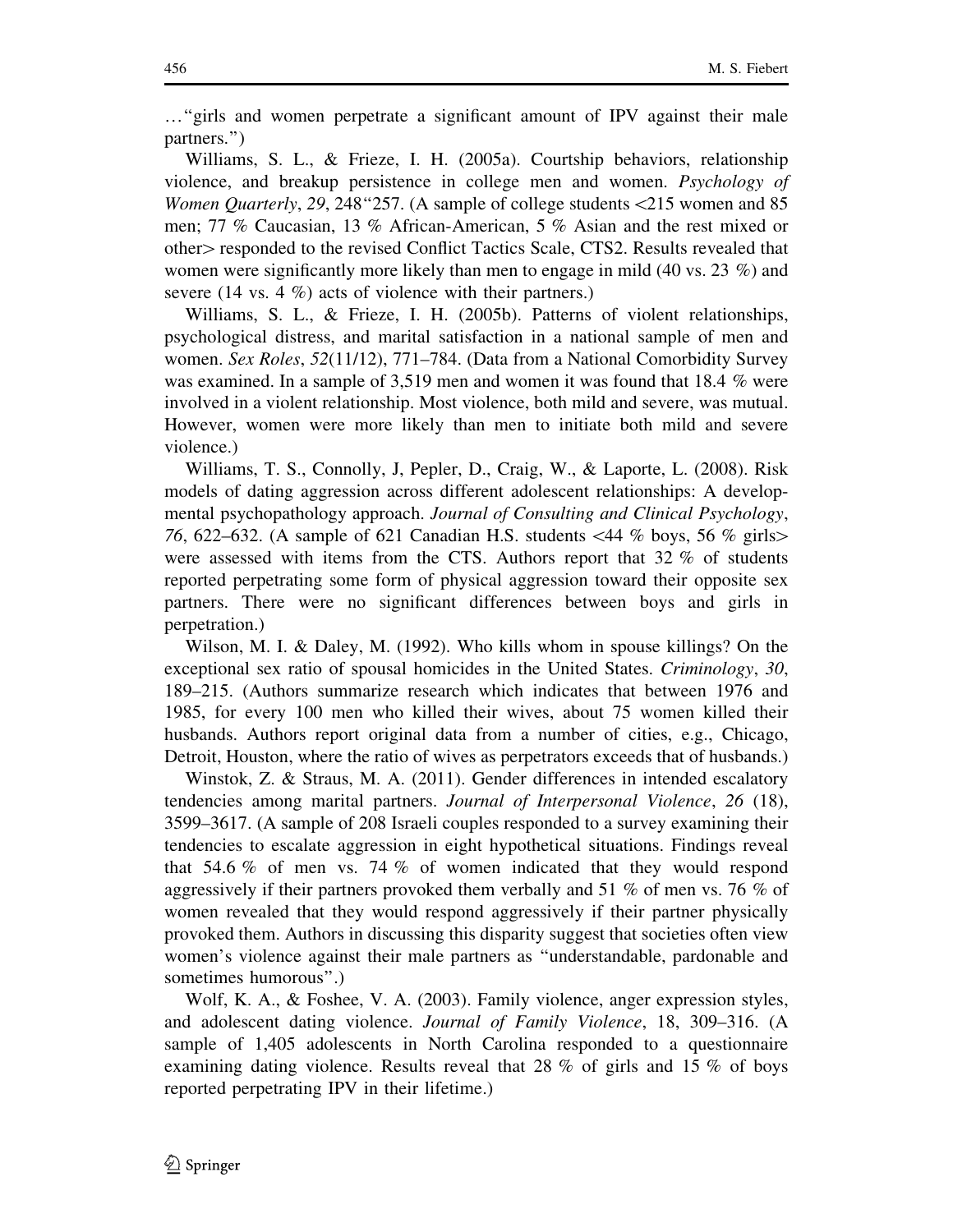Wolfe, D. A., Scott, K., Wekerle, C., & Pittman, A. (2001). Child maltreatment: Risk of adjustment problems and dating violence in adolescence. Journal of American Academy of Child Adolescent Psychiatry, 40, 282–289. (A sample of 1,419 high school students from Ontario, Canada completed a dating violence survey. Results reveal that 28 % of girls and 11 % of boys reported perpetrating physical IPV.)

Wong, F. Y., Huang, J., DiGangi, J. A., Thompson, E. E., & Smith, B. D. (2008). Gender differences in intimate partner violence on substance abuse, sexual risks, and depression among a sample of South Africans in Cape Town. South Africa. AIDS Education and Prevention, 20 (1), 56–64. (A total 395 Black and colored individuals  $\langle 200 \rangle$  women, 195 men $>$  in two South African townships responded to selected items from the CTS. Findings reveal that 99.4 % of men and 99 % of men reported exposure to IPV at some point in their life and one quarter of both men and women reported experiencing partner violence during the past 6 months.)

Wright, E. M., & Benson, M. L. (2010). Relational aggression, intimate partner violence, and gender: An exploratory analysis. Victims & Offenders, 5(4), 283–302. (A representative sample of 2,807 Chicago couples responded in face-to-face interviews and completed a CTS. Results reveal that 11 % of men and 16 % of women perpetrated IPV in the past year.)

Zacarias, A. E., Macassa, G., & Soares, J. J. F. (2009). Women as perpetrators of IPV: the experience of Mozambique. Journal of Aggression, Conflict and Peace Research, 4(1), 5–27. (A sample of 1,442 women in Mozambique were assessed regarding their perpetration of Intimate partner violence. Results reveal that 38.2 % of women reported physically assaulting their partners.)

Acknowledgments The author thanks Diane Roe for her assistance in updating this bibliography.

## Addendum: Assaults By Women on Their Male Partners Bibliographic References Sorted By Category

The Author-Year citation style is used here. See the main article for the full bibliographical reference. Note some studies are sorted in more than one category. Items bolded and underlined have been selected by the author, based on number of citations, historical relevance and personal impact, as reflecting particularly significant reviews/analyses and empirical studies.

## National Surveys and Representative Sample Studies (63)

Ackard et al., 2002 Anderson, 2002 Bland & Orne, 1986 Brinkerhoff et al., 1988 Brown, 2004 Brush, 1990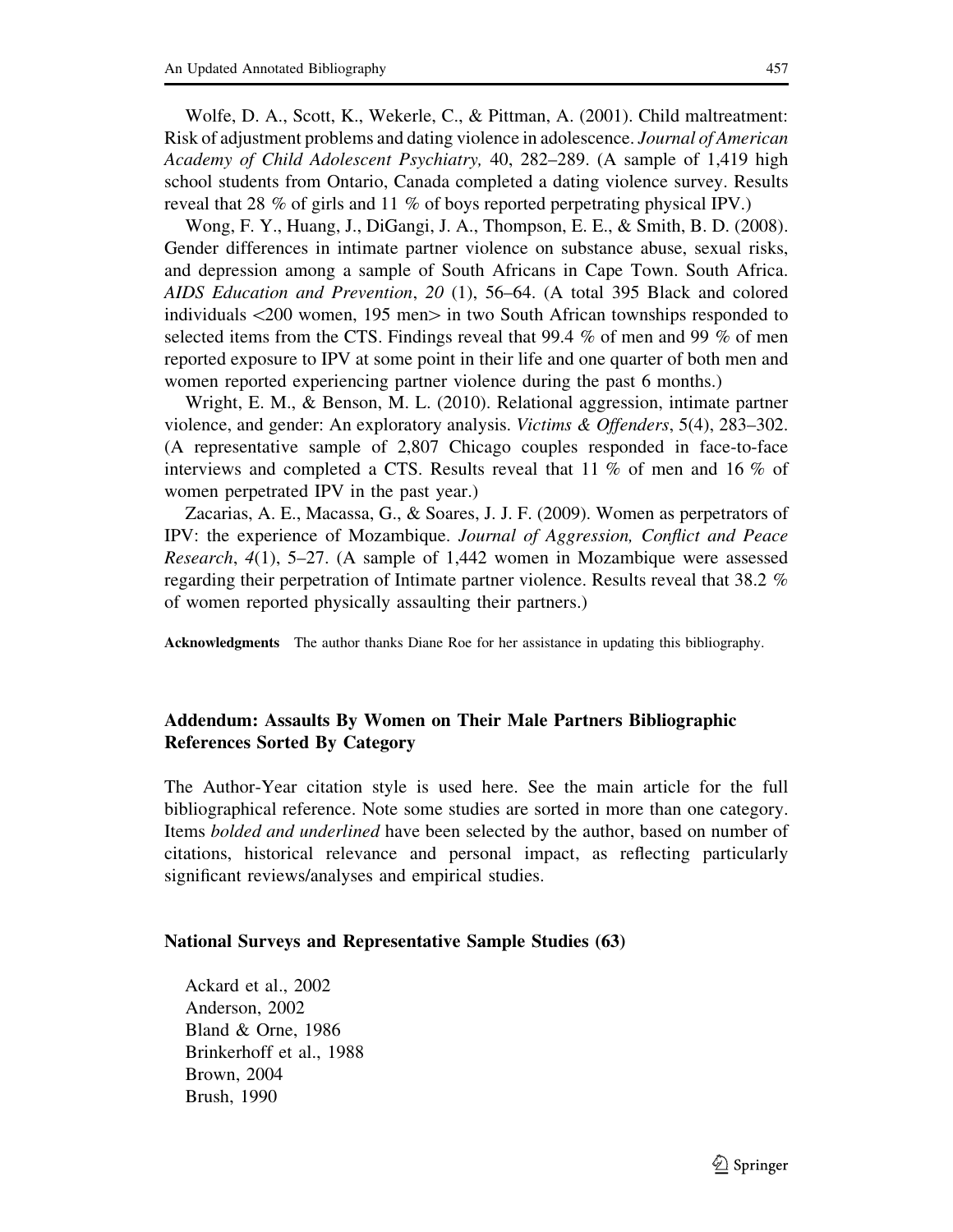Caetano et al., 2002 Capaldi et al., 2007 Carrado et al., 1996 Cascardi et al., 1999 Chang et al., 2009 Coker et al., 2000 Coleman & Straus, 1986 Cunradi et al.,1999 DeKeseredy & Schwartz, 1998 Eaton, et al., 2007 Ehrensaft et al., 2003 Ehrensaft et al., 2004 Ellison et al., 1999 Felson & Outlaw, 2007 Gass et al., 2011 George, 1999 Graham et al. 2004 Grande et al., (2003) Grandin & Lupri, 1997 Halpern et al. 2001 Hampton et al., 1989 Headey et al., 1999 Herrenkohl, et al., 2007 Hoff, 1999 Kessler et al., 2001 Kim & Emery, 2003 Kwong et al., 1999 Laroche, 2005 Lipsky & Caetano, (2008) McLeod, 1984 Merrill et al., 1998 Merrill et al., 2005 Miller et al., 2009 Mirrlees-Black, 1999 Moffitt et al., 2001 Morse, 1995 O'Leary et al. 2008 Olshen et al., 2007 Renner & Whitney, 2010 Rollins & Oheneba-Sakyi, 1990 Saewyc et al., 2009 Schafer et al., 1998 Slep & O'Leary 2005 Sommer, 1994 Sorenson et al., 1996 Stets & Henderson, 1991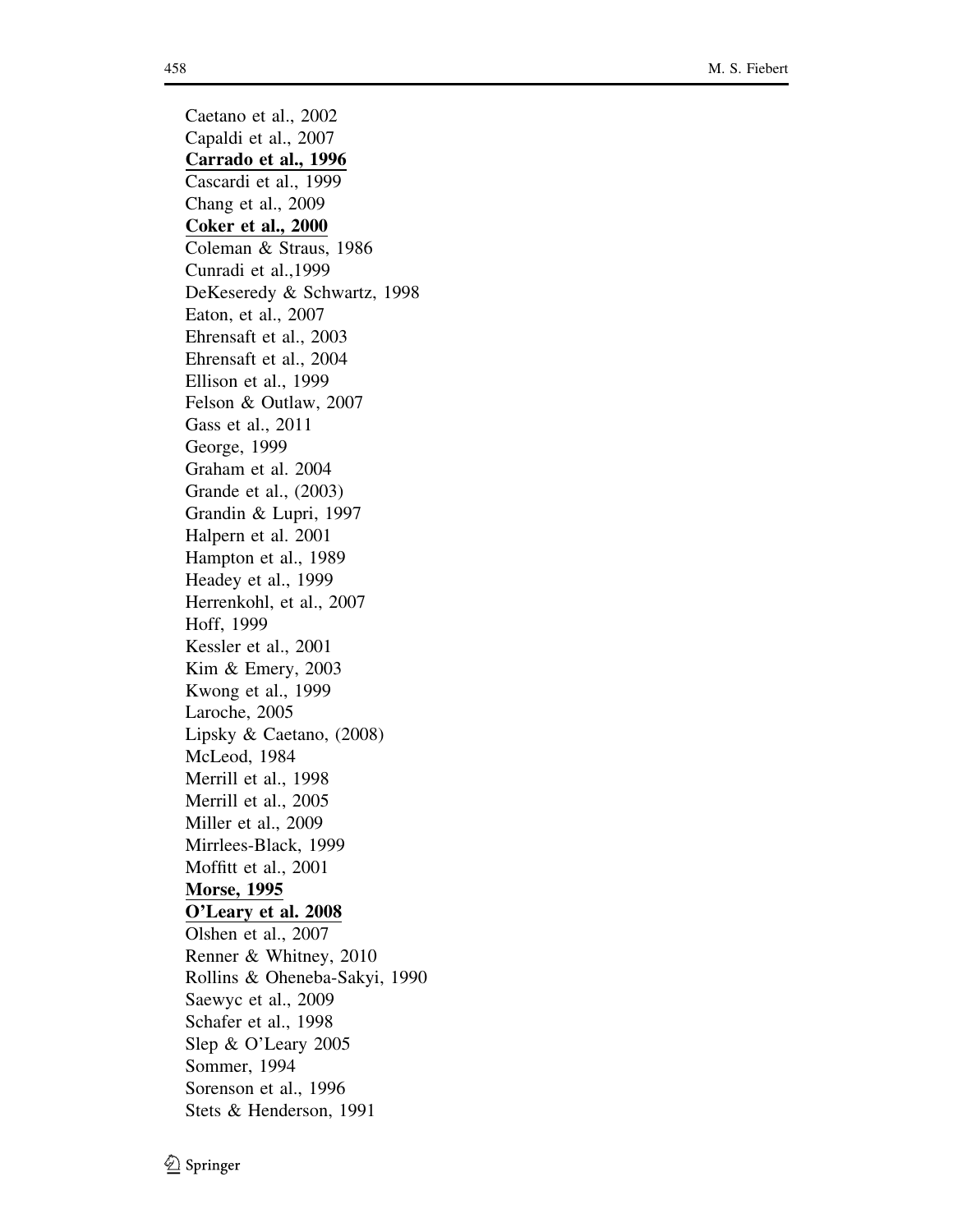## Straus & Gelles, 1986

Straus & Gelles, 1990 Straus et al., 1981 Straus & Kaufman Kantor, 1994 Swahn et al. 2008 Tjaden & Thoennes, 2000 Vaeth et al., 2010 Whitaker et al., 2007 White & Chen, 2002 White & Koss, 1991 Williams & Frieze, 2005b Wright & Benson, 2010 International Studies (61) Amendt, 2008 Archer & Ray, 1989 Bland & Orne, 1986 Brown, 2004 Chan et al. 2008 Carrado et al. 1996 Claxton-Oldfield & Arsenault, 1999 Connolly et al., 2010 DeKeseredy & Schwartz, 1998 Doroszewiecz & Forbes, 2008 Dutton-Greene & Straus 2005 Ehrensaft et al., 2004 Feather. 1996 Fernandez-Fuertes & Fuertes, 2010 Gass et al., 2011 George, 1999 Graham-Kevan & Archer, 2005 Grande et al., (2003) Grandin & Lupri, 1997 Halford et al., 2010 Headey et al., 1999 Hird, 2000 Jackson et al., 2000 Jankey, et al. 2011 Kalmuss, 1984 Kim & Cho, 1992 Kim & Emery, 2003 Kumar, 2012 Kwong et al., 1999 Laroche, 2005 Lewis & Sarantakos, 2001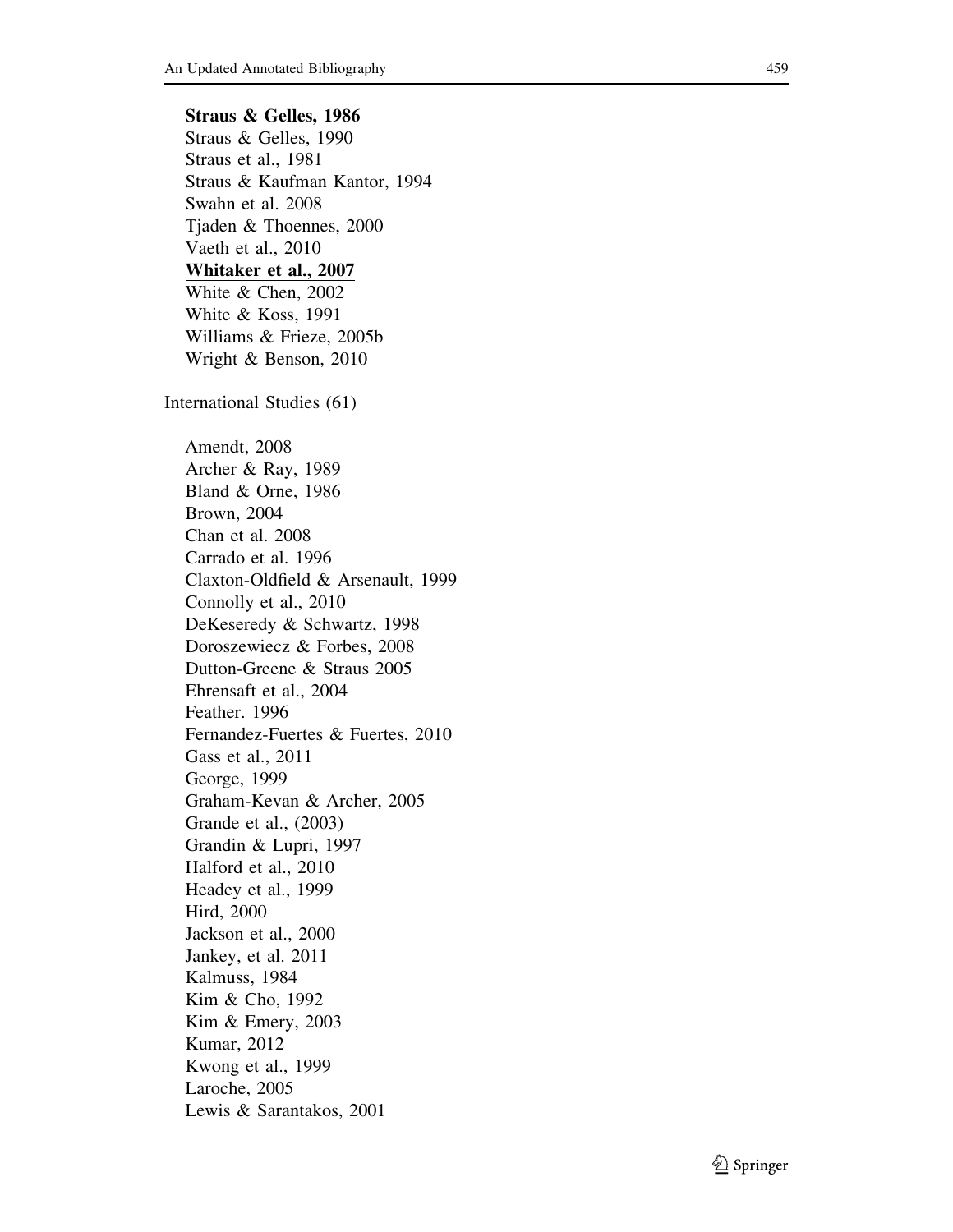Lottes & Weinberg, 1996 Lysova & Douglas, 2008 Magdol et al., 1997 Mirrless-Black, 1999 Moffitt, et al., 2001 Munoz-Rivas et al., 2007 Mwamwenda, 1998 Niaz et al., 2002 O'Leary et al., 2008 Pedersen & Thomas, 1992 Ramisetty-Mikler & Caetano, 2005 Romito & Grassi, 2007 Russell & Hulson, 1992 Sarkar et al., 2008 Sarantakos, 2004 Sharpe & Taylor, 1999 Sommer, 1994 Sommer et al., 1992 Steinmetz, 1981 Straus & Ramirez, 2007 Swaroop & Dsouza, 2007 Swart et al., 2002 Tang, 1994 Tang, 1999 Thorton et al., 2010 Williams et al., 2008 Winstok & Straus, 2011 Wolfe et al. 2001 Wong et al. 2008 Zacarias, et al., 2009 Dating Studies (123) Ackard et al., 2002 Arias, et al., 1987 Arias & Johnson, 1989 Arriaga & Foshee, 2004 Baker & Stith, 2008 Bernard & Bernard 1983 Billingham et al., 1999 Bookwala, 2002 Bookwala et al., 1992 Burke et al., 1988

Callahan et al., 2003 Cascardi et al., 1999 Caulfield & Riggs, 1992

 $\bigcirc$  Springer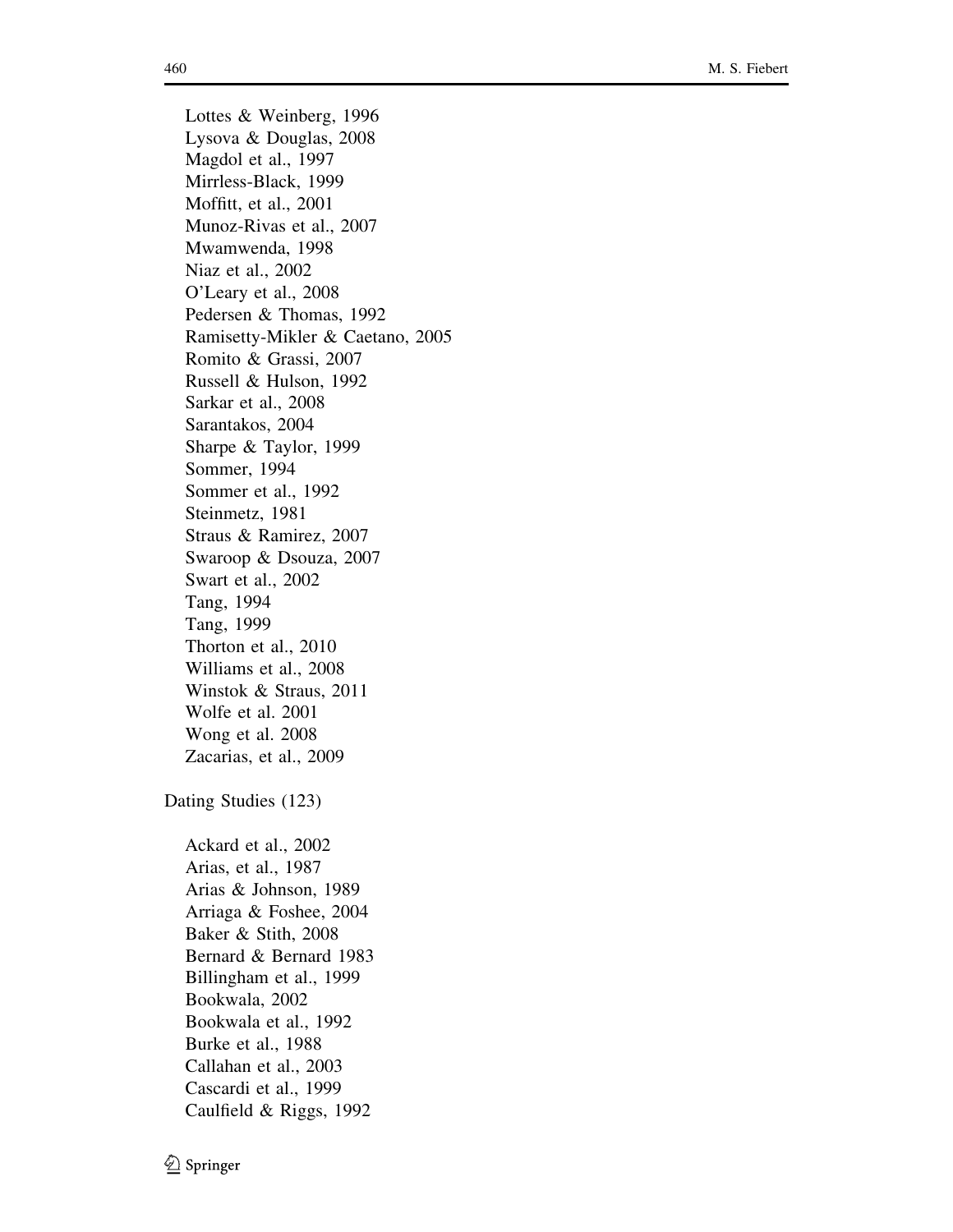Cercone et al., 2005 Chan et al., 2008 Clark et al., 1994 Claxton-Oldfield & Arsenault 1999 Cogan & Ballinger III, 2006 Coker et al., 2000 Connolly, et al. 2010 Deal & Wampler, 1986 DeMaris, 1992 Doroszewiecz & Forbes, 2008 Dutton-Greene & Straus 2005 Eaton et al., 2007 Fernandez-Fuertes & Fuertes, 2010 Follingstad et al., 1991 Foo & Margolin, 1995 Forke et al., 2008 Foshee, 1996 Foshee et al., 2001 Fossos et al., 2007 Gover et al., 2008 Gray & Foshee, 1997 Gryl et al., 1991 Halpern et al., 2001 Harned, 2002 Harders et al., 1998 Hendy et al., 2003 Henton et al., 1983 Hines & Saudino 2003 Hird, 2000 Holt & Espelage, 2005 Holt & Gillespie, 2008 Jain et al., 2010 Jankey, et al. 2011 Jenkins & Aube, 2002 Jezl et al., 1996 Katz, Carino, & Hilton, 2002 Katz, Kuffel, & Coblentz, 2002 Kaura & Allan,. 2004 Kirschner & Fiebert, 2008 Lane & Gwartney-Gibbs, 1985 Laner & Thompson, 1982 LeJune & Follette, 1994 Licter & McCloskey, 2004. Lo & Sporakowski, 1989 Lottes & Weinberg, 1996 Luthra & Gidycz, 2006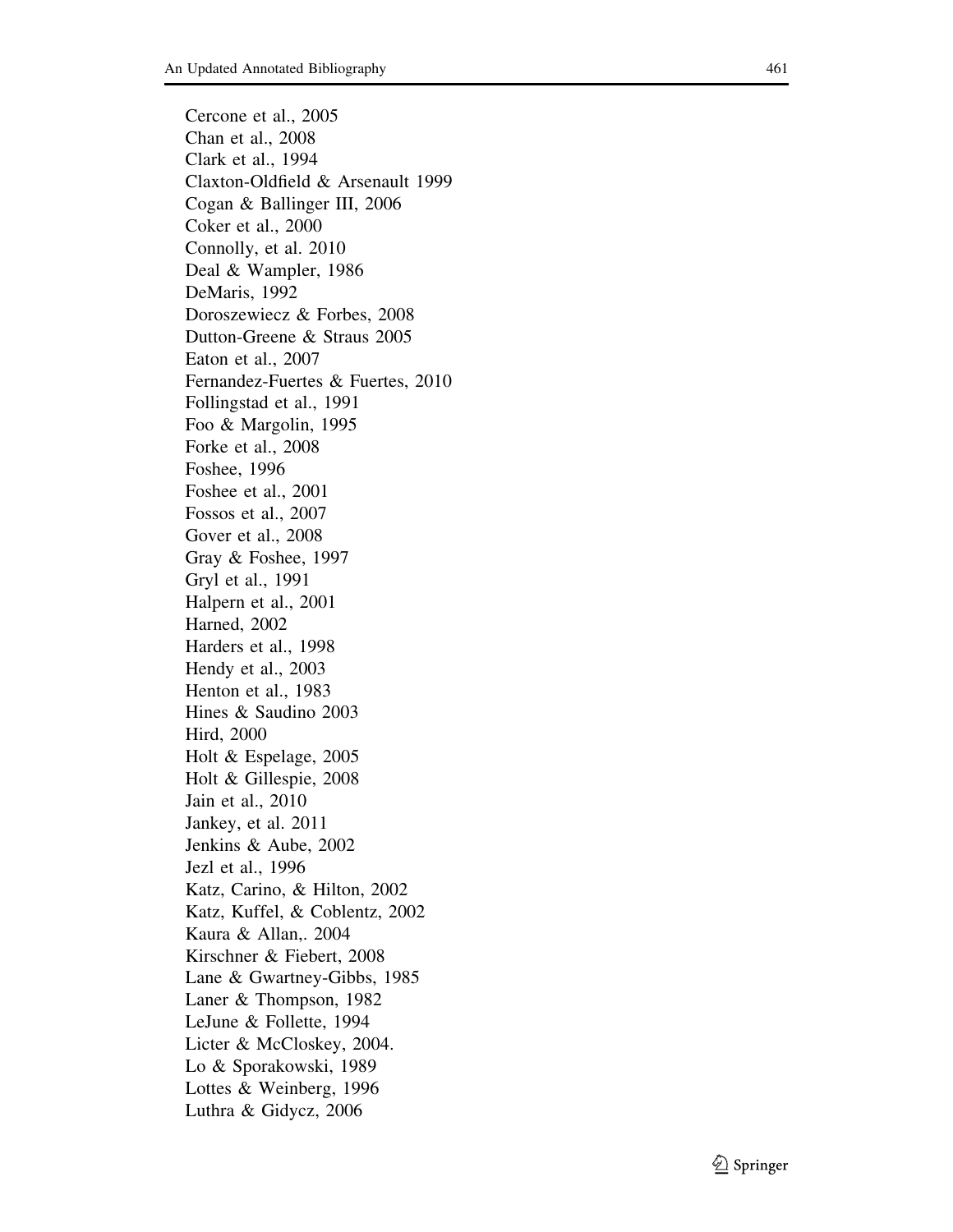Lysova & Douglas, 2008 Magdol et al., 1997 Makepeace, 1986 Maker & deRoon-Cassinin 2007 Malik et al. 1997 Mason & Blankenship, 1987 Mathews, 1984 McCarthy, 2001 McKinney, 1986 Miller, et al., 2009 Miller, 2011 Milletich et al., 2010 Molidor & Tolman, 1998 Monson & Langhinrichsen-Rohling, 2002 Munoz-Rivas et al., 2007 Murphy, 1988 Nabors, 2010 O'Keefe, 1997 O'Keefe et al., 1986 O'Leary et al., 2008 Olshen et al., 2007 Pedersen & Thomas, 1992 Pekarek, 2008 Perry & Fromuth, 2005 Plass & Gessner, 1983 Prospero, 2009 Ramisetty-Mikler & Caetano, 2005 Riggs & O. Leary, 1996 Riggs, et al., 1990 Rouse, 1988 Ryan, 1998 Sack et al., 1982 Saewyc et al., 2009 Schnurr et al., 2010 Schwartz, et al., 1997 Sharpe & Taylor, 1999 Shook et al., 2000 Sigelman et al., 1984 Simon et al., 2009 Simonelli & Ingram, 1998 Simonelli et al., 2002 Spencer & Bryant, 2000 Stacy et al., 1994 Stets & Pirog-Good, 1987 Stets & Pirog-Good, 1989 Stets & Pirog-Good, 1990

 $\textcircled{2}$  Springer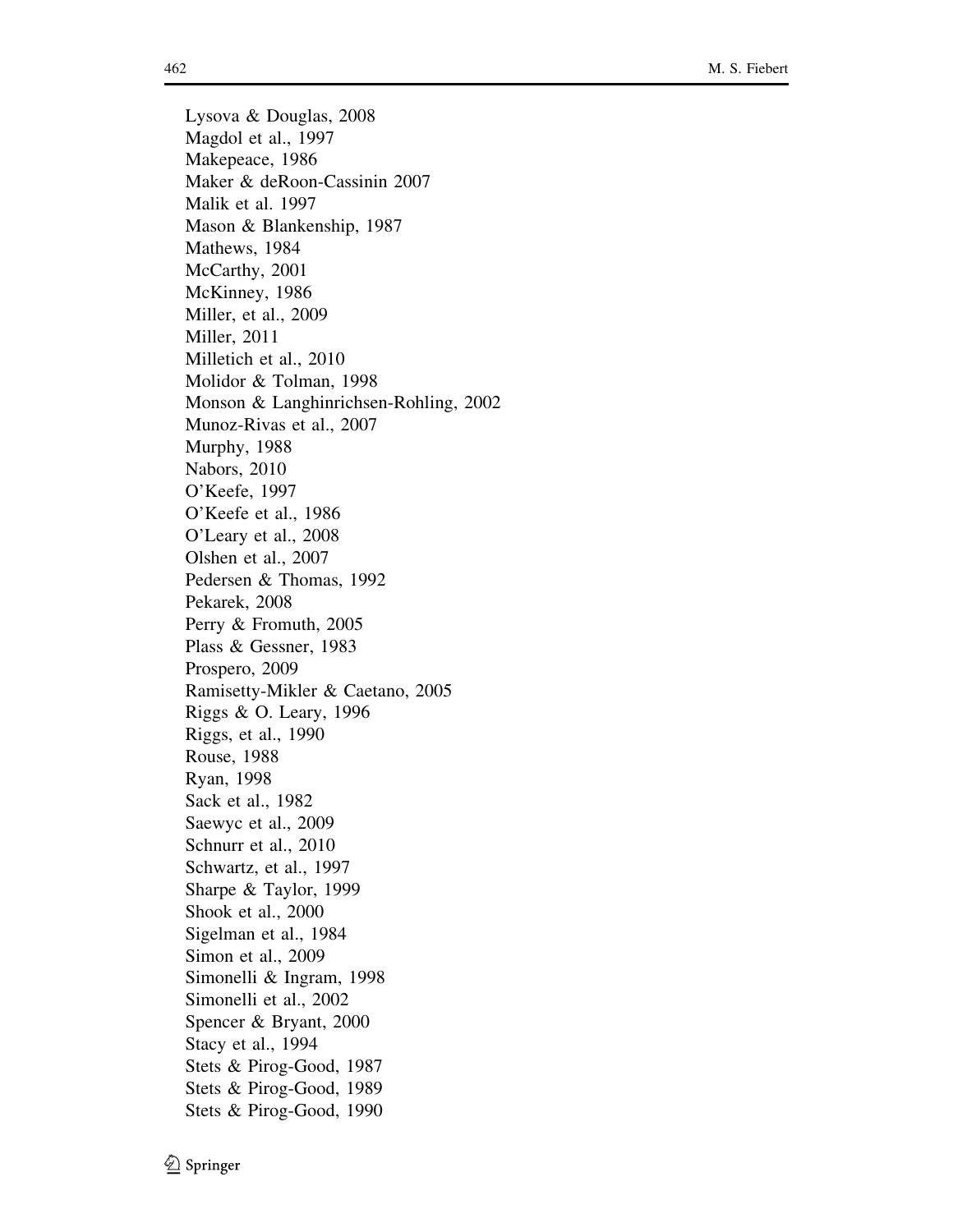Straus, 2001. Straus, 2008 Straus & Medeiros, 2002 Straus & Mouradian, 1999 Straus & Ramirez, 2007 Swart et al., 2002 Symons et al., 1994 Thompson, 1990 Thompson, 1991 Waiping & Sporakowski, 1989 Watson et al., 2001 West & Rose, 2000 White & Humphrey, 1994 White & Koss, 1991 Williams & Frieze, 2005a Williams et al. 2008 Wolfe & Foshee 2003 Wolfe et al., 2003 ANALYSES (31) Davis, 2010 Dutton, 2006 Dutton & Nicholls, 2005 Farrell, 1999 Felson & Pare, 2005 Felson & Pare, 2007 Flynn, 1990 Gelles, 1994 Gelles, 2007 George, 2007 Goodyear-Smith & Laidlaw, 1999 Graham et al., 2004 Hines & Malley-Morrison, 2001 Holtzworth-Monroe, 2005 Jackson et al., 2002 Kelly, 2003 Langinrichsen-Rohling, 2005 Langinrichsen-Rohling, 2010 Leisring et al., 2003 Lewis & Fremouw, 2001 McNeely, et al., 2001 Moxon, 2011 Steinmetz, 1977-8 Steinmetz, 1980 Straus, 1998 Straus, 2006 Straus, 2007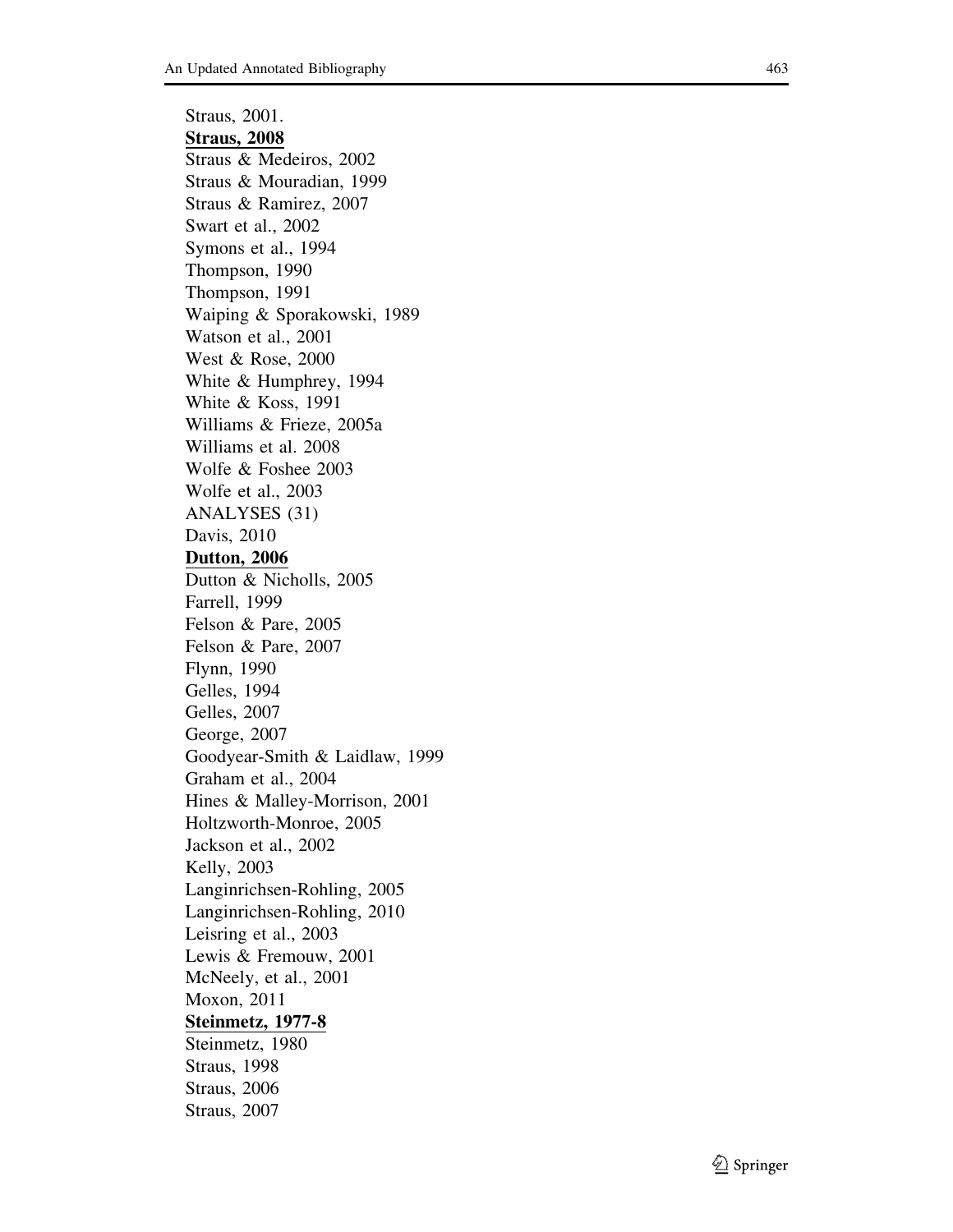Straus, 2009 Straus, 2012 White & Kowalski, 1994 Winstok & Straus, 2011 REVIEWS (41) Archer, 2000. Archer, 2002. Archer, 2006. Archer, 2013 Capaldi et al., 2004 Carlson, 1987 Carney et al., 2007 Coney & Mackey, 1999 Cook, 1997 Corry et al. 2002 Desmarais et al. 2012a Desmarais et al. 2012b Dowd, 2001 Dutton, 2007 Dutton et al., 2005 Dutton et al., 2009 Felson, 2002 Felson, 2006 Felson, (2008) George, 1994 George, 2002 Graham-Kevan, 2007 Hamel, 2005 Hamel, 2007 Hamel, 2009 Lillja, 1995 Macchietto, 1992 Malloy et al., 2003 McNeely & Mann, 1990 McNeely & Robinson-Simpson, 1987 Nowinskia & Bowen, 2012 Nicholls & Dutton, 2001 Randle & Graham 2011 Straus, 2005 Straus, 2009b Straus, 2011 Straus & Scott, 2008 Sugarman & Hotaling, 1989 Tyree & malone, 1991 West, 2008 Williams, et al., 2008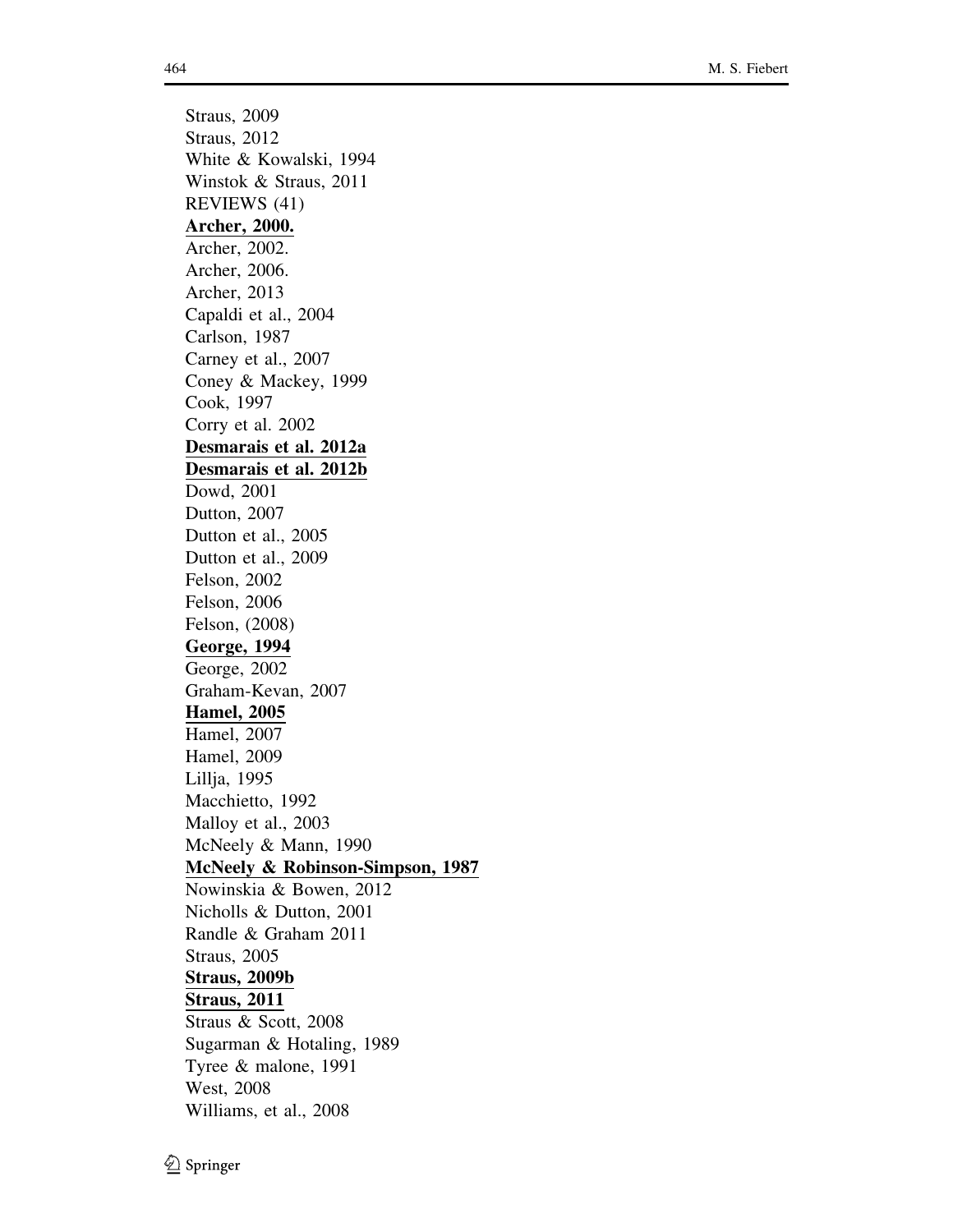Ethnic and Inter-racial Partner Violence (20)

Ackard, 2002 Caetano et al., 2002 Carbone-Lopez, 2013 Chang et al., 2009 Cunradi et al., 1999 DeMaris, 1992 Ernst et al., 1997 Hampton et al., 1989 Kim & Cho, 1992 Kirschner & Fiebert, 2008 Malik et al., 1997 Mechem et al., 1999 Mercy & Saltzman, 1989 Leung & Cheung, 2008 O. Leary et al. 2008 Pekarek, 2008 Rouse, 1988 Sorenson & Telles, 1991 Sorenson et al., 1996 Sugihara & Warner, 2002

Case Studies (3)

Allen-Collinson, 2009 Lewis & Sarantakos, 2001 Migliacco, 2002

Books and Theses (12)

Amendt, 2008. Cook, 1997 Dutton, 2006 Farrell, 1999 Gonzalez, 1997 Hamel, 2005 Lillja, 1995 McCarthy, 2001 Pekarek, 2008 Sommer, 1994 Stockdale, 1998 Straus et al., 1981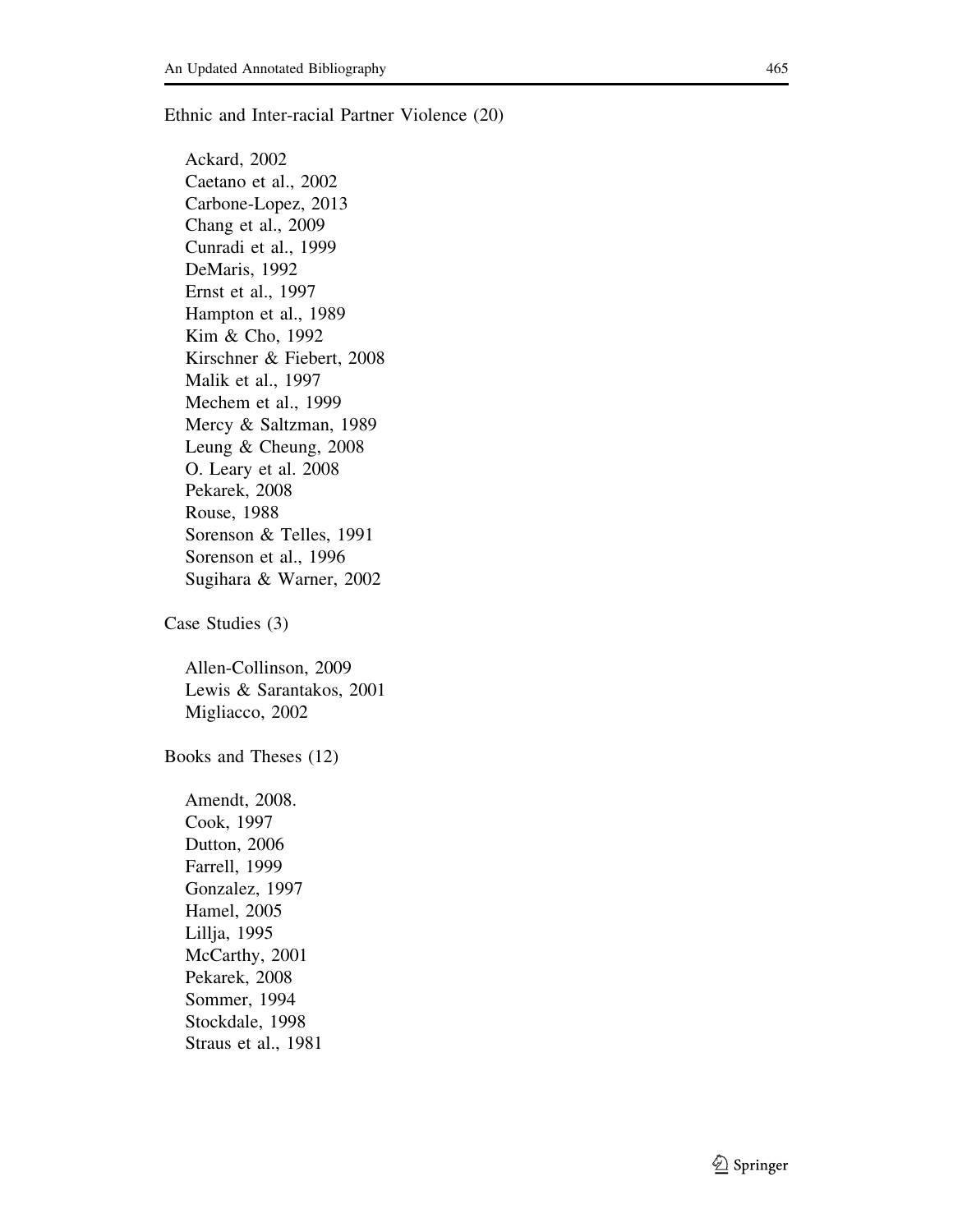Other Empirical Studies (58)

Basile, 2004 Aizenman et al., 1988. Bohannon et al., 1995 Brutz & Ingoldsby, 1984 Capaldi & Crosby, 1997. Capaldi & Owen 2001 Cascardi et al., 1992 Chermack et al. 2001 Cui et al., 2005 Cross et al., (2011) Doumas et al., 2008 Drumm et al., 2009 Ernst et al., 1997 Feather, 1999 Fergusson et al., 2005 Fiebert & Gonzalez, 1997 Fiebert, 1996 Giordano et al., 1999 Goldberg & Tomlanovich, 1984 Gonzalez, 1997 Hettrich & O'Leary, 2007 Hines et al., 2007 Hines & Douglas, 2010 Jouriles et al., 1985 Kan & Feinberg, 2010 Korman et al., 2008 Langinrichsen-Rohling & Vivian, 1994 Leisring, 2013 Malone et al., 1989 Margolin, 1987 Marshall & Rose, 1990 McNulty & Hellmuth (2008) Mechem et al., 1999 Mihalic & Elliot, 1997 Milardo, 1998 Nisonoff & Bitman, 1979 O. Leary et al., 1989 O'Leary & Slep, 2006 Panuzio & DiLillo, 2010 Prospero, 2007 Reid et al., 2008 Ridley & Feldman, 2003 Rouse et al., 1988 Saenger, 1963

 $\textcircled{2}$  Springer